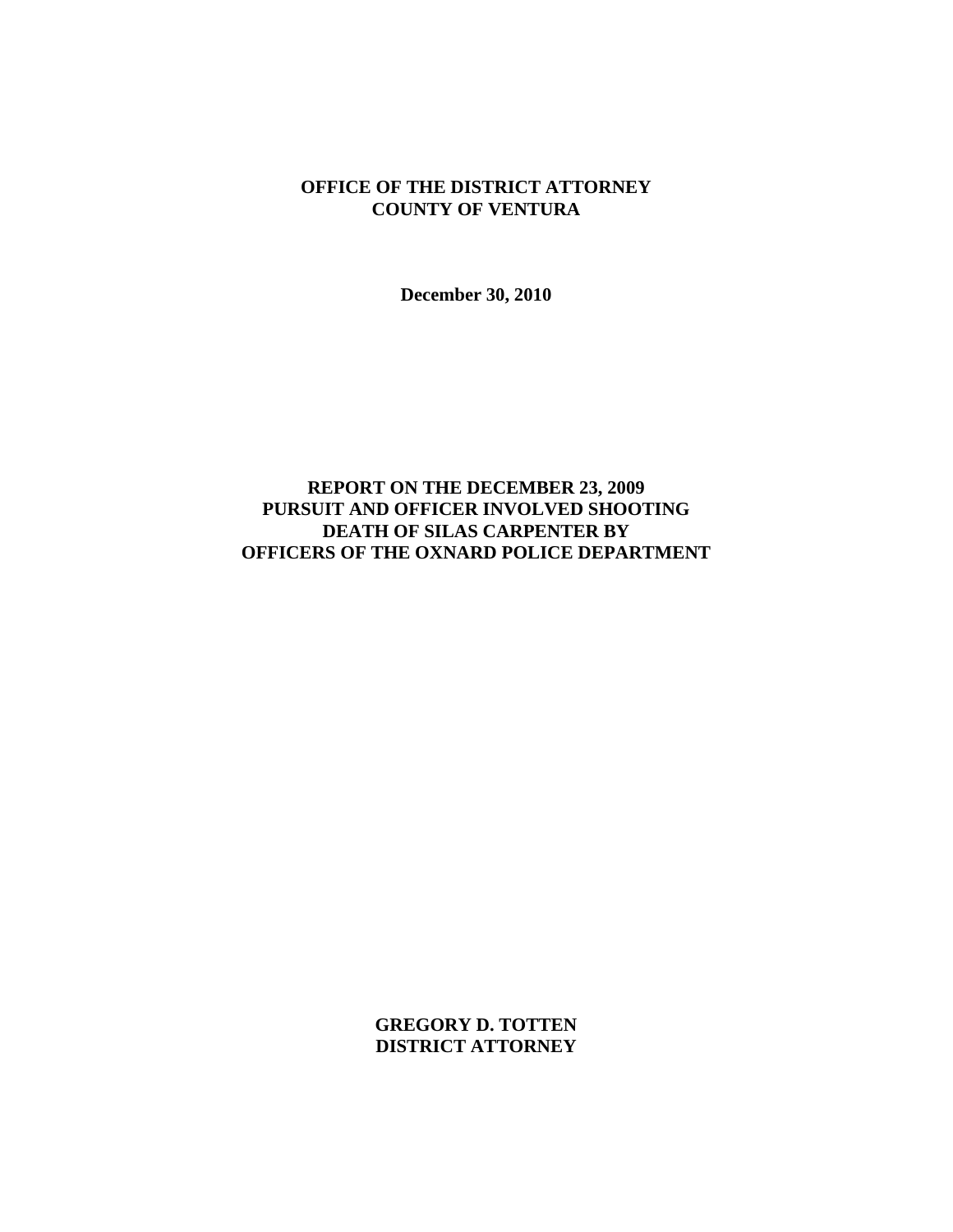| .52 |
|-----|
|     |
|     |
|     |
|     |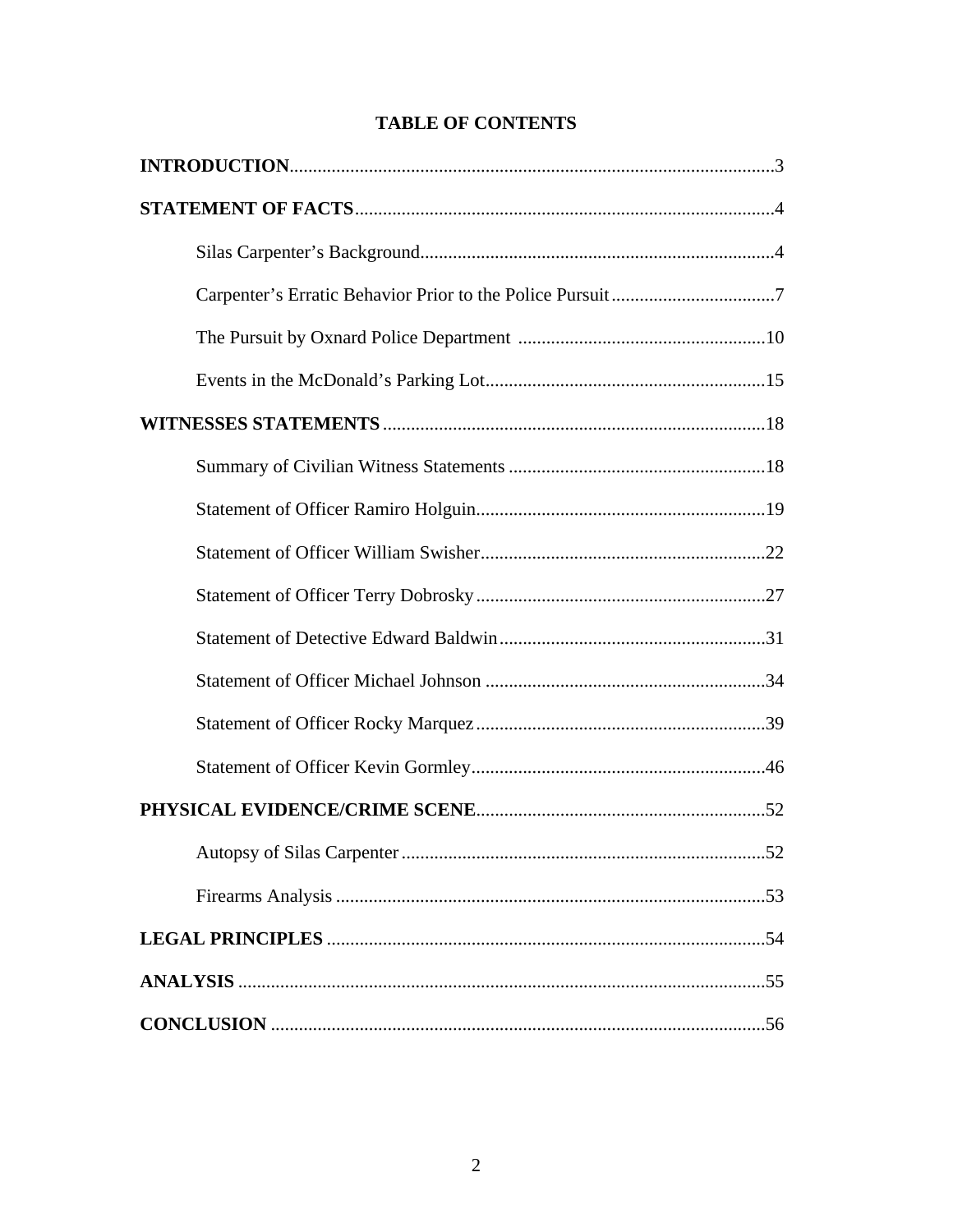### **INTRODUCTION**

On December 23, 2009, Oxnard resident Silas Carpenter was driving a 25,000 pound commercial propane truck belonging to his employer. The truck was loaded with approximately 100 propane canisters of various sizes. Likely suffering from the effects of long-standing mental illness, Carpenter began behaving strangely that morning, while driving the truck at dangerous speeds. His behavior caused bystanders to call both 911 and the owner of the propane company, whose number was displayed on the truck. Oxnard Police attempted to affect a traffic stop, but Carpenter failed to yield. A pursuit ensued during which Carpenter collided with several civilian vehicles and attempted to strike an Oxnard motor officer. Oxnard police officers followed Carpenter into a busy commercial parking lot at the northwest corner of Fifth Street and Ventura Road where Carpenter intentionally crashed the propane truck into an occupied civilian vehicle and two police cars. Six Oxnard Police officers fired shots at Carpenter in an attempt to stop the truck as he plowed through the highly populated parking lot, ultimately killing Carpenter.

The Oxnard Police Department conducted an investigation of the shooting and provided the reports of the investigation to the District Attorney's Office in May 2010. The District Attorney's Office received the final ballistics analysis in November 2010. The District Attorney's investigation and review was conducted by Senior Deputy District Attorney Maeve J. Fox and Senior Investigator Danny Miller. The District Attorney's review included examination of the following: approximately 1,100 pages of reports and supporting documents, including over 170 individual reports from the Oxnard Police Department, California Highway Patrol and Ventura County Medical Examiner's Office; audio recordings of the 911 and dispatch traffic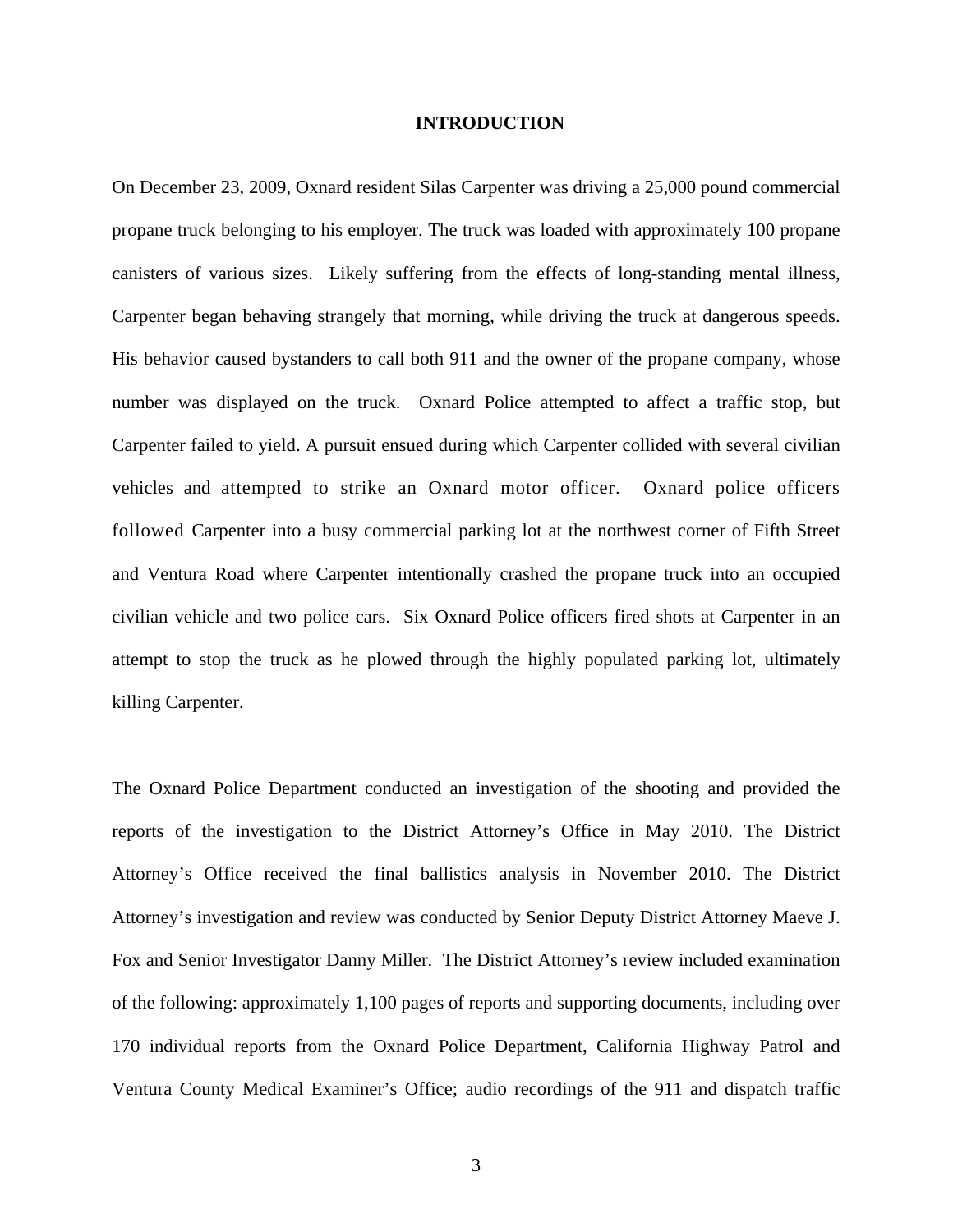recordings from before, during and after the pursuit; over 100 interviews of witnesses including all the officers who were involved in the pursuit and/or the follow-up investigation and each of the officers who fired their weapons; and over 500 scene and event reconstruction photographs.

The purpose of the District Attorney's investigation was to determine whether the law enforcement officers' use of deadly force was lawful and whether the resulting death of Silas Carpenter was a justifiable homicide. After a complete review of all of the evidence, it is the conclusion of the District Attorney that given Carpenter's deadly course of action that morning, law enforcement officers acted lawfully when they shot and killed him. For that reason, the death of Silas Carpenter is determined to be a justifiable homicide.

#### **STATEMENT OF FACTS**

#### **Silas Carpenter's Background**

Although the District Attorney's office did not have access to Silas Carpenter's mental health records, the anecdotal evidence reviewed, which included crime reports, interviews with family members and past statements by Carpenter himself, makes it abundantly clear that he suffered from a serious mental disorder; possibly bi-polar disorder. Additionally, Carpenter had an equally long history of illegal drug abuse (primarily crack cocaine) and severe alcoholism.

This combination of mental illness and substance abuse led Carpenter to a life of crime and violence. Over a period of nearly two decades, he was repeatedly incarcerated for a variety of offenses. Between 1988 and 2005, he suffered approximately 25 separate arrests for being either drunk in public (Penal Code section 647(f)) or under the Influence of a controlled substance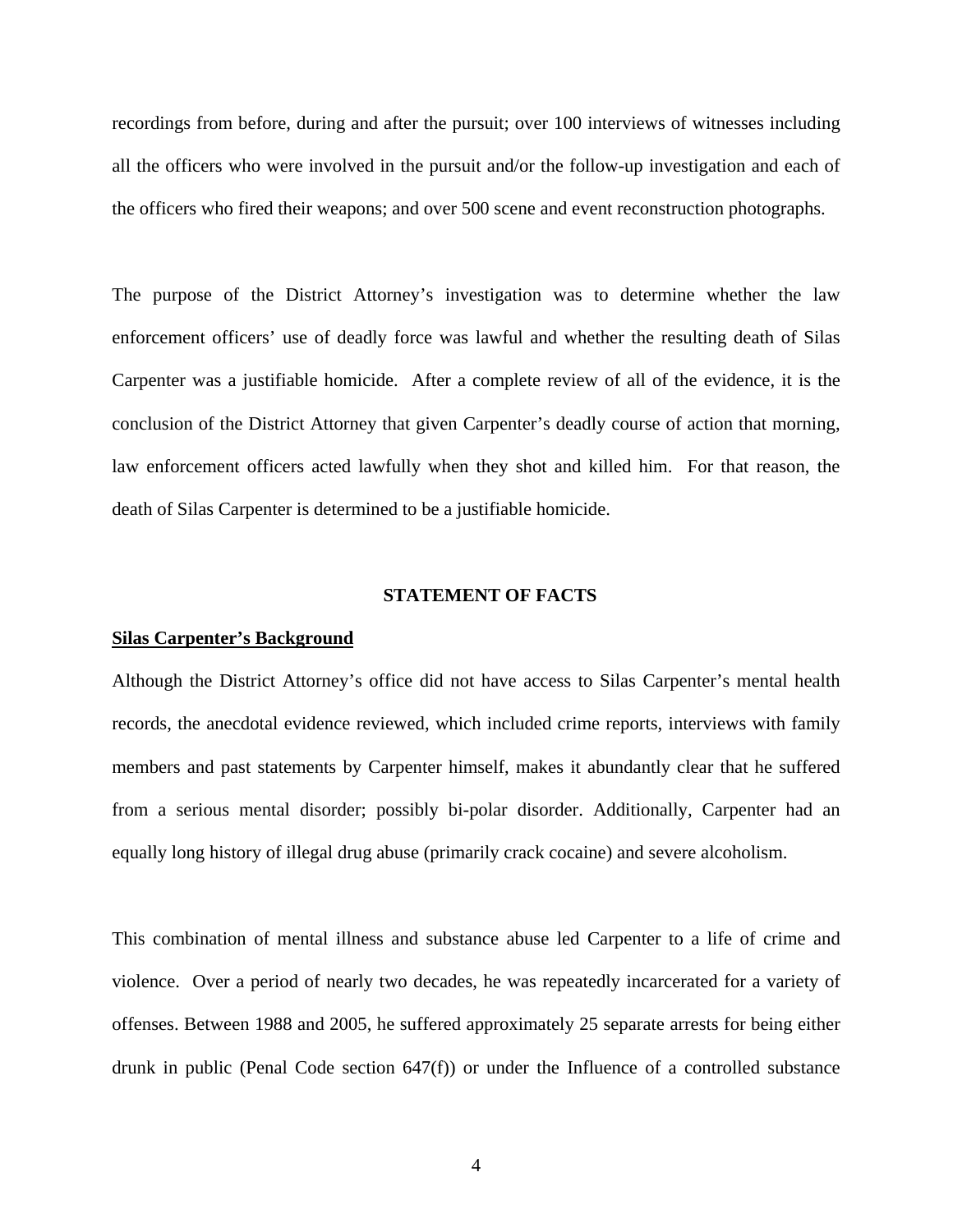(Health and Safety Code section 11550). Frequently, he was under the influence of both alcohol and cocaine.

The vast majority of these arrests were by officers of the Oxnard Police Department. During some of these arrests, several officers noted that Carpenter was observed singing to himself and talking incoherently. During all of the arrests for violating Penal Code section 647(f), Carpenter was in such an intoxicated state that he was obviously incapable of caring for himself. On occasion, he represented a clear danger to others. He was often found stumbling and mumbling in the streets of Oxnard, clutching a bottle of Jack Daniels.

 Additionally, Carpenter had a history of violent assaults on others. In January 2001, he came into an Oxnard Denny's restaurant, lied down on the floor, and then punched the manager in the face when the man tried to eject him. He was convicted of misdemeanor battery. He sometimes resisted or used force on the officers during his many arrests.

In April 2005, he used a box cutter to slash the face of a taxi driver who, based on prior encounters with Carpenter, refused to give him a ride. Carpenter fled to his parents' apartment where he barricaded himself inside. The Oxnard SWAT team was called in to extract him and he surrendered after a two-hour standoff. During the standoff, he was playing loud music, breaking windows and other objects in the residence, and talking and singing loudly to himself. He made repeated requests to "make love" to Officer Wendy Geitzen, who was part of the Crisis Negotiation Team.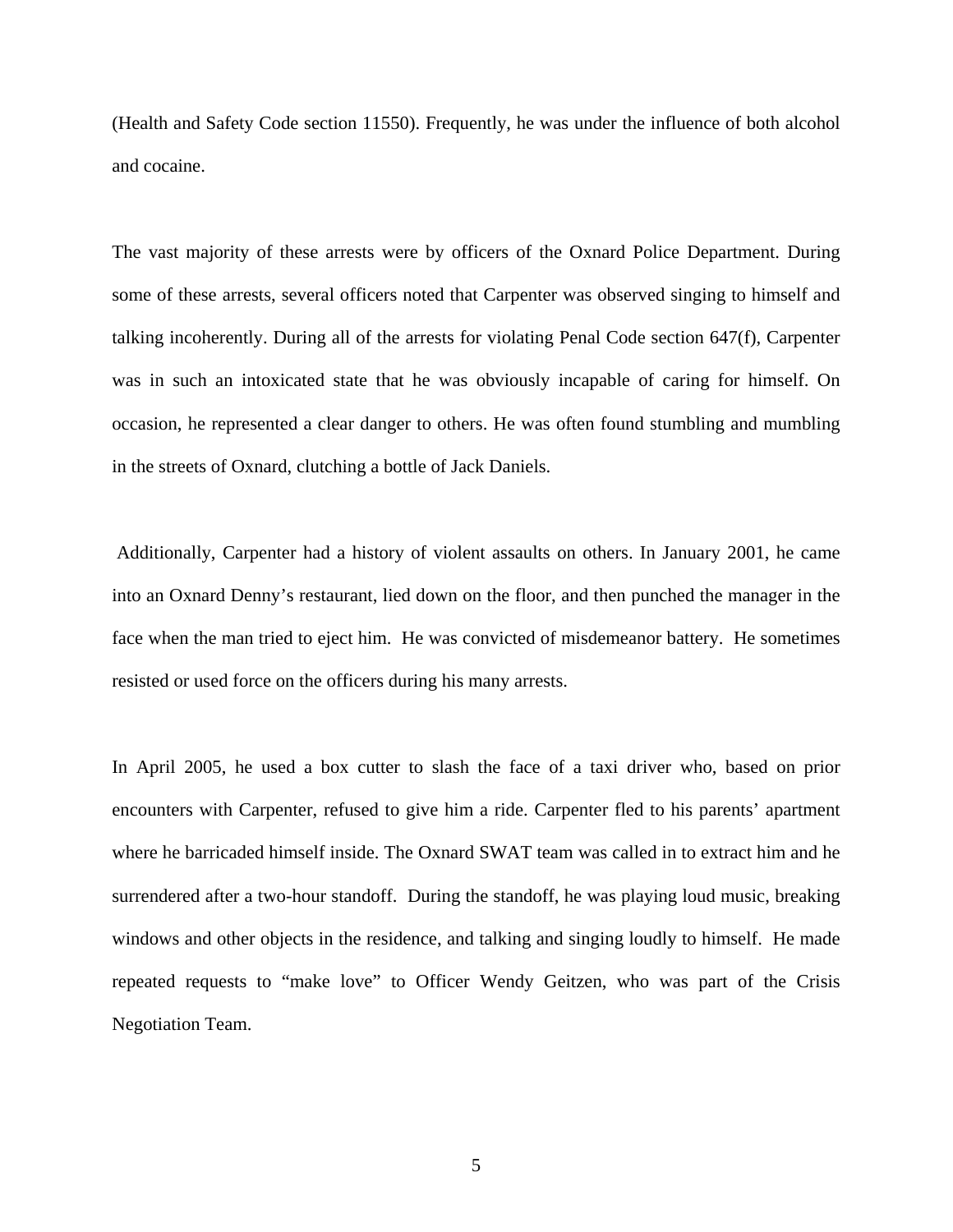Just after his arrest and incarceration on the charges associated with that incident, Carpenter was deemed incompetent (due to mental illness) to stand trial and was transferred to Patton State Hospital for a period of months until his competency was restored. He was ultimately convicted of a felony violation of Penal Code section 245(A)(1) assault with a deadly weapon, as well as a felony violation of Penal Code section 69, obstructing or resisting an officer.

Carpenter was placed on felony probation and sentenced to 270 days in the Ventura County jail as a result of those convictions. During his incarceration, he was involved in a fight with a deputy, but no charges resulted. Based on the negative toxicology findings (no alcohol or illegal drugs) at the time of his death, as well as the statements of those who knew him, he may have remained drug and alcohol free since his release.

For approximately the last two years, Carpenter was employed by AAA Propane, an Oxnard company owned by brothers John, Hulon, and Robert Simpson. Hulon Simpson described Carpenter as being "the model employee," one of the best employees that he had. Silas Carpenter was his highest paid employee at AAA Propane, and within his final few months, he was provided with full medical insurance.

When Carpenter applied for the job he was "very open" with the Simpson brothers about the fact that he was "an ex-con" with a prior drug history. All AAA employees were subject to drug testing, which is required under state regulations for truck drivers transporting hazardous materials such as propane. A third of the employees are drug tested every quarter. The company that does the drug testing is ADTS. Mr. Simpson had conversations with Carpenter in the past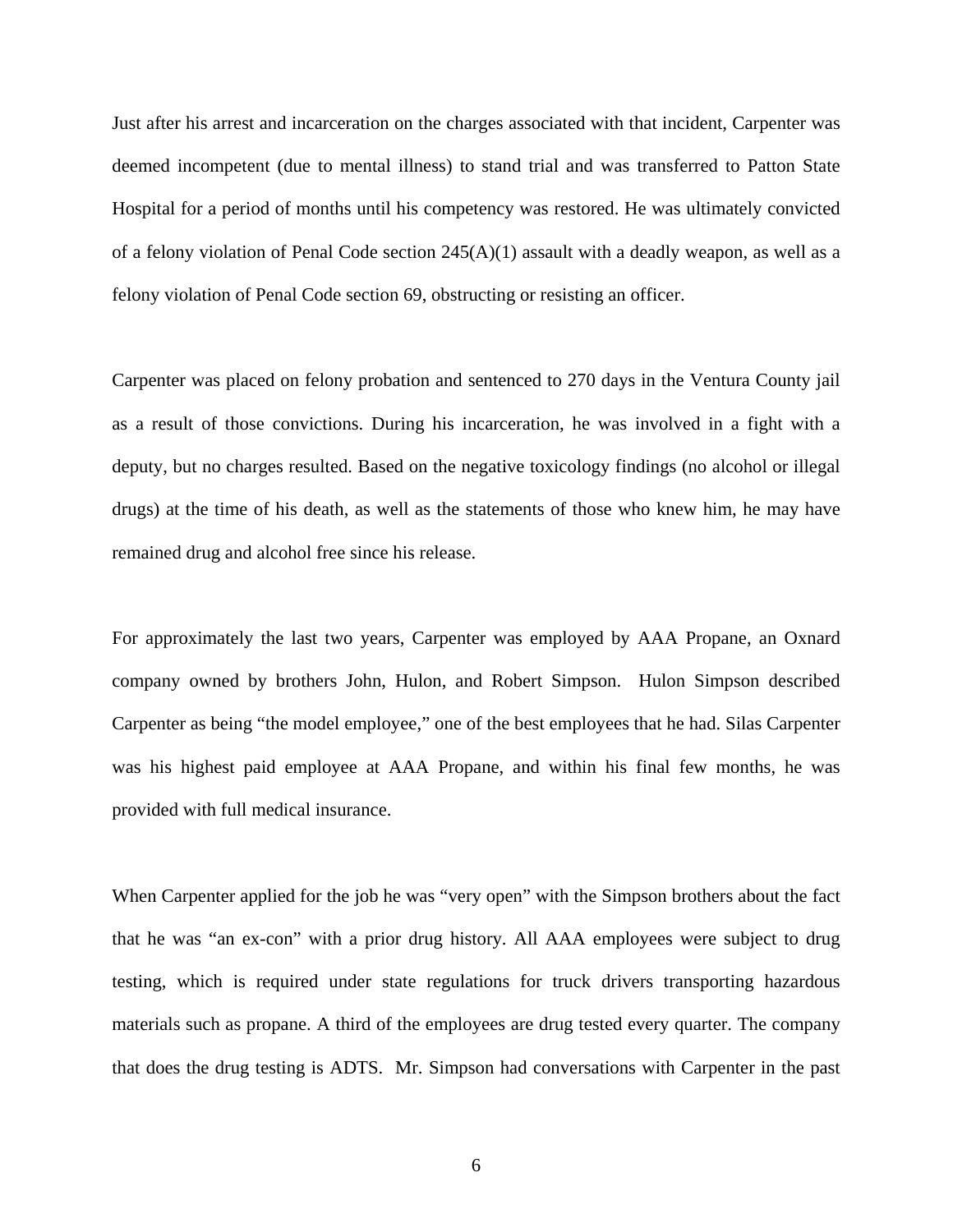about his drug history and the fact that he was no longer "using." Carpenter told Mr. Simpson that he was never going to go back to jail for using drugs. All Carpenter's test results were negative for drug use.

According to John and Hulon Simpson, until the day before his death, Carpenter had never had a single problem at AAA Propane. He frequently showed up to work at 7:00 in the morning, eager and ready to go to work, even though the business did not open until 7:30. However, the day prior to the shooting, Tuesday, December 22, Carpenter arrived at work about 45 minutes late and Hulon Simpson "chewed him out."

### **Silas Carpenter's Erratic Behavior Prior To The Pursuit**

About 5:00 a.m. on December 23, 2009, John Morehead ran into Carpenter at Henry's Café located at the Five Points intersection in Oxnard. Mr. Morehead had known Carpenter for many years and had previously worked with him at a local gym. He first noticed Carpenter's car in the parking lot and then Carpenter came in and sat down next to him. He described Carpenter's demeanor as "spun," meaning extremely agitated. Carpenter mentioned something about having to go to the Los Angeles airport to pick up friends or relatives flying in from Boston. Carpenter ordered coffee and grits, but left without receiving his food.

Mr. Morehead had known Carpenter for many years and had observed him when he was using illegal drugs. He opined that even when Carpenter was using illegal drugs, he had never appeared as agitated as when Mr. Morehouse saw him on the morning of December 23.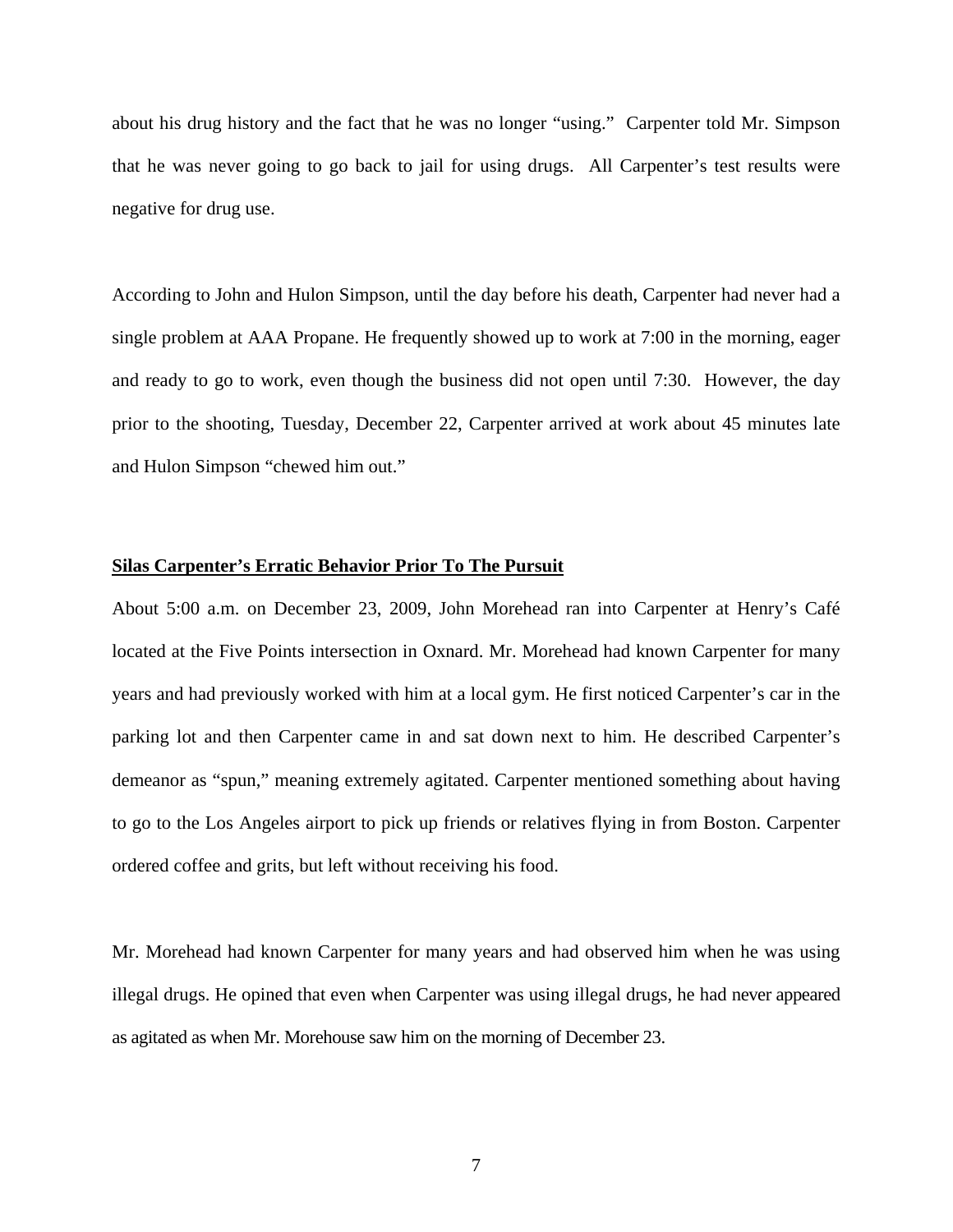Carpenter called AAA Propane at about 7:00 in the morning. He said he was having breakfast but would be at work by 7:30. He arrived on time, took his delivery truck and left on his route. That day, Carpenter was scheduled to go to Santa Paula, Valencia, and Sun Valley.

At about 9:30 a.m., John Simpson received a phone call from the an employee of G&S Shell in Moorpark, a client of AAA Propane. The caller indicated that Carpenter had come into the store, gone behind the counter, taken the keys to the propane storage area, but then left without making a delivery. This was unusual to Mr. Simpson for two reasons. First, this was one of the businesses that Carpenter was supposed to have made a delivery to the day prior and, second, taking the keys, and then driving away, was very odd.

Shortly after receiving this call, John Simpson received a second call from an anonymous citizen motorist saying that one of his drivers, a black male, was driving in a very erratic fashion, upwards of 75 mph on Madera Road in the Thousand Oaks/Simi Valley area. The caller told Mr. Simpson that they had contacted police because the driving pattern was dangerous and out of control.

Simultaneously, CHP dispatch began to receive a series of 911 calls from motorists in the Moorpark and Thousand Oaks area regarding an obviously disoriented African American man who at first was reported standing in the middle of the street on Los Angeles Avenue near Leta Yancy Road. One of the callers saw him getting into a vehicle at which time the calls changed in nature to a large truck being driven erratically along Thousand Oaks Boulevard at high speeds. CHP dispatch notified the Sheriff's Department.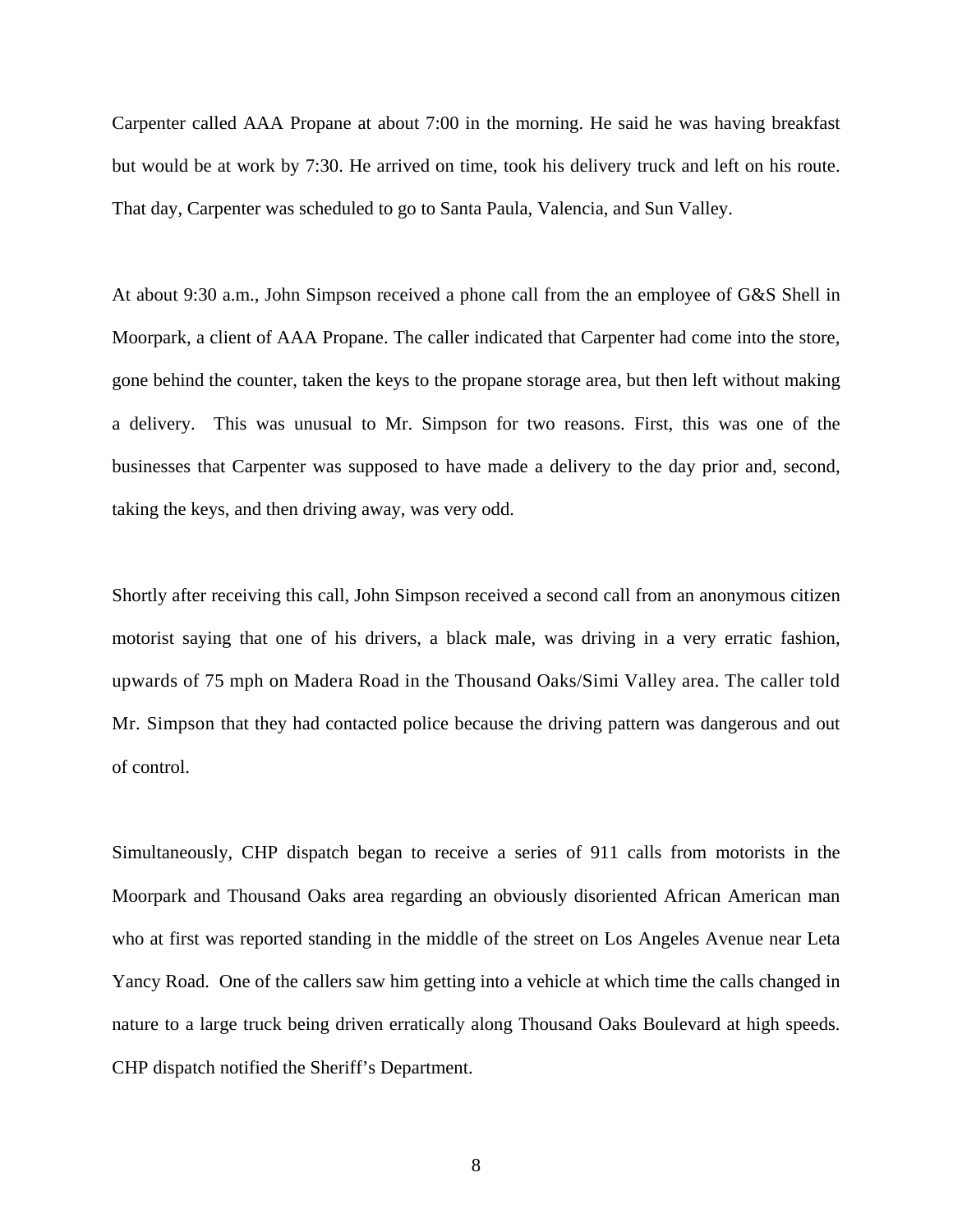Around 10:30 a.m., Gary Buckenburger was working at Trader Joe's in Newbury Park. He saw Carpenter's propane truck parked in the lot, blocking the entire driveway, which gave ingress and egress to the parking lot. Buckenburger's description of the driver fit Carpenter (black male, 6'2" wearing a purple and yellow jersey and sunglasses) as he came into the store and began walking aimlessly up and down the aisles. He was talking to himself and "rambling about nothing." Eventually, he purchased several dozen bananas and left the store. As he left the store, Carpenter tried to sell another Trader Joe's employee a tank of propane for \$15.

Sometime between 10:30 a.m. and 11:00 am, Dorothy Lavin was working at Ralph's market on Savier's Road in Oxnard. She was at her register when Carpenter entered the store, came to her register and made a small purchase. She recognized Carpenter as he had come into the store the previous Tuesday at approximately 6:00 a.m. That day, he was very jumpy. She noted he spoke extremely loud and constantly fidgeted. He appeared to her to be on some type of narcotic.

Ms. Lavin stated that on this date, Carpenter came in and again was jumpy and fidgety. His arms and his head were twitching. Wanting to keep him calm, she commented on his Minnesota Vikings football jersey, then began to talk about football with him. Carpenter began to yell out loud, "It's all about the Vikings." Carpenter then left her register and walked over to the magazine rack area of the store, still talking very loudly. After a few moments, he began to sing at an extremely loud volume. Ms. Lavin described the singing as so loud that it just sounded like yelling. The store manager approached Carpenter at which time he looked up and yelled loudly, "I'm outta here. It's time to leave," and walked out of the store. The manager called John Simpson between 10:30 a.m. and 11:00 a.m., and described Carpenter's irrational behavior and stated that he was causing some of the customers to become afraid and run out of the business.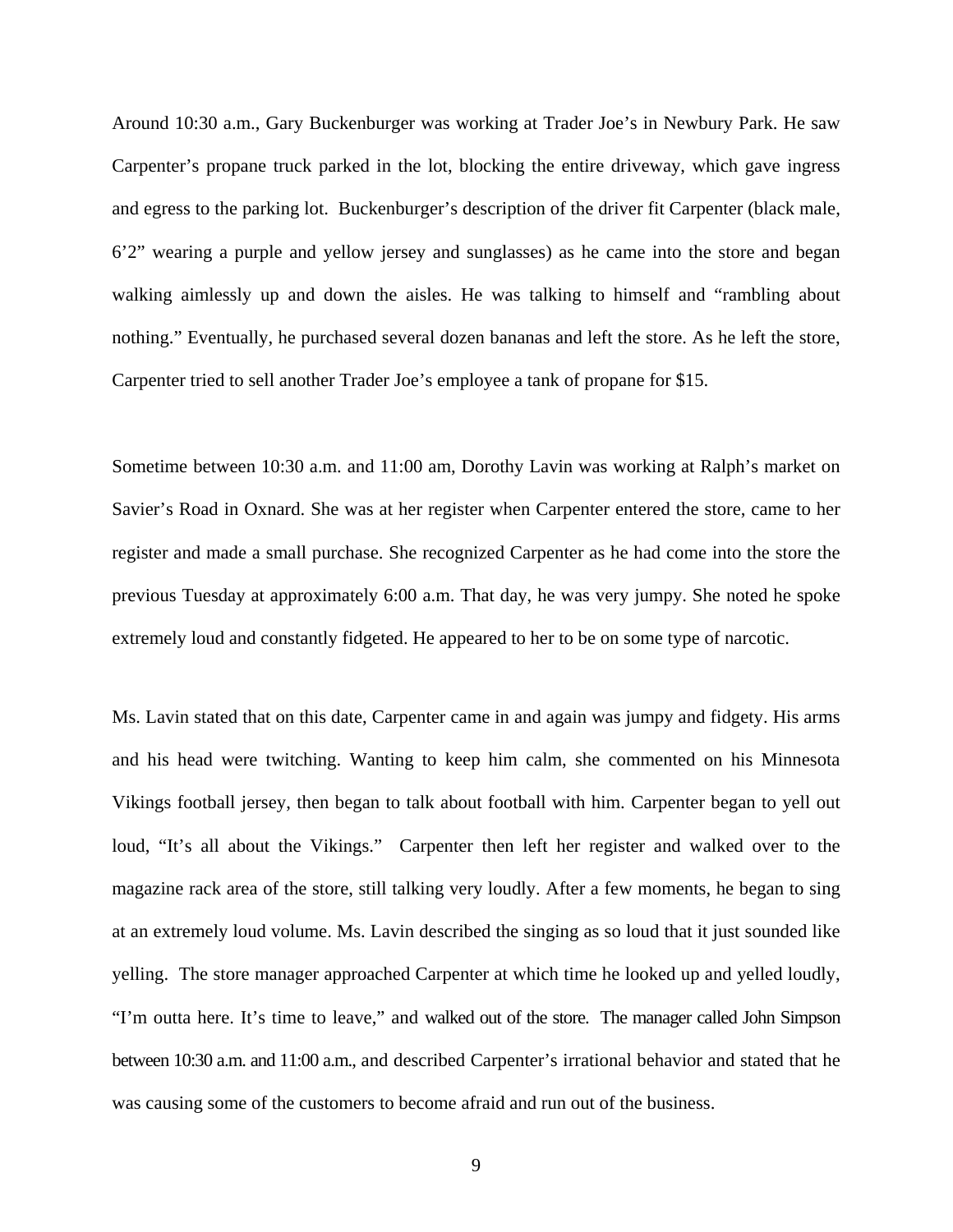Based on the description of the man, Mr. Simpson knew that this had to be Carpenter. Mr. Simpson began repeatedly calling Carpenter's cell phone in an attempt to make sense of the situation but did not receive a response. Some of the other employees from AAA Propane also tried to call him without success. Mr. Simpson actually got in his car and drove around the Oxnard area attempting to locate him. Mr. Simpson, in his last voice mail message to Carpenter, told him that he was going to give him until 12:00 p.m. to get in touch and let him know where the truck was, or he was going to contact the police. Mr. Simpson and his brother Hulon both assumed that Carpenter had resumed using drugs. Being extremely concerned about the safety of the public given the nature of the phone calls that he had received, Mr. Simpson also called 911 and related his concerns. He stressed to the dispatcher that he was very concerned about the safety of the public at large and asked that they have officers look for Carpenter and the truck.

## **The Pursuit By Oxnard Police Department**

At approximately 12:27 p.m., on December 23, 2009, Oxnard Police Department dispatch received information regarding an impaired driver in a white propane truck and identifying the driver as Silas Carpenter. Dispatch broadcast the information via Mobile Data Terminal (MDC) to all on-duty police units in the city. The message stated Carpenter was driving a white AAA Propane truck and that he was possibly under the influence.

The MDC is used to receive calls for service from the police dispatch center as well as send messages between patrol units in the form of text messages. An MDC "all users" text message is distributed to all patrol units that are currently logged into CAD (computer aided dispatch system). Each patrol unit has the capability of sending and receiving individual messages as well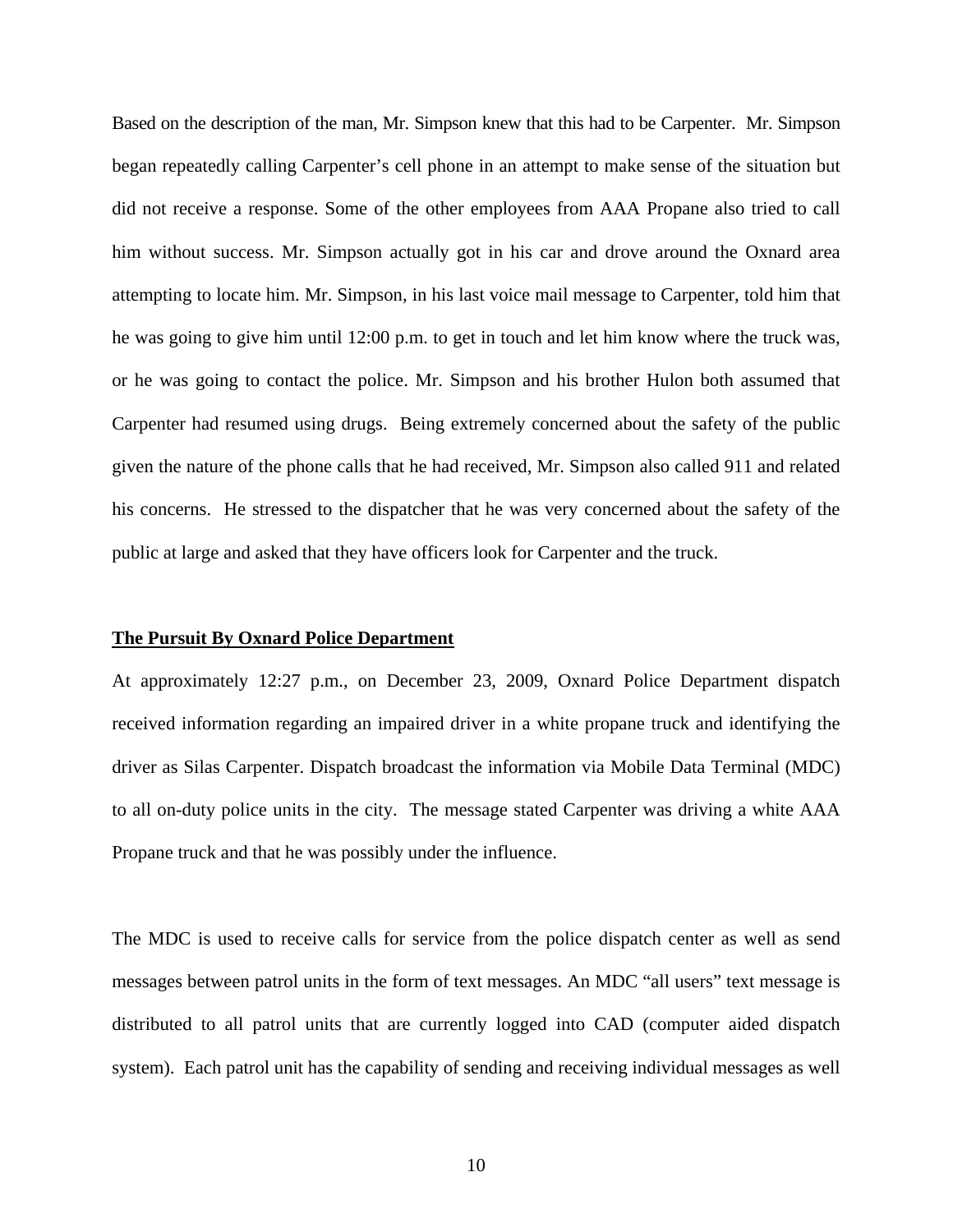as all user text messages. In most patrol units, the MDC is mounted against the dash board with the screen visible to the driver and passenger.

Officer Larry Robertson knew Silas Carpenter from prior contacts spanning the last 20 years while working patrol. He had several encounters with him in which Carpenter had been unstable and violent. At approximately 12:55 p.m., Officer Robertson pulled into the parking lot of Vons located at Wooley Road and Victoria Avenue. He could hear a vehicle or a large truck that appeared to be revving its engine and honking its horn. Behind Officer Robertson was a FedEx truck and behind that, Officer Robertson saw the truck with individual propane tanks on it, with AAA on the doors and noted a black male driver. He felt that this was possibly Silas Carpenter. This was the vehicle revving its engine and honking.

Officer Robertson pulled through the parking lot trying to distance himself from the propane truck and parked in the northeast corner and continued to watch it. At first, Carpenter was stuck behind the FedEx truck on the northwest side of Vons. He then went around the truck and continued through the parking lot. Carpenter then came straight at Officer Robertson who thought that Carpenter might hit his patrol vehicle.

Carpenter stopped next to Officer Robertson, waived out his window which was down, and in a very animated manner, yelled at Officer Robertson that he was okay, stating, "Officer Officer, I'm okay, I'm fine, I'm fine." Officer Robertson recognized Silas Carpenter and called him by name saying, "Silas, stop, just stop your truck and get out, I need to talk to you." Carpenter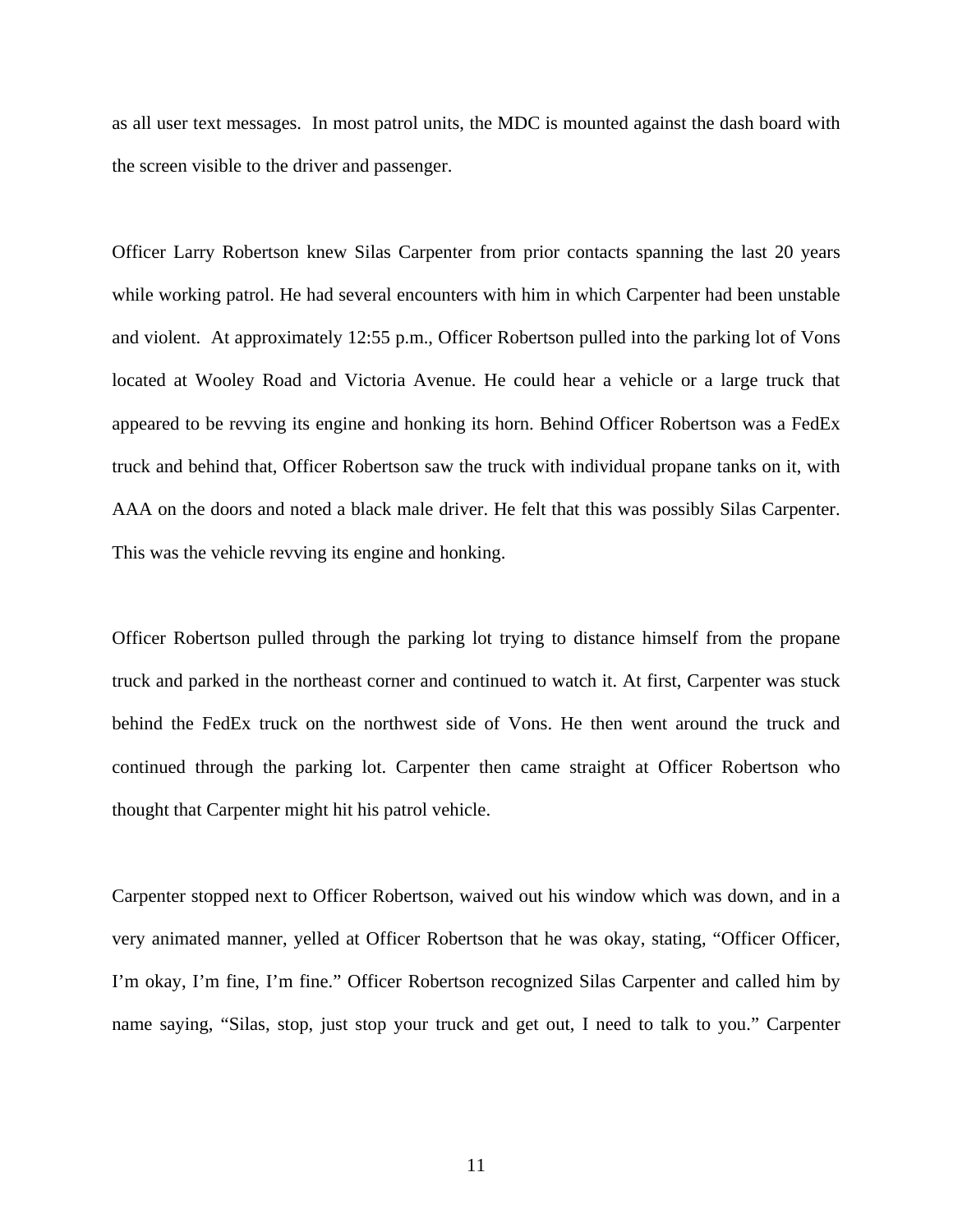continued to state that he was okay and then started driving away. Officer Robertson attempted to contact radio to advise that he had the vehicle but was initially interrupted by other units.

Officer Robertson followed Carpenter in two circles through the parking lot and was then able to get through to radio and advise that he had located the truck. Carpenter then exited the Vons parking lot onto Victoria Avenue, proceeded southbound on Victoria Avenue in the number two lane, then accelerated and ran the red light at Leeward and Victoria Avenue.

Officer Robertson broadcast this, stating Carpenter was fleeing, initiated his red lights and siren, and went in pursuit. Carpenter immediately ran another red light at Ketch Avenue and Victoria. At this point, feeling it was too dangerous because of the propane on the truck, Officer Robertson discontinued the pursuit, shutting down his lights and siren. He was joined by Officer Steve Ramirez and they both drove the speed limit and continued to watch Carpenter from a safe distance.

Carpenter turned westbound on Channel Islands Boulevard and went over the Peninsula Bridge. He continued northbound on Harbor Boulevard from Channel Islands Boulevard approximately a mile ahead of the two patrol units, continually running red lights. Officer Robertson continued to advise radio of the circumstances of Carpenter's driving, that they were no longer pursuing him, and their distance behind him.

Carpenter turned eastbound on Wooley Road from Harbor Boulevard where Officer Robertson lost sight of him. Officers Robertson and Ramirez combed the residential areas around Victoria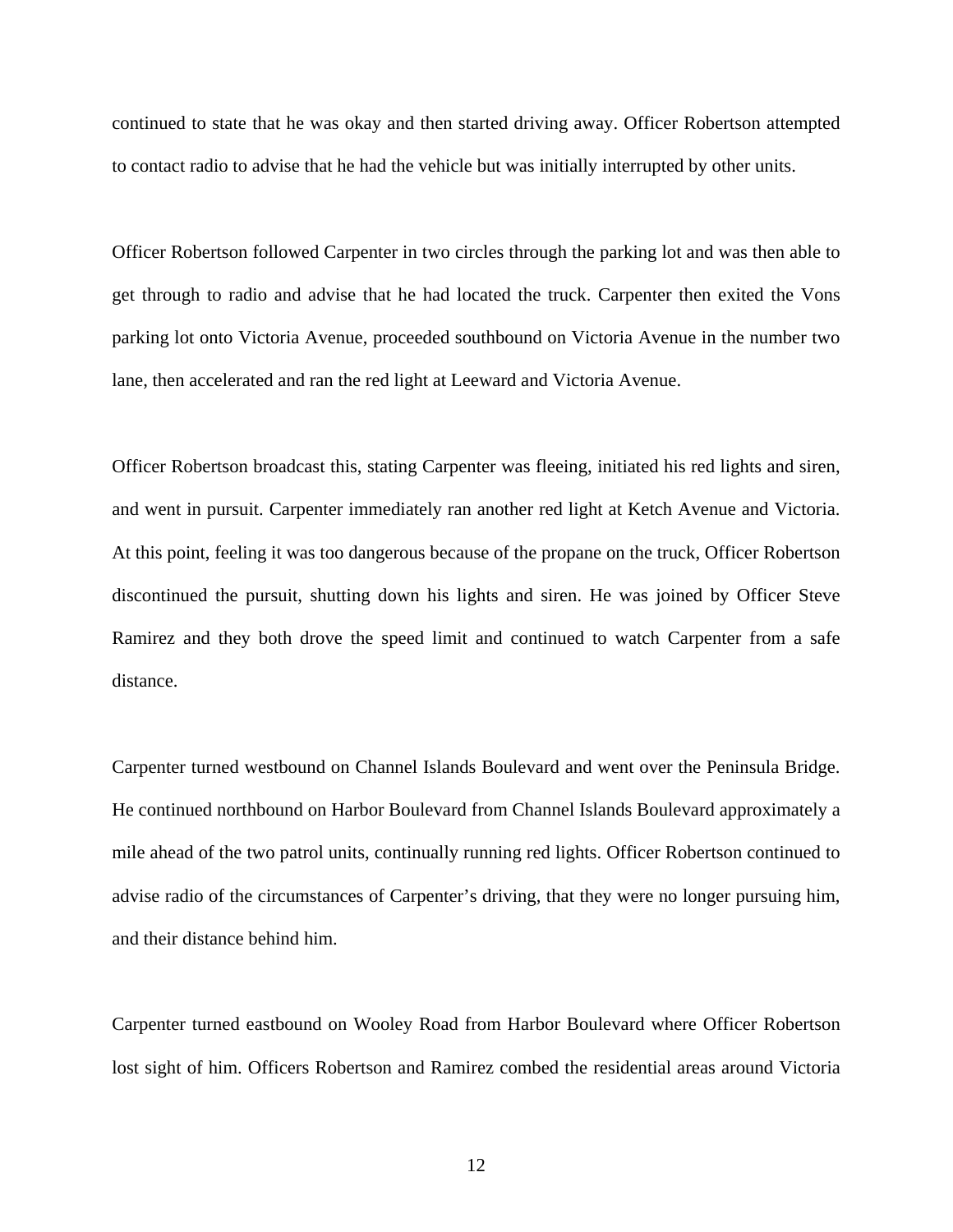and Wooley searching for him at which time Oxnard Police Department Commander Tom Chronister issued an order to re-initiate the pursuit based on Carpenter's erratic and dangerous driving and the presence of the propane canisters. Sergeant Miranda broadcast this order via radio.

Meanwhile, the following drivers were stopped at a red light at the intersection of northbound Victoria at Wooley Road: Kyle Sparrow in the number one lane, Gary Eaves in the number two lane, Terry Fitch behind Gary Eaves in the number two lane, and Yasmin Guzman in the number three lane. Carpenter approached the intersection from southbound Victoria in the number four lane then veered between lanes three and four, sideswiping Terry Fitch and Yasmin Guzman's cars simultaneously. He then crashed into Gary Eaves' car in the number two lane, pushing him forward into the intersection. He then plowed into the right side of Kyle Sparrow's car as he proceeded to the left (westbound) on Wooley Road.

Witness Matt Linn, who was in the number four lane behind the cars that were struck, estimated Carpenter's speed as he hit the first two cars at approximately 20 to 25 miles per hour. The witnesses involved in the crash who watched Carpenter accelerate away from the scene estimated his speed as he turned onto Wooley Road at between 25 and 40 miles an hour.

Officer Ramirez spotted Carpenter's now-damaged truck immediately after the collisions at the intersection of Victoria Avenue and Wooley Road. Officer Ramirez, who had been traveling eastbound on Wooley, immediately made a U-turn and initiated his overhead lights and siren in compliance with the radio transmission from Sergeant Miranda to re-initiate the pursuit of Carpenter.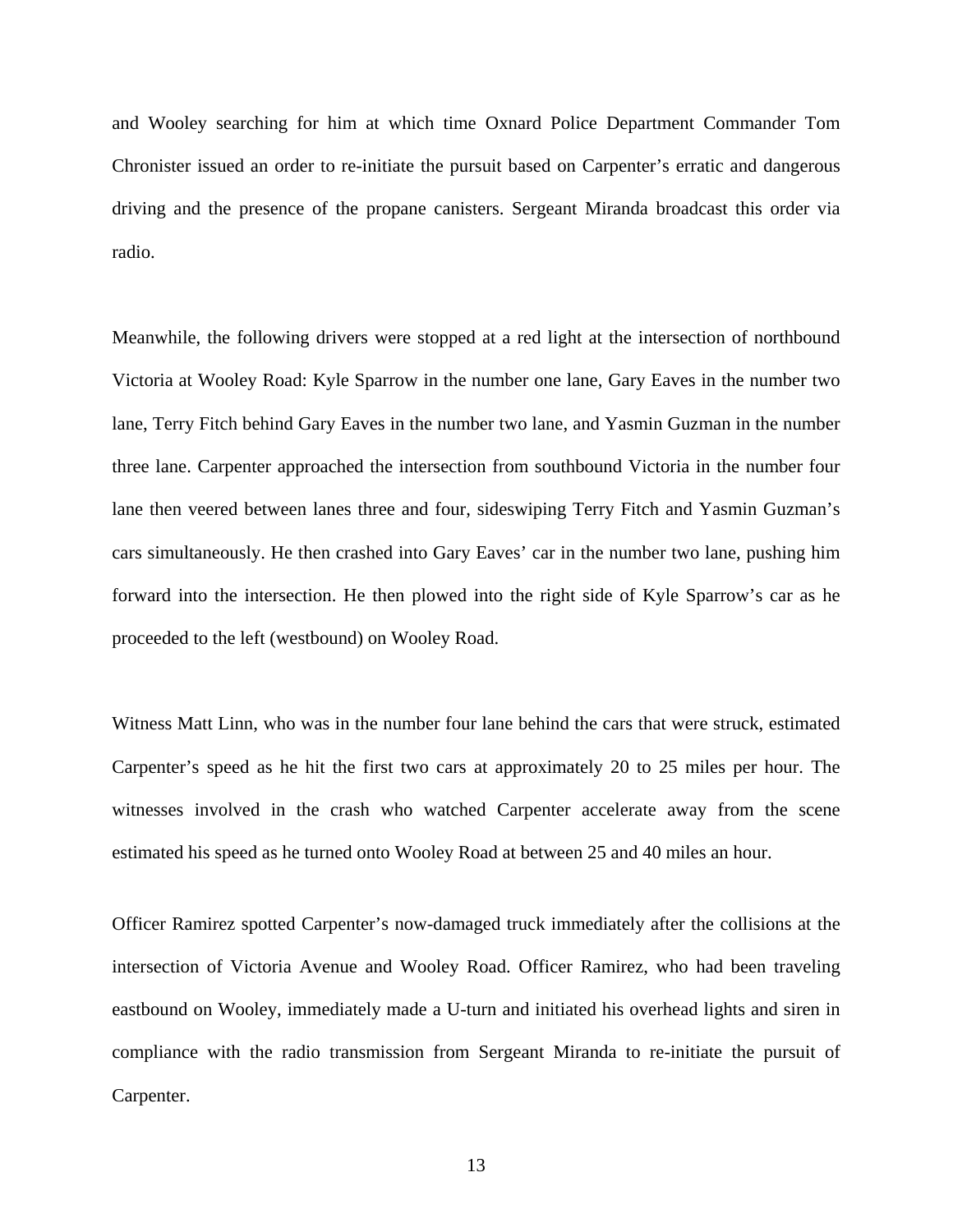Officer Robertson heard the broadcast of the collision, re-initiated his overhead lights and siren, and proceeded after Carpenter. He was now behind Officer Steve Ramirez and Officer Chris Jimenez. Officer Jimenez was calling the pursuit. They followed Carpenter westbound on Wooley Road from Victoria, northbound on Harbor Boulevard, then eastbound on Fifth Street back toward Victoria Avenue.

Officer Ernie Orozco was working in full uniform on a department-issued motorcycle. He monitored the calls of the collision at Wooley Road and Victoria Avenue and the subsequent pursuit and responded to the area to assist. As he approached the intersection of Fifth Street and Victoria Avenue, he monitored the pursuit as Carpenter traveled northbound on Harbor Boulevard from Wooley Road. As he was westbound on Fifth Street, the pursuit was now headed eastbound on Fifth Street. He saw Carpenter's propane tanker truck coming with several police units behind it, with their overhead lights and sirens on.

Officer Orozco made a U-turn in the roadway, initiated his own lights and siren, and proceeded to the intersection of Fifth Street and Victoria Avenue. His intention was to block traffic in order to leave a clear path for the suspect vehicle and the officers in pursuit so that they could travel through the heavily traveled intersection without danger of another collision.

Officer Orozco arrived at the intersection of Fifth Street and Victoria Avenue with lights and siren activated and stopped all traffic. He then positioned his motorcycle in front of the number one lane of northbound Victoria Avenue, almost parallel to the south curb line of Fifth Street. He got off his motorcycle and signaled to all motorists in the intersection to hold their positions. As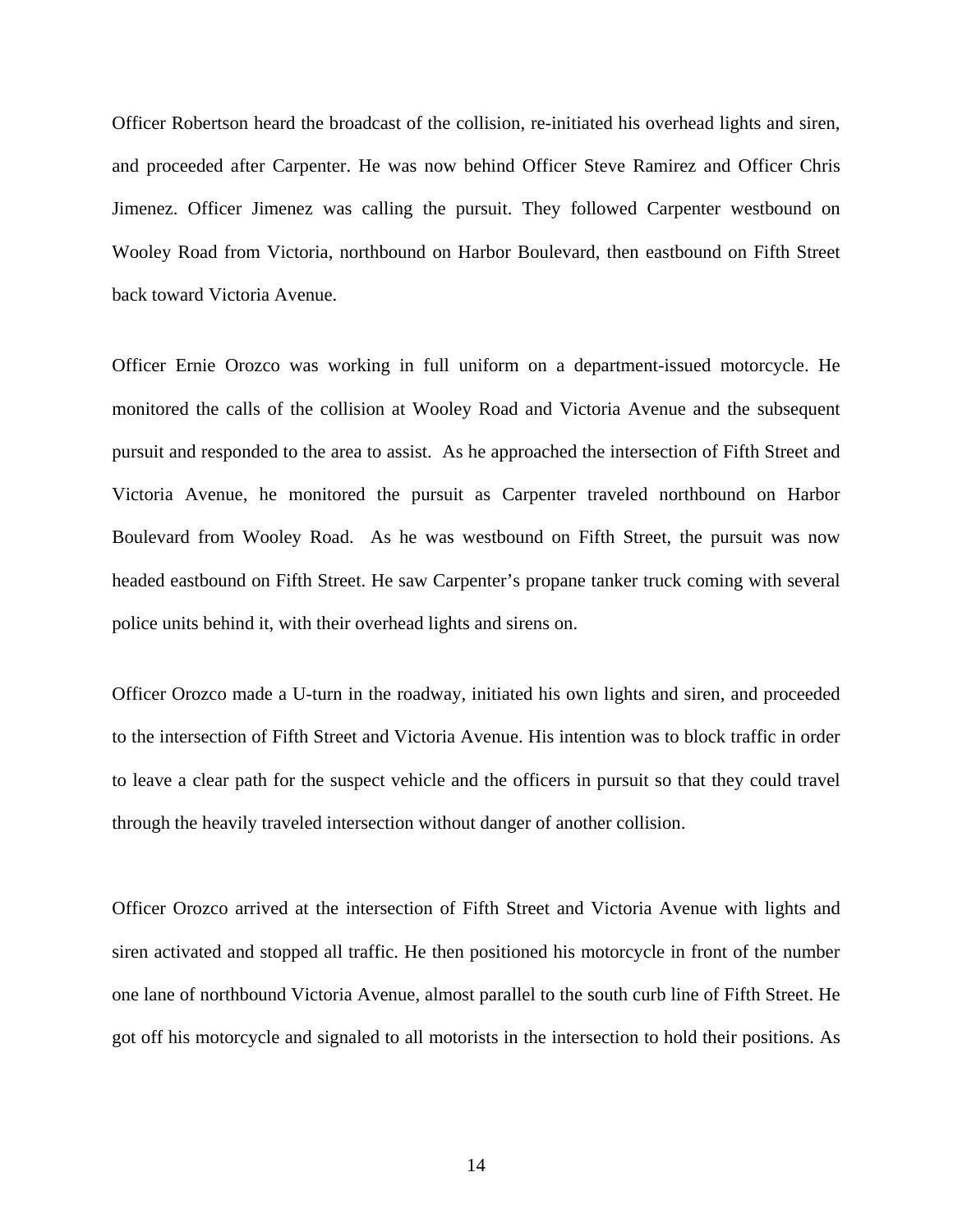he stepped toward the center of the intersection, he saw the suspect vehicle entering the intersection at about 35 to 40 miles an hour.

Carpenter then veered the truck directly toward Officer Orozco. Officer Orozco believed that Carpenter was intentionally trying to run him over and ran in a southwest direction in order to avoid being struck. Once Carpenter's truck passed, it continued in a southeast direction toward Officer Orozco's motorcycle, but prior to reaching it, veered back in an easterly direction, possibly to avoid striking the southeast curb of the intersection according to Officer Orozco.

The truck continued eastbound on Fifth Street from Victoria Avenue towards Ventura Road. As he approached Ventura Road, Carpenter turned left (northbound) into the parking lot area of the state parole office which is located on Fifth Street just west of Ventura Road, and continued around and through the parking lot north and eastbound into the McDonald's parking lot. (See the overhead photograph of the parking lot below.) By this time, multiple Oxnard Police units were descending upon the area from different directions.

## **Events in the McDonald's Parking Lot**

The northwest corner of Fifth Street and Ventura Road houses multiple businesses in addition to the Oxnard Parole Office. These include McDonald's, some smaller restaurants and businesses, and a Walgreens pharmacy. The complex is bordered to the north by a six-foot chain link fence which separates it from the Oxnard Airport. The complex is separated from a storage facility on the west side by a six-foot high block wall. The northeastern-most building in the complex is McDonald's, which is located at 401 South Ventura Road. The building itself is surrounded by asphalt parking areas on all sides. The building is oriented in an east-west direction with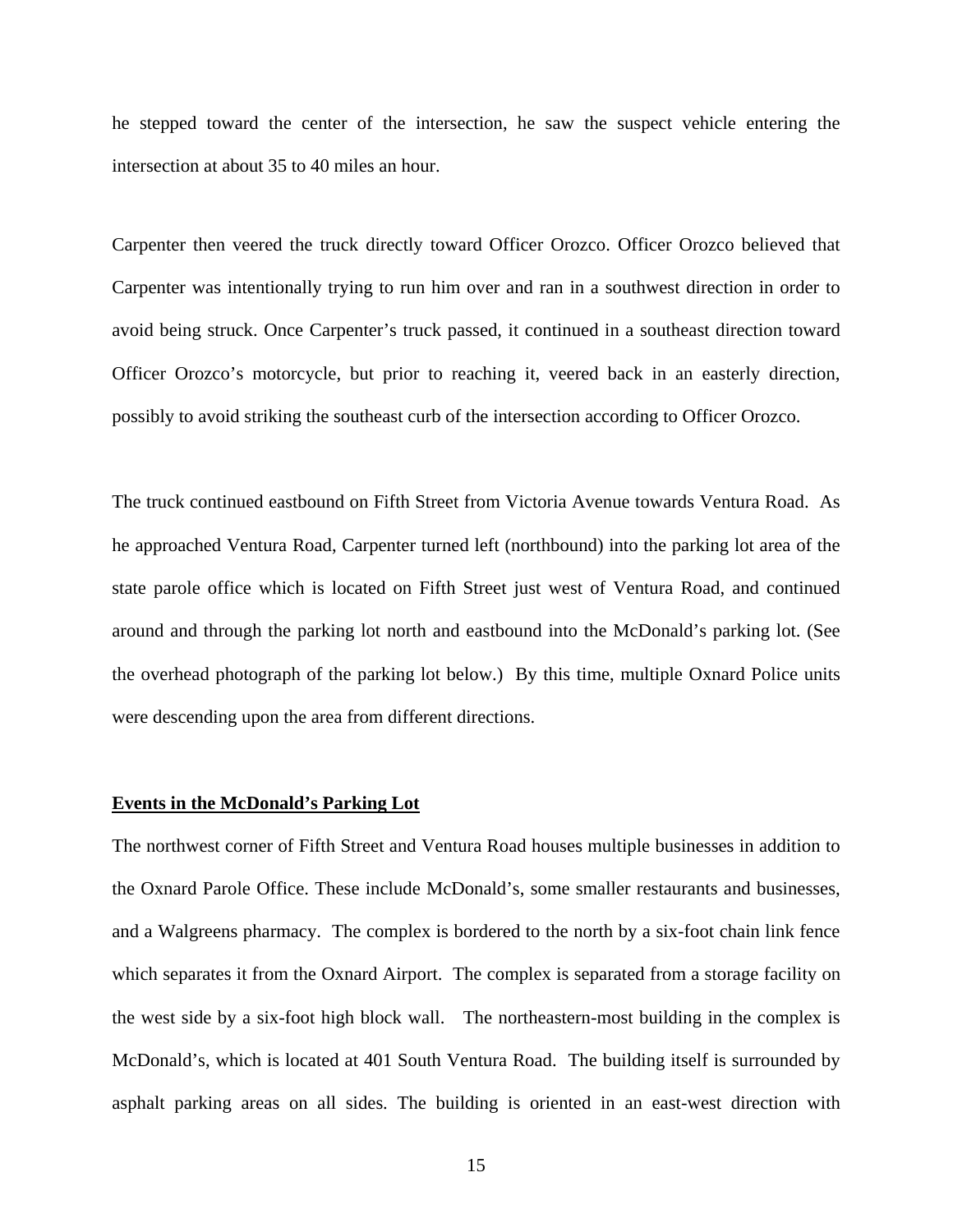entrances on the north and south sides. There is an eating area/patio on the east side. The drivethrough wraps around the building from the northwest, along the south side and exits to the east.

After turning left into the south parking lot entrance near the parole office, Carpenter proceeded northbound until he reached the northernmost entrance to the McDonald's lot. He made a righthand turn into the lot at a high rate of speed, estimated by various persons between 25 to 30 miles per hour. There were dozens of people present inside the McDonald's, inside and outside of cars in the parking lot itself, as well as in the drive-through line. Carpenter drove eastbound through the parking lot along the northern fence line that borders the airport. A line of pursuing police vehicles entered the parking lot behind Carpenter with their rotating overhead lights on and sirens flashing.

Joseph LaFreniere had parked his blue, 2008, GMC Sierra pickup in a parking space facing southbound in the northern row of parking spaces. He was talking to his friend Joanne Pasmant, who was standing outside the truck on the driver's side running board. Joanne's daughter, Jordan, was in Joanne's car which was parked adjacent to LaFreniere's truck. LaFreniere saw Carpenter's truck traveling at a high rate of speed as it entered the McDonald's parking lot and then almost immediately struck the rear of his vehicle. Just prior to the impact, LaFreniere told Joanne to "hold on" because he thought the propane truck was going to hit them.

Striking LaFreniere's truck caused major front-end damage to the propane truck, which began billowing white smoke. Several officers jumped out of their cars, ready to make a high-risk stop on the now stopped truck. They were next to and in front of their cars, with pistols drawn, giving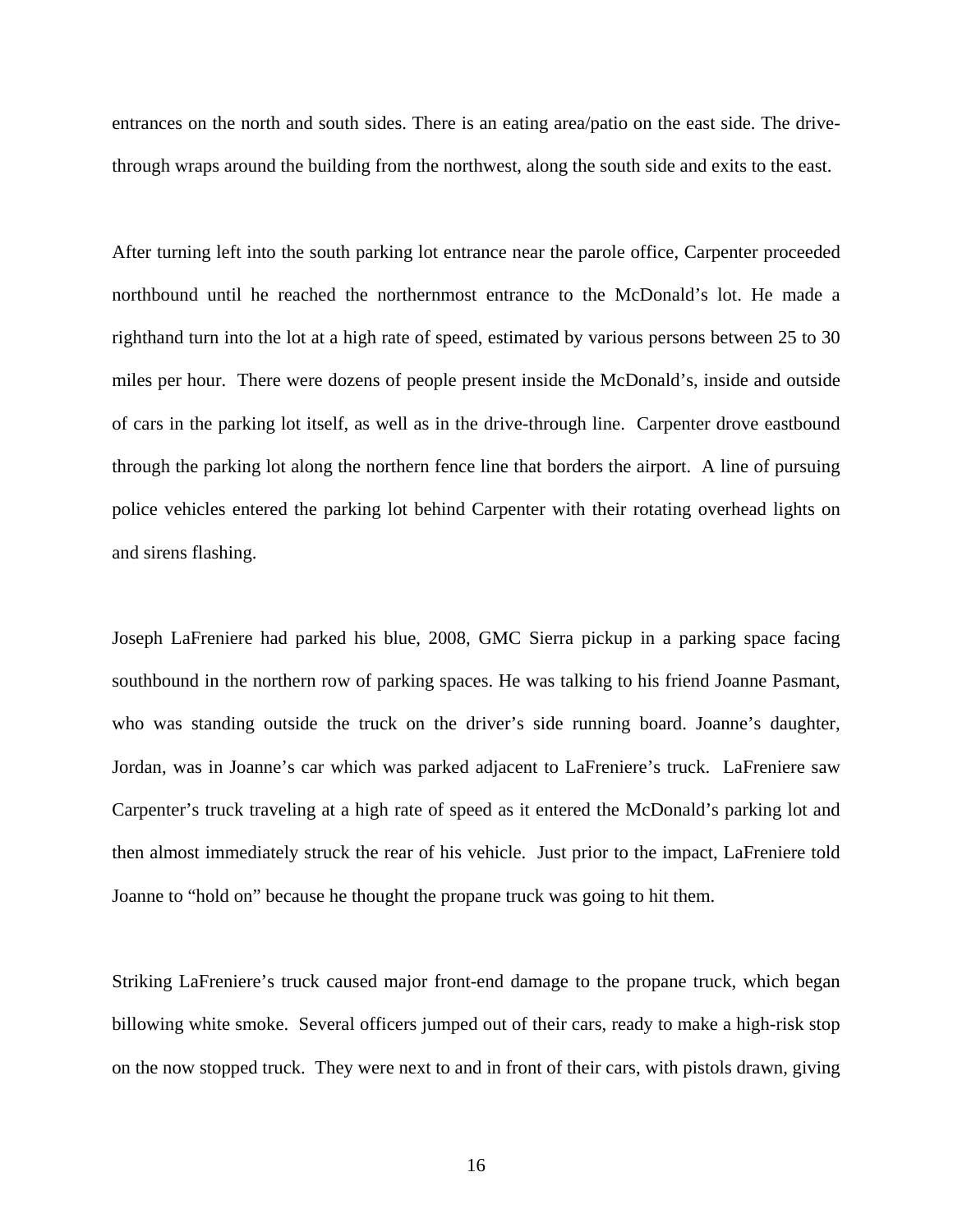verbal commands to Carpenter. After the impact, the propane truck remained stationary for several seconds, but then Carpenter put the truck in gear and began to back up, revving the truck's engine. Again the police ordered him to stop. LaFreniere heard the officers yelling at Carpenter, "[telling] him to stop about 100 times." Carpenter then put the truck in drive, drove eastbound, then made a righthand turn (southbound). By that time, several other police units, including a Special Enforcement Unit (SEU) vehicle, were parked at various locations in the McDonald's lot, to the east and north of the restaurant. (See photograph below.)

Once Carpenter turned southbound in the parking lot at the eastern edge, he accelerated and headed directly at several officers and their vehicles positioned in the area. Civilian witnesses, as well as the officers, opined that Carpenter tried to run the police over and that he was trying to get away.

Several officers began shooting at the propane truck once it accelerated towards them and continued shooting until the propane truck had struck several police cars and had come to a stop. Six officers in total fired at Carpenter and the propane truck. All six officers who fired shots at the truck, including those who fired the fatal shots, gave voluntary statements after the incident.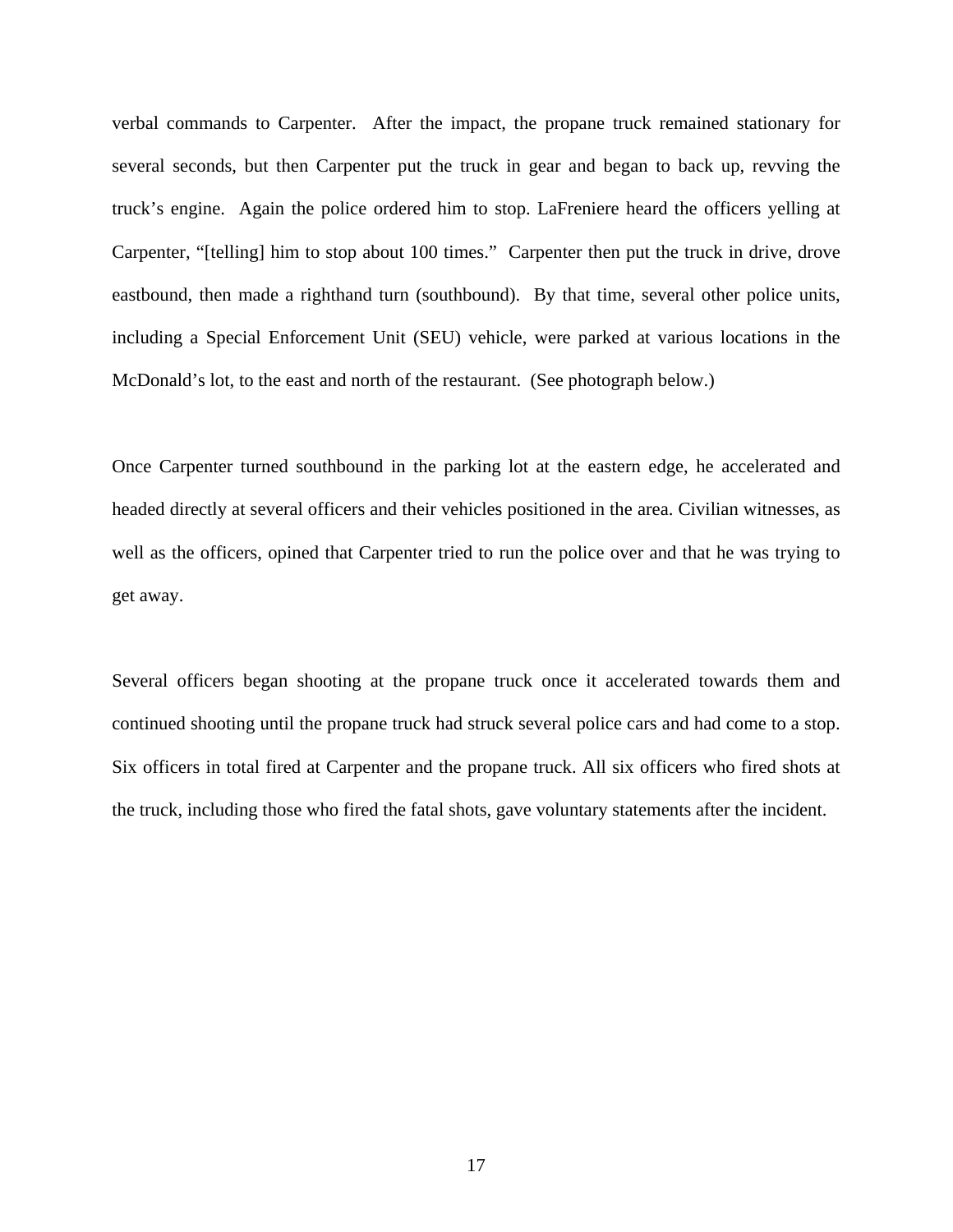

*Aerial photo of McDonald's parking lot and the course of Carpenter's vehicle* 

## **WITNESS STATEMENTS**

# **Summary of Statements of Civilian Witnesses**

Over 25 civilians who were in and around the McDonald's parking lot were interviewed as a result of this incident. None of them offered information that was in conflict with the detailed statements of the shooting and non-shooting officers involved. For that reason, and also for the sake of brevity, their individual accounts will not be detailed.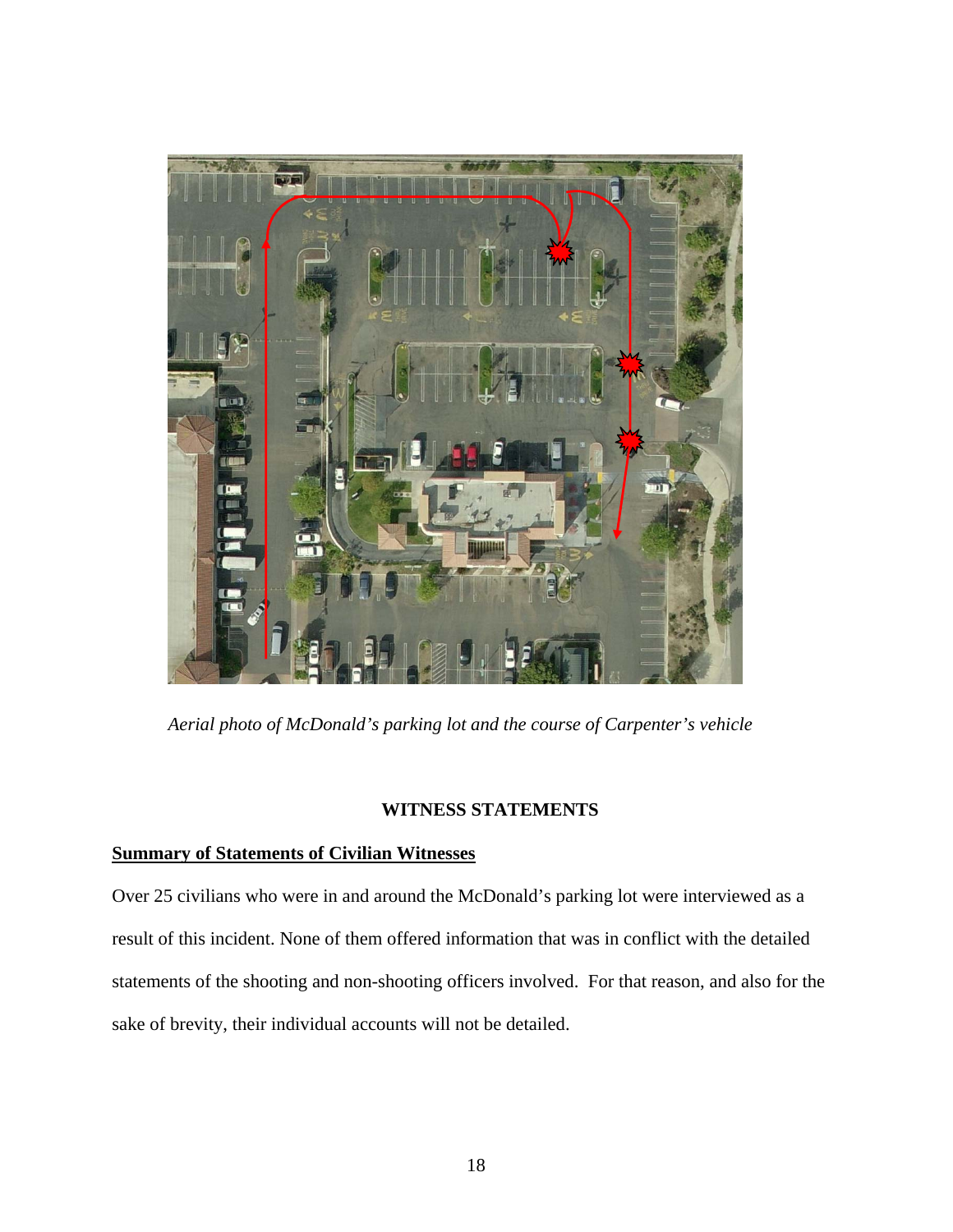Nearly every one of the civilian witnesses heard the pursuit officers' sirens and some of them, depending on where they were, saw the flashing lights from the officers' vehicles. They all recognized the vehicles and the uniforms of the officers and immediately identified them as law enforcement.

They uniformly described Silas Carpenter's driving as dangerous and out of control. Many of them felt extremely fearful that someone was going to be hurt or killed by the truck. The civilian witnesses variously described the speed of the truck as between 25 and 50 miles an hour when it entered and then proceeded through the parking lot. The majority of them, depending on where they were, heard the officers yelling at Carpenter to stop his vehicle, as described by Joseph LaFreniere above.

Several of the civilians who were in positions to witness significant portions of the events in the McDonald's parking lot were asked their opinions about whether they thought the police had reacted appropriately when they shot Carpenter. With the exception of one person, who indicated she thought the police did not give the driver adequate opportunity to stop, all of them agreed that the officers had done everything possible to control the situation and seemingly had no other choice than to use deadly force to stop the driver. They all perceived that allowing Carpenter to proceed further would likely have led to injury or death to one or more innocent bystanders.

## **Statement of Officer Ramiro Holguin**

At about 1:00 p.m., Officer Holguin was in the briefing room beginning evening shift. Commander Chronister requested officers to assist units in an ongoing vehicle pursuit. Once in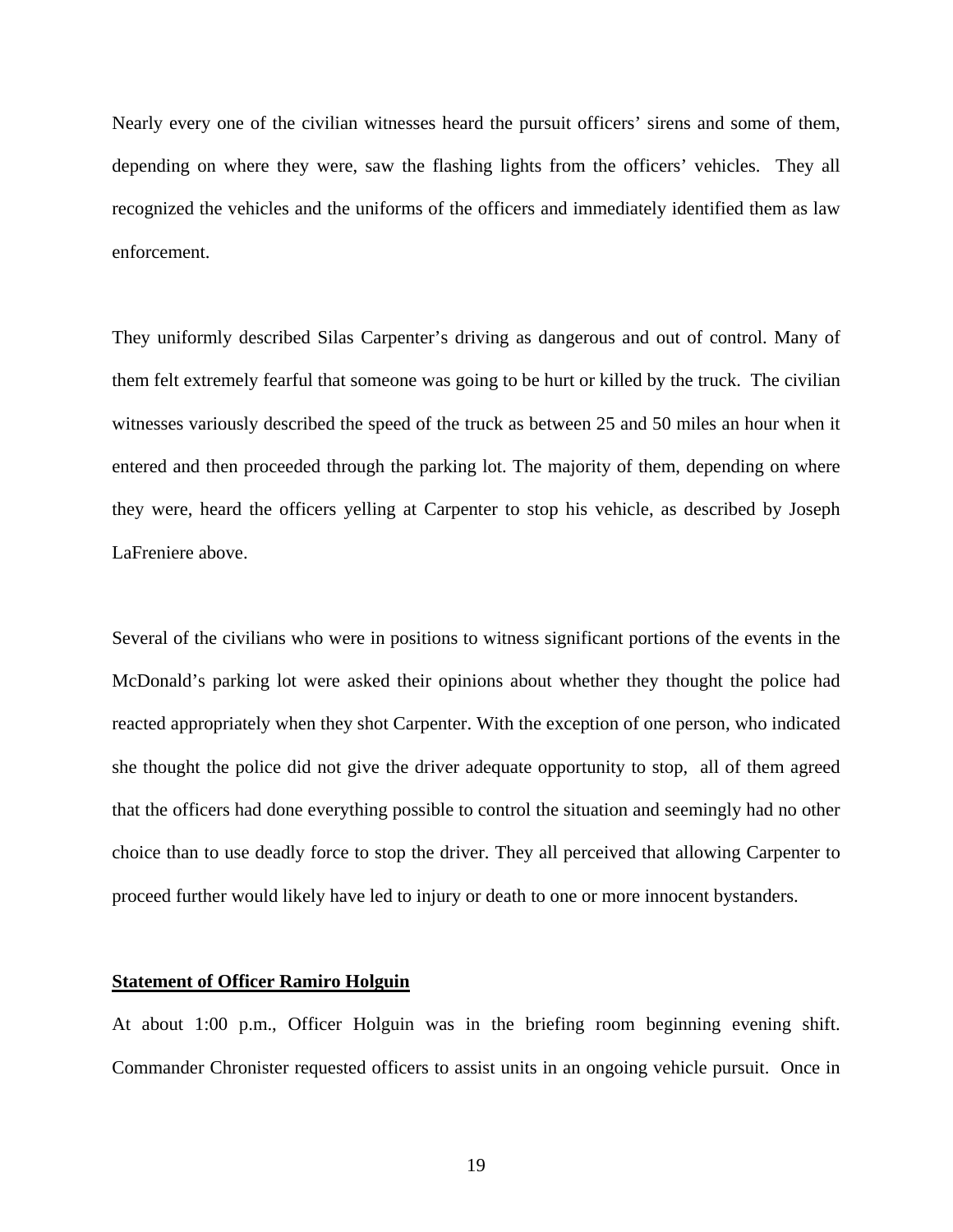his marked patrol car, he heard that the pursuit was eastbound on Fifth Street from Harbor Boulevard. He drove westbound on Second Street to Ventura Road, then southbound on Ventura Road toward Fifth Street as the pursuit was eastbound on Fifth Street passing Victoria Avenue. He pulled to the side of the road with the intention of blocking traffic at Fifth Street should the pursuit continue eastbound. He then heard the pursued vehicle make a lefthand turn into the parking lot of the parole office.

Officer Holguin then made a righthand turn into the parking lot, stopping at the front door of Walgreens. He saw the suspect vehicle, a large, white, flatbed truck with multiple propane tanks loaded on the back of the truck. The truck drove eastbound, north of the parole office and made a lefthand turn along the front of the strip mall behind McDonald's. Officer Holguin paralleled him by driving northbound along the front of Walgreens and past McDonald's. At the north end of the parking lot, the truck made a right hand turn into the McDonald's parking lot and drove eastbound through the north end of the parking lot along the fence line that separates the parking lot from the airport. Officer Holguin stopped and angled his vehicle along the north side of the northernmost exit, adjacent to the curb/island in an attempt to block off the truck's exit from the parking lot.

Officer Holguin got out of his car and saw the truck drive eastbound before making an abrupt righthand turn into the rear-end of an occupied pickup truck. He saw LaFreniere jerk as the pickup was shoved forward. He saw Pasmant jump from the driver's side running board of the pickup truck and crouch down along the driver's side of her car, which was next to the pickup. Officer Holguin ran toward the vehicles, yelling at Pasmant to get her away from the pickup.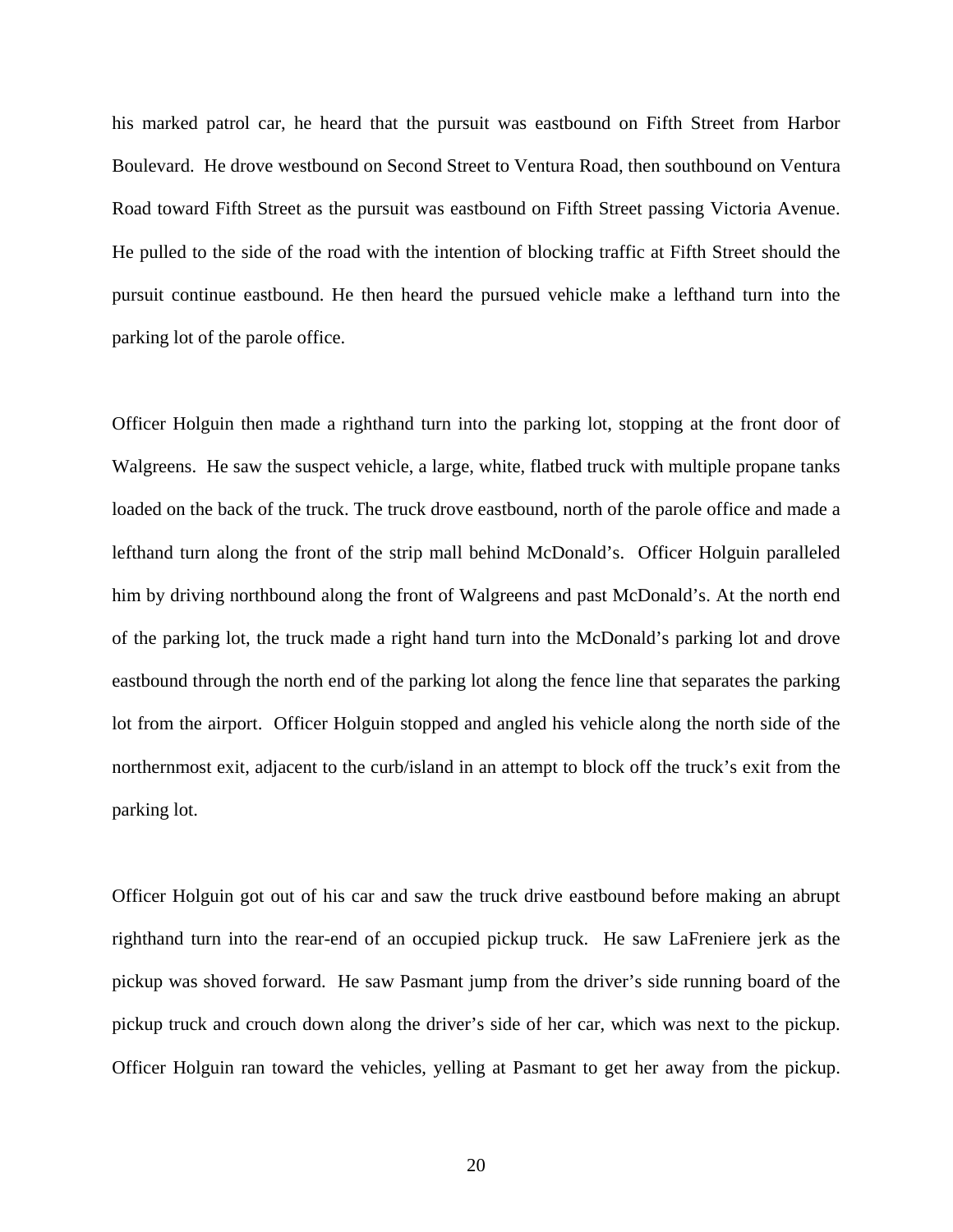She was still covering herself down along the driver's side of her vehicle. Just as he was about to reach her, she got into her vehicle and he came up along side. He saw her sitting in the driver's seat with her 13-year-old daughter who was in the front passenger's seat. They were holding onto each other and ducking down.

Officer Holguin drew his department-issued handgun and pointed it at Carpenter who looked right at Officer Holguin. With Officer Holguin pointing his handgun directly at him, Carpenter reversed the vehicle, and began to back away. At the same time, Officer Holguin saw Senior Officer Steve Ramirez, who had been involved in the vehicle pursuit, running eastbound along the fence line with his weapon drawn trying to get an angle on Carpenter. Carpenter stopped, made a half turn to the left, and accelerated forward eastbound along the fence line of the parking lot toward Ventura Road then turned southbound paralleling Ventura Road.

Carpenter drove the propane truck past a brown van, occupied by a female, which was stopped in the traffic lane facing southbound. Officer Holguin saw that Carpenter's probable path would lead the propane truck straight into his patrol car. By this time, Officer Holguin noted several other patrol cars were now stopped next to and behind his car. He saw several other officers were out of their patrol cars ducking behind the marked black and white patrol cars and they had their handguns pointing northbound. Carpenter slowed down slightly and then stepped on the gas and accelerated forward, straight at Officer Holguin's car.

Just as the propane truck was about to collide with the front end of Officer Holguin's vehicle, he heard the first shots being fired. The shots continued as Carpenter collided with the front of his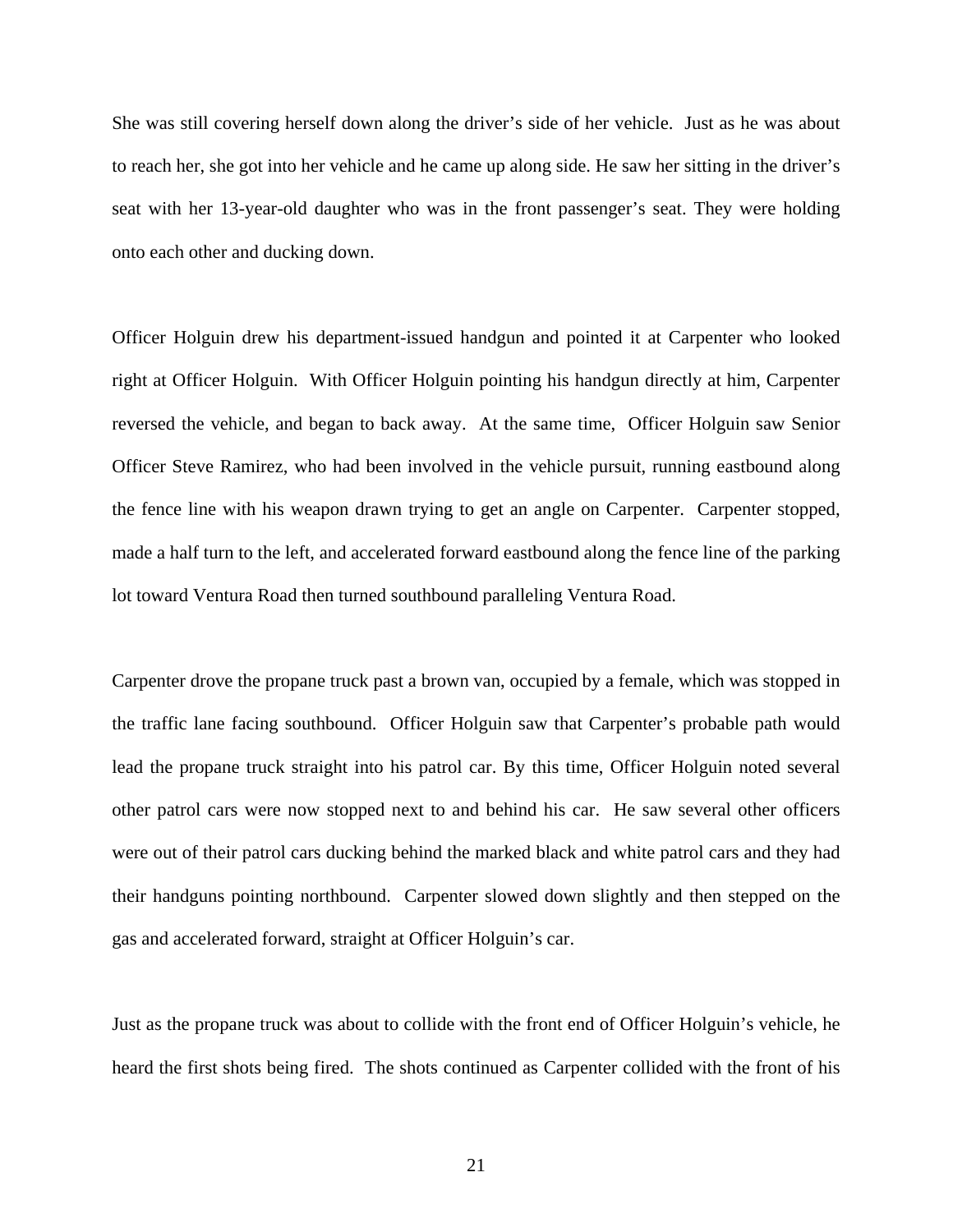patrol car, pushed it aside and then crashed into another patrol car. He saw several officers moving to the sides to get out of the path of the truck. The truck continued through the two parked patrol cars and then slowed and came to rest in front of McDonald's.

#### **Statement of Officer William Swisher**

Officer William Swisher began his shift on December 23, 2009, at 6:00 a.m. He was working as a one-man unit and his shift normally ended at 6:30 p.m. At approximately 1:00 p.m., he noted the MDC message sent out by dispatch notifying the officers to be on the lookout for a propane truck driving erratically. The message also stated that the driver was possibly Silas Carpenter and that he was possibly under the influence.

Officer Swisher has had numerous contacts with Silas Carpenter in the past and believed he would resist arrest. He sent out an MDC message advising the responding officers to use extreme caution when contacting Carpenter. Officer Swisher said he had a bad feeling and believed there was going to be an event with Carpenter because it was Carpenter's "modus operandi." Officer Swisher knew that when Carpenter "popped up on the grid, something bad happened." He thought to himself, "Where are we going to deal with Silas today? What's it going to be this time? Is it going to be a barricade? Is he going to cut someone's throat again?" Swisher immediately became very concerned.

Officer Swisher's first contact with Silas Carpenter was years ago when Swisher was in field training. He said Carpenter threw someone off a balcony, resulting in the police fighting with and arresting Carpenter. Swisher said he had arrested Carpenter numerous times over the ensuing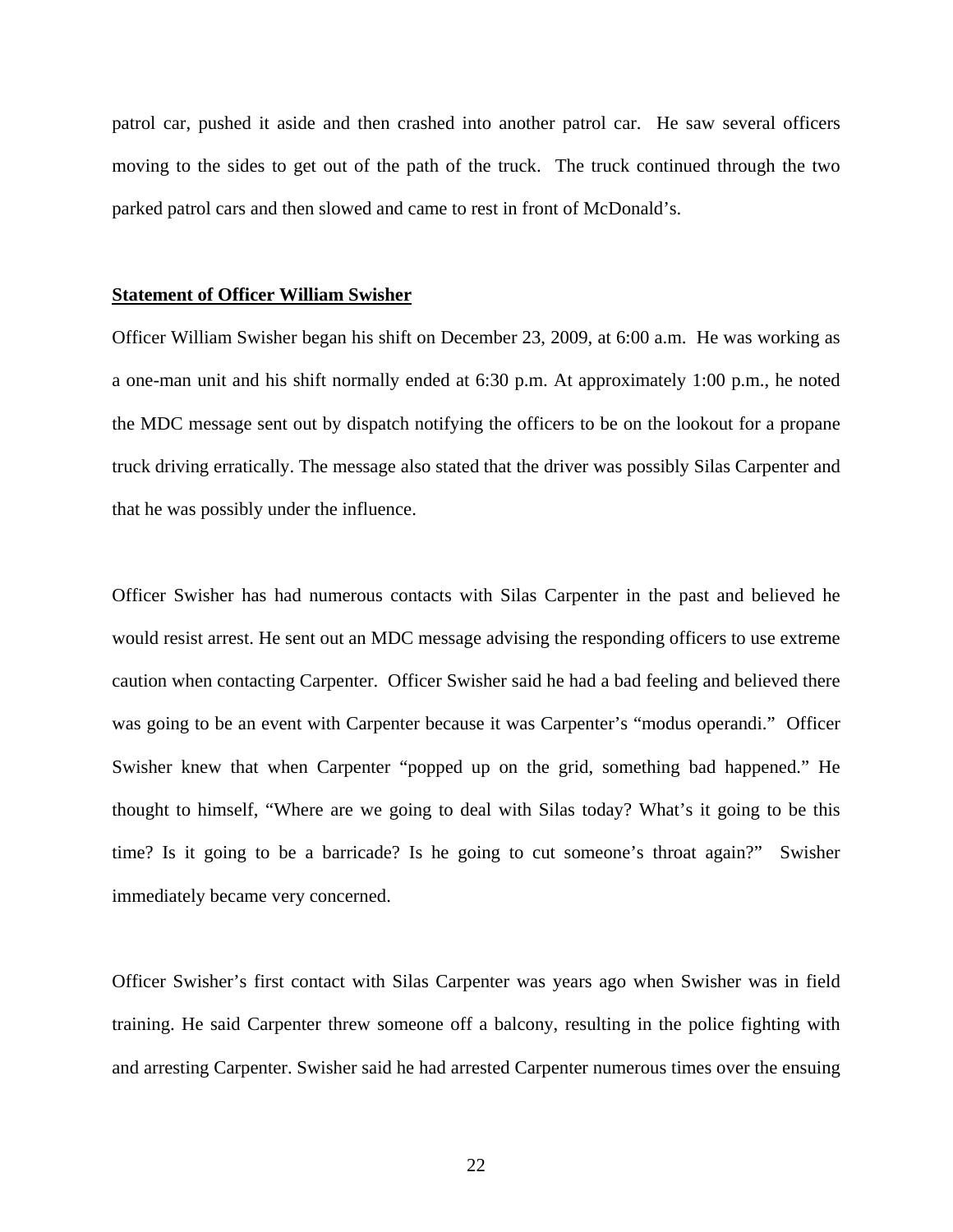years, mostly for violating Health and Safety Code section 11550, under the influence of a controlled substance.

Officer Swisher related an incident many years back when Carpenter had obtained a job driving a beer truck. He ran into Carpenter in the downtown area of Oxnard after that, and Carpenter told him that he was doing great because he had a job and had cleaned up. Officer Swisher said this was out of character for Carpenter. Swisher said Carpenter was still wearing "Vikings" attire and singing "Purple Rain," but was not under the influence. About a month later, Officer Swisher remembered that Carpenter stole the beer truck he was driving and was subsequently arrested. He saw Carpenter months after he got out of jail and asked him what happened, to which Carpenter replied he was tired of working and figured he would steal the truck, go back to jail and live on unemployment.

Officer Swisher's most recent contact with Carpenter prior to this one occurred approximately four years ago when Carpenter stabbed a taxicab driver and barricaded himself at his parents' house. Swisher remembered Carpenter was asking for Officer Wendy Gietzen, Officer Swisher's partner at that time, and she was able to convince him to surrender.

On this day, Officer Swisher said he was handling a front desk call in the station when he heard Officer Larry Robertson radio he had located the propane truck. He immediately became concerned for Officer Robertson's safety because Robertson was by himself. Officer Swisher immediately left the station and followed the pursuit.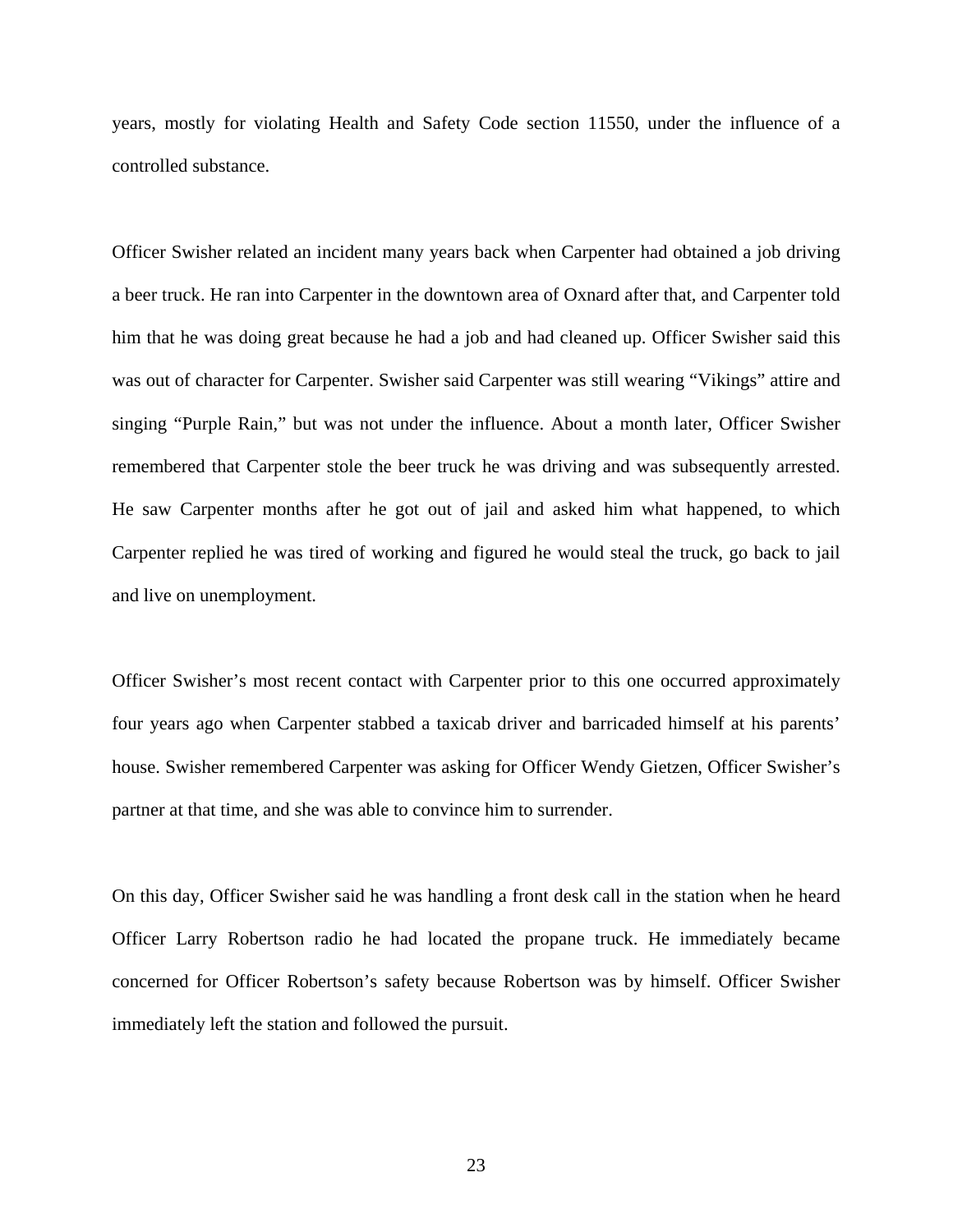Trying to catch up to the pursuit, Officer Swisher went through the intersection at Wooley Road and Victoria Avenue where he heard on the radio that Carpenter had a traffic collision. The pursuit was briefly terminated but then reinitiated once Carpenter was eastbound on Fifth Street.

Officer Swisher drove towards Harbor Boulevard attempting to catch up. He was still behind the pursuit when he heard over the radio that Carpenter had tried to hit motor Officer Orozco, who was blocking traffic at the intersection of Fifth Street and Victoria. Officer Swisher went "code 3" (overhead lights and sirens) at that time to catch up and join the pursuit. He first saw the propane truck as he approached the pursuit traveling eastbound on Fifth Street, past Patterson Road.

Officer Swisher went through the intersection at Fifth and Victoria, noting that Officer Orozco was alright. He said he observed the propane truck turn left from Fifth Street into the driveway near the parole office. He immediately thought Carpenter was going to hit or kill someone because it was a busy location. He started to turn into the parking lot behind the pursuit, but then decided to travel eastbound in the westbound lanes of Fifth Street, with overhead lights and siren on, in an attempt to intercept the pursuit on the other side (Ventura Road). Officer Swisher made a left on Ventura Road and another left into the driveway east of the McDonald's restaurant.

Officer Swisher saw the propane truck eastbound on the north side of the parking lot. He parked his police unit facing northbound at an angle in the driving aisle, east of McDonald's, blocking the exit. He got out of the car in case Carpenter tried to hit it. As he got out, he saw the propane truck accelerating eastbound, and he could hear the truck's engine rev and watched as it turned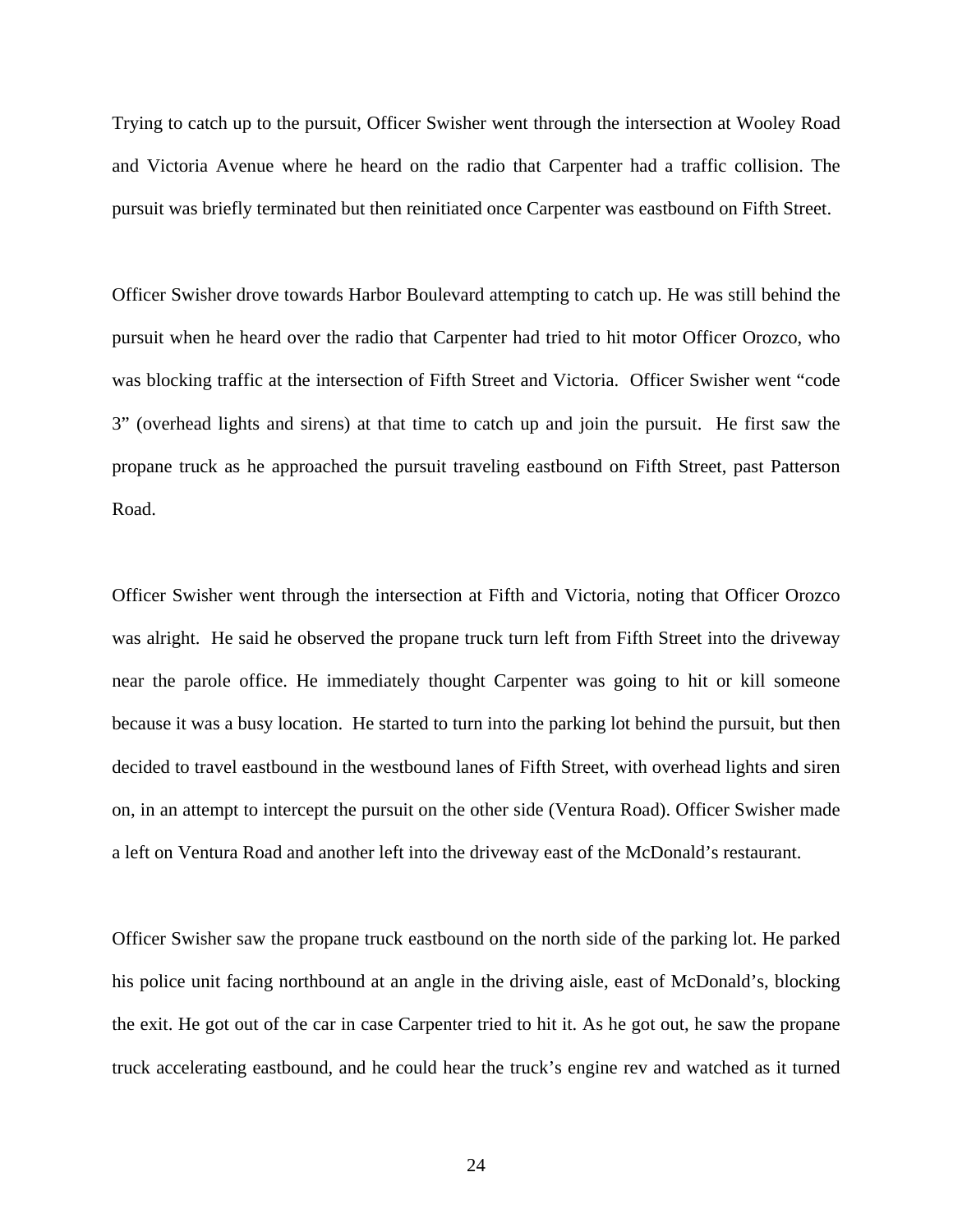sharply and crashed into LaFreniere's pickup truck. Officer Swisher saw LaFreniere in the driver's seat and Pasmant on the side of the pickup. He thought that Carpenter had tried to kill them.

Officer Swisher drew his Beretta 9mm handgun and began running in a northwest direction towards the propane truck. His intention was to assist with an arrest of the driver. Swisher observed an unidentified officer running to his left in the same direction. As he ran, he noticed other officers on both sides of the propane truck and began yelling, "Crossfire, crossfire!" When LaFreniere tried to move his truck away, the propane truck suddenly backed up. Officer Swisher said he wanted to shoot Carpenter at that time, but did not shoot because there were officers in the crossfire zone.

After the propane truck backed up, it accelerated eastbound in the parking lot. Officer Swisher thought Carpenter was headed towards him, so he turned and ran back towards his police unit to avoid being struck. As he was running, he noticed that SEU officers had pulled into the driveway and blocked the driveway in a north and south direction. Swisher saw another police unit blocking a portion of the driveway leading in from Ventura Road. He ran out of the path of the truck as it accelerated behind him but immediately noticed that as the SEU officers got out of their police unit, the propane truck was coming southbound, straight towards them. Officer Swisher believed Carpenter was going to hit them.

The propane truck drove past an occupied brown minivan, nearly striking it. Officer Swisher had run to the middle of the traffic lane between the designated parking rows just north of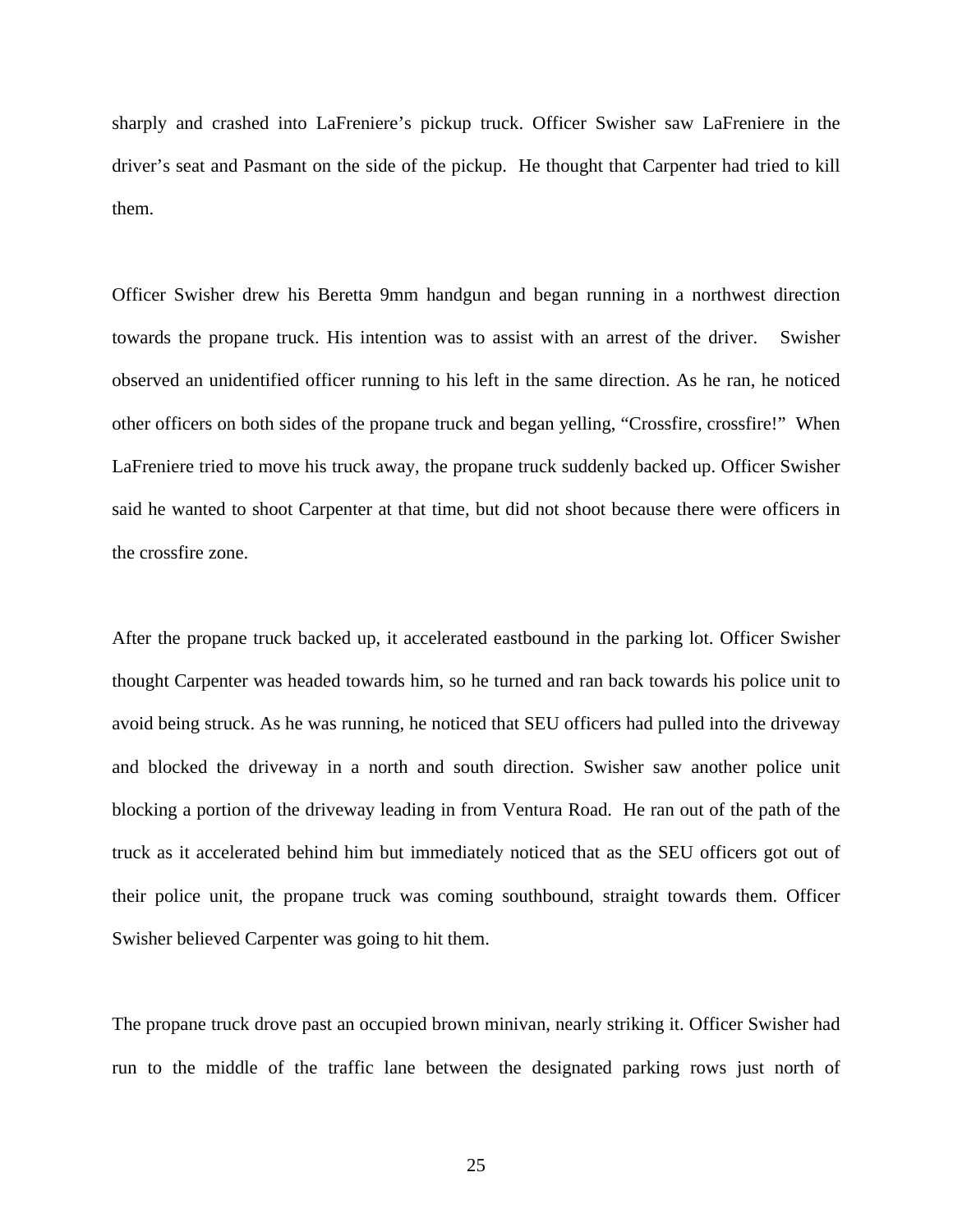McDonald's. He still had his gun out, so he stopped and began firing (eastbound) at the propane truck as it went by him (southbound) after it passed the brown minivan. He fired three to four rounds through the passenger window, which broke.

As the propane truck passed him, Officer Swisher saw the propane tanks in his field of vision and stopped shooting because he was afraid the tanks would explode. He ran southbound in the direction the propane truck was traveling, toward the sidewalk in front of McDonald's. As he ran onto the sidewalk, he heard shots fired from the south in a northerly direction.

 He saw the propane truck accelerate towards the SEU officers' vehicle, which was stopped in the north/south aisle, directly to the east of McDonald's. He saw the propane truck crash into the police car. He saw one of the SEU officers "flying" as if he had been hit. Officer Swisher observed at least three SEU officers running from the south to the grassy area in front of McDonald's.

The SEU Officers then fired a volley of shots at Carpenter as the propane truck continued to move forward. He could hear the engine revving, even though the propane truck was damaged extensively. He believed the propane truck was backing up in order to exit through the driveway entrance. It then traveled forward and stopped.

Officer Swisher believes he was the first officer to fire his weapon. He shot at Carpenter based on everything he knew about Carpenter's past and what he had just done. Officer Swisher knew Carpenter to be extremely volatile and that he had possible mental issues. He believed Carpenter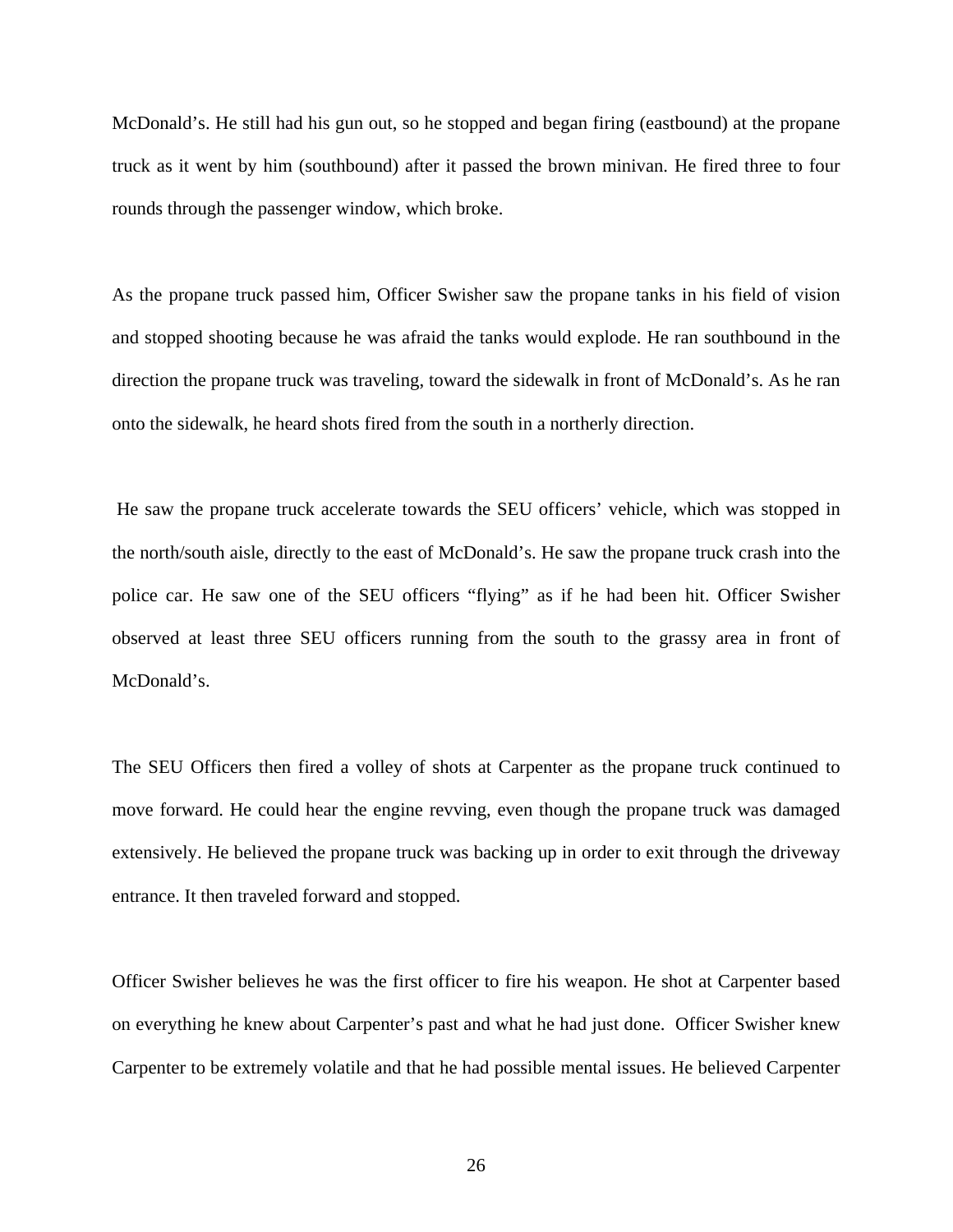intentionally tried to run over Officer Orozco, that he intentionally drove into the pickup truck in the McDonald's parking lot, and intentionally tried to run over and kill the SEU officers that were blocking his path. He believed Carpenter was going to drive the propane truck either into the McDonald's restaurant or at the SEU officers and kill someone. Swisher believed that Carpenter's plan was to go out "in a blaze of glory."

### **Statement of Officer Terry Dobrosky**

Officer Dobrosky was in briefing at the beginning of evening shift, with his partner Officer Juanita Suarez, when Commander Chronister advised them about an out-of-control truck loaded with propane tanks. Commander Chronister needed two units to go in service immediately, so Officer Dobrosky volunteered. He did not know who the driver of the truck was during the incident.

Running out of the station, Officer Dobrosky turned on his radio and heard that the pursuit was westbound on Wooley Road. Officer Suarez drove out on Second Street to Ventura Road. When they arrived at Ventura Road, the pursuit was near Harbor Boulevard, so they continued westbound on Teal Club Road past Ventura Road. The pursuit was eastbound on Fifth Street towards Victoria Avenue, so Officer Suarez stopped their car at Teal Club Road and Victoria Avenue in case the suspect turned northbound on Victoria. He saw the pursuit as it continued eastbound on Fifth Street.

Officer Dobrosky described at least two police units driving with lights and sirens behind a large truck carrying numerous propane tanks traveling at approximately 50 to 60 mph towards the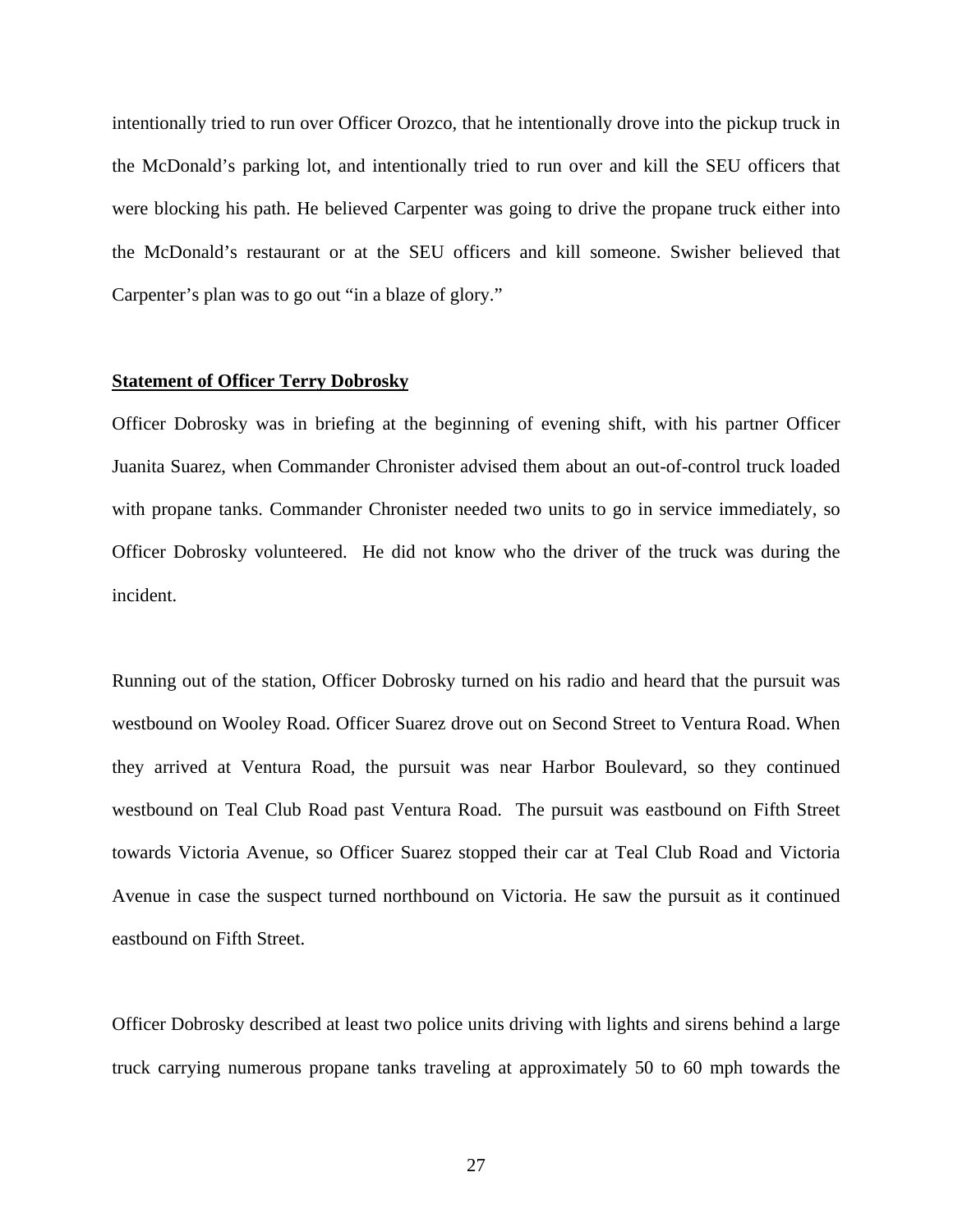intersection. Dobrosky heard over the radio that a motorcycle officer was in the intersection attempting to stop traffic. Officer Dobrosky lost sight of the propane truck as it approached the intersection, but noted that it did not appear to be slowing down.

He then heard that the driver of the propane truck tried to hit the motor officer. To him, it sounded as if it was "an assault with a deadly weapon." As the propane truck continued eastbound through the intersection, Officer Suarez turned the vehicle around and they drove eastbound on Teal Club Road towards Ventura Road, paralleling the pursuit with the intent to get ahead and stop traffic since the driver appeared out of control. Officer Dobrosky believed the driver of the propane truck was going to hurt or kill someone.

When they arrived at the intersection of Ventura Road and Teal Club Road, they stopped in case the propane truck was going to turn northbound onto Ventura Road. He heard that the propane truck was turning northbound onto Ventura Road, but he could not see it. He then heard that the propane truck turned left into the parking lot of the parole office.

He and Officer Suarez proceeded south on Ventura Road while via the radio he heard that the truck was traveling behind the parole office. They pulled into the McDonald's parking lot and stopped in the northernmost driveway off Ventura Road. Dobrosky said they still could not see the propane truck, but they heard that it was heading towards McDonald's. He then saw the propane truck traveling northbound in front of the strip mall behind (west of) McDonald's and watched it turn right and enter the McDonald's parking lot. He and Officer Suarez got out of their car to take cover.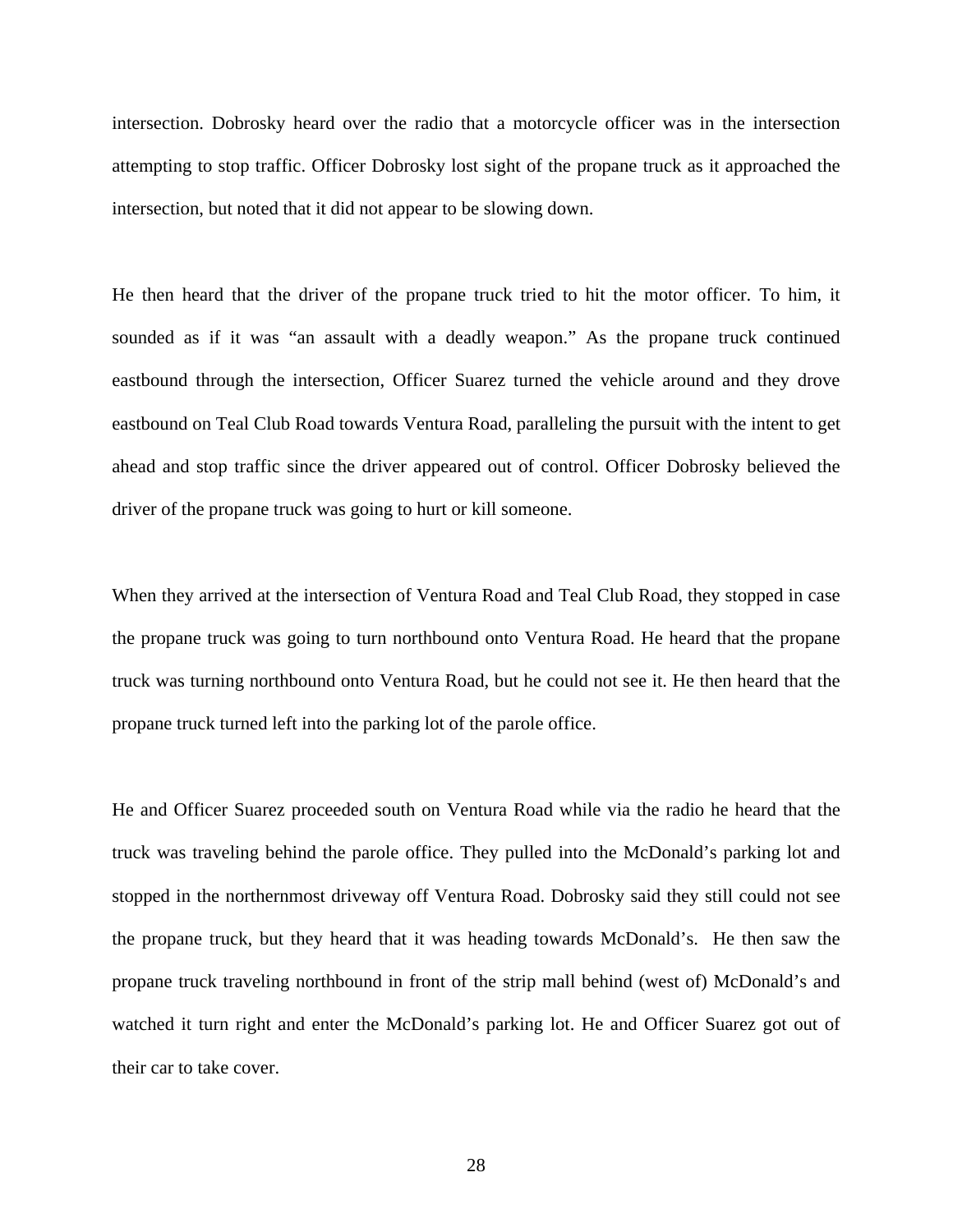As the truck came into the north side of the parking lot, Officer Dobrosky heard the truck's engine revving. He had a clear view of the north side of the parking lot and saw that it had a clear path to continue eastbound. Abruptly, it turned left, accelerated and collided "hard" into LaFreniere's gray pickup truck. He saw LaFreniere "fly forward" and thought the propane truck driver intended to kill the pickup truck driver. He drew his department-issued Beretta 9mm handgun and ran northwest towards the propane truck. His intent was to shoot the driver, but he was unable to shoot because officers from the pursuit were behind the propane truck in the crossfire zone.

The propane truck briefly stopped after colliding with the pickup truck, and Officer Dobrosky thought the pursuit was over. He then heard tires squealing and thought the propane truck was pushing the pickup truck forward. As he began running north towards the rear of the propane truck, it backed up, then came eastbound towards him.

Officer Dobrosky turned around and ran south then west to get cover behind a parked car as the propane truck accelerated. He saw an unknown officer on the northeast side of the parking lot and thought the propane truck was aiming to hit that officer. Officer Dobrosky still had his gun out, but did not fire for fear of hitting that officer with crossfire. As he was running, he crossed behind Officer Suarez and grabbed her belt to pull her with him towards cover. Once the propane truck passed their location, he lost sight of Officer Suarez. The propane truck turned southbound at the east end of the parking lot.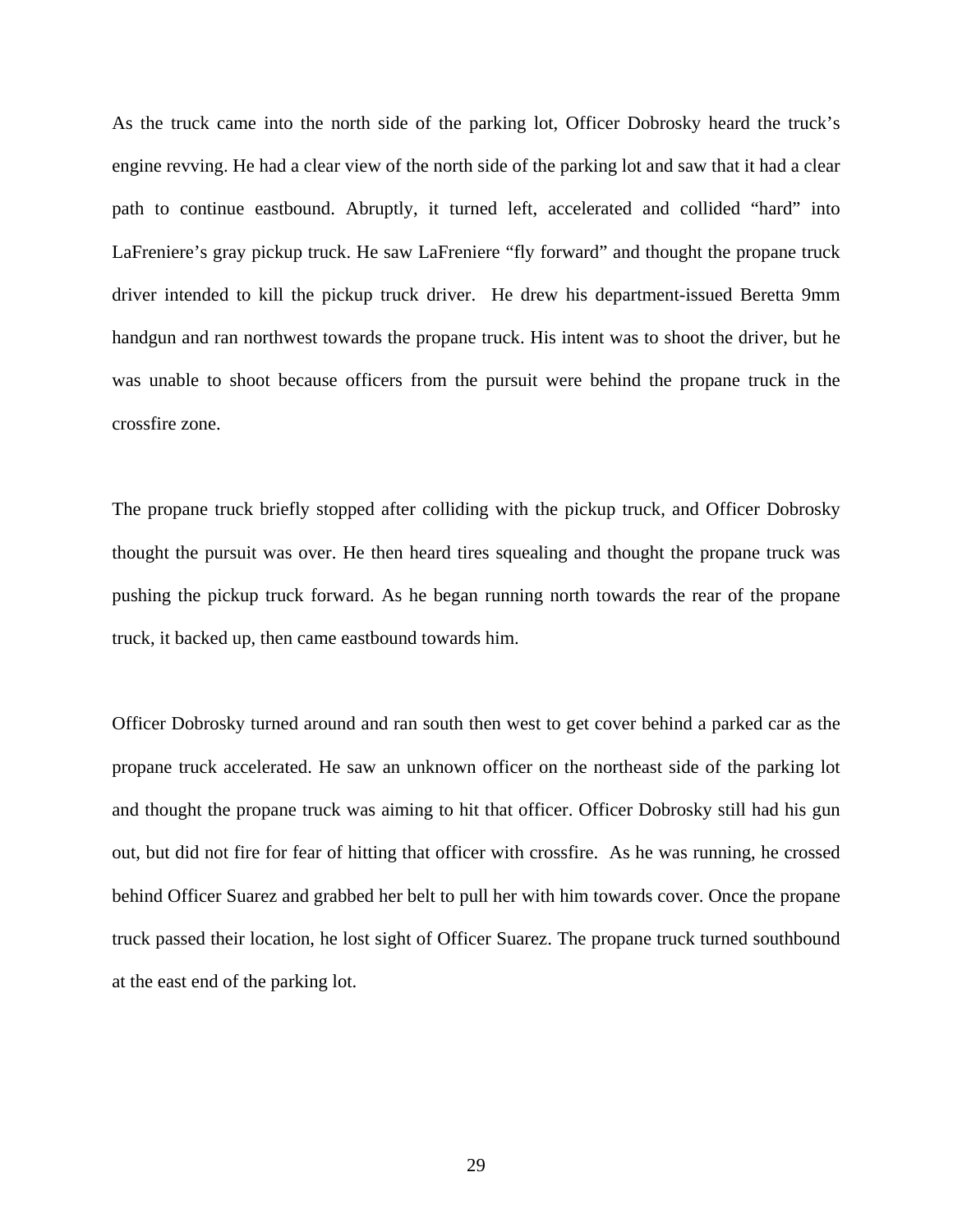He then looked to the south end of the parking lot and saw several police units and officers east of McDonald's. The propane truck was speeding up directly towards the officers and he could hear the engine accelerating. He believed the driver of the propane truck was intent on killing the officers in his path. He watched as the officers attempted to scramble out of the way, but did not think they were going to make it. He heard possibly two shots fired from unknown locations. Officer Dobrosky then lined up the sights on his gun as the propane truck passed him, and he fired one round towards the passenger side of the propane truck at an angle, as the truck was southeast of his location. He did not fire a second round because he was afraid he was going to hit one of the officers south of his location or one of the many civilians running in the area. He was also afraid of what his bullet would do if it struck the propane tanks on the truck.

Officer Dobrosky saw the propane truck smash into a police unit, which then appeared to strike an officer, causing the officer to fall to the ground. As he ran southbound on the east side of the restaurant, he heard at least five shots from multiple guns in rapid succession being fired from an unknown direction. He saw Officers Marquez and Gormley in the immediate area of the collision.

After the volley of shots, Officer Dobrosky stopped perpendicular to the propane truck, directly east of McDonald's*.* He noticed at this time that other officers, including Detective Edward Baldwin, were also in the area between the passenger side of the propane truck and in front of McDonald's. At the time he fired his gun, based on what he had observed, Officer Dobrosky believed that the officers in the truck's path were going to be killed.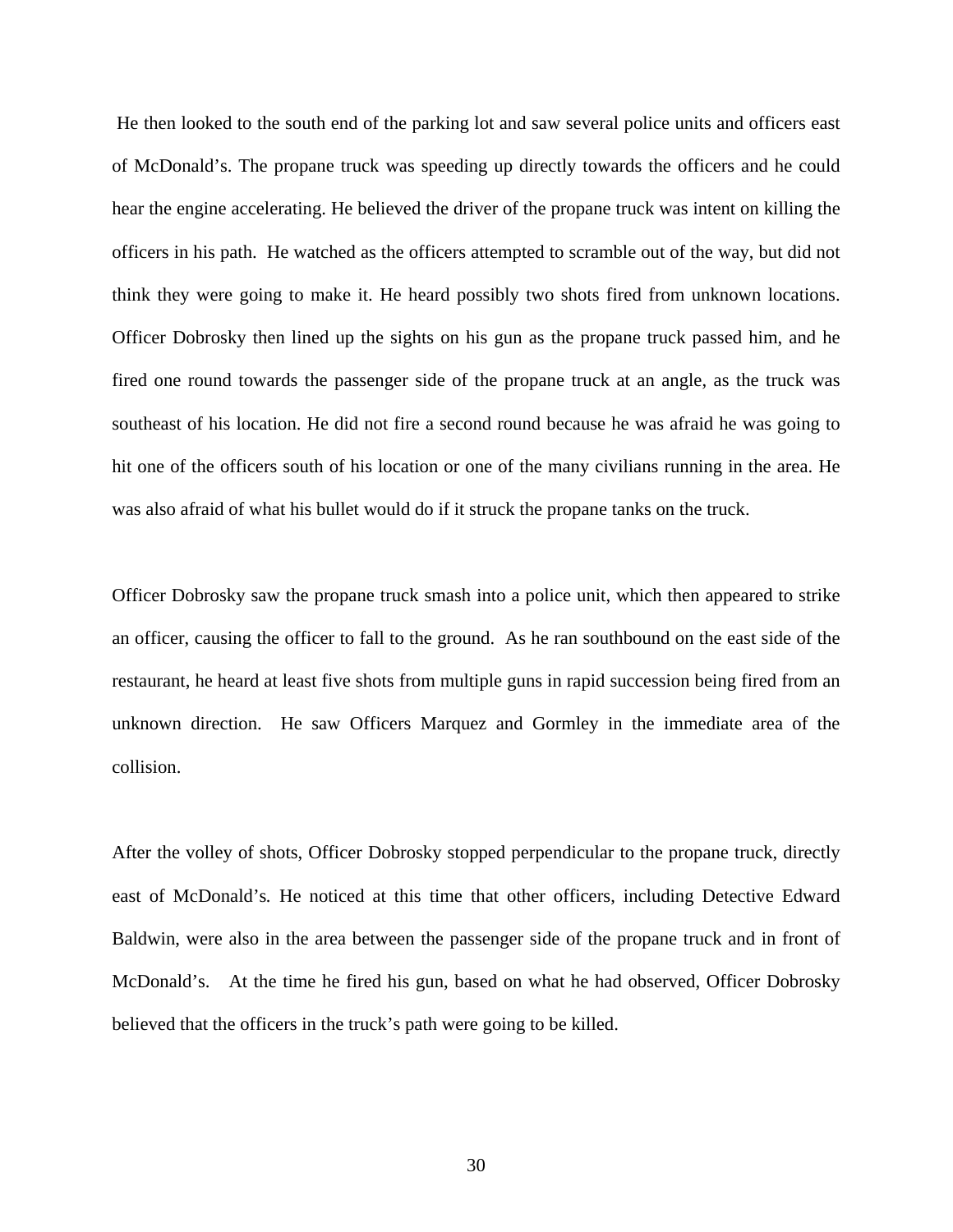#### **Statement of Detective Edward Baldwin**

On December 23, 2009, Detective Baldwin was assigned as an investigator with the Violent Crimes Task Force. His shift began at 7:30 a.m. Around 1:00 p.m., he was at the Oxnard Police Department, booking evidence. A fellow officer informed him that a pursuit was in progress. Detective Baldwin got into his police vehicle and heard Officer Larry Robertson radio that he was in the area of Wooley Road looking for a truck of some type. He soon heard that the truck was located, and officers became involved in a pursuit. The radio traffic identified the pursued truck as a propane truck and he remembered hearing that the pursued truck had caused traffic collisions and the suspect had possibly lost control of the vehicle at some point.

He was in the area of Fifth Street and Victoria Avenue at the time the pursuit passed him. When he saw the truck and noted the numerous gas cylinders mounted on the rear of the truck, he became alarmed. When he first heard the broadcast regarding the propane tank, he had pictured in his mind that this vehicle was one with just a single large tank in the rear, and not numerous gas cylinders as this truck had. Detective Baldwin estimated the truck's speed at 50 to 60 miles per hour, which he described as a "good pace for a large size truck."

Just after seeing the truck for the first time, he also heard the broadcast about the truck attempting to strike Motor Officer Orozco in the intersection of Victoria and Fifth Street. Based on that, Detective Baldwin then began to follow the pursuit from a distance. He wanted to be in the area where the pursuit terminated in the event the driver fled on foot. He thought he could then be available to help in establishing a perimeter. Detective Baldwin followed the pursuit as the truck continued eastbound on Fifth Street, toward Patterson Road. At one point, he briefly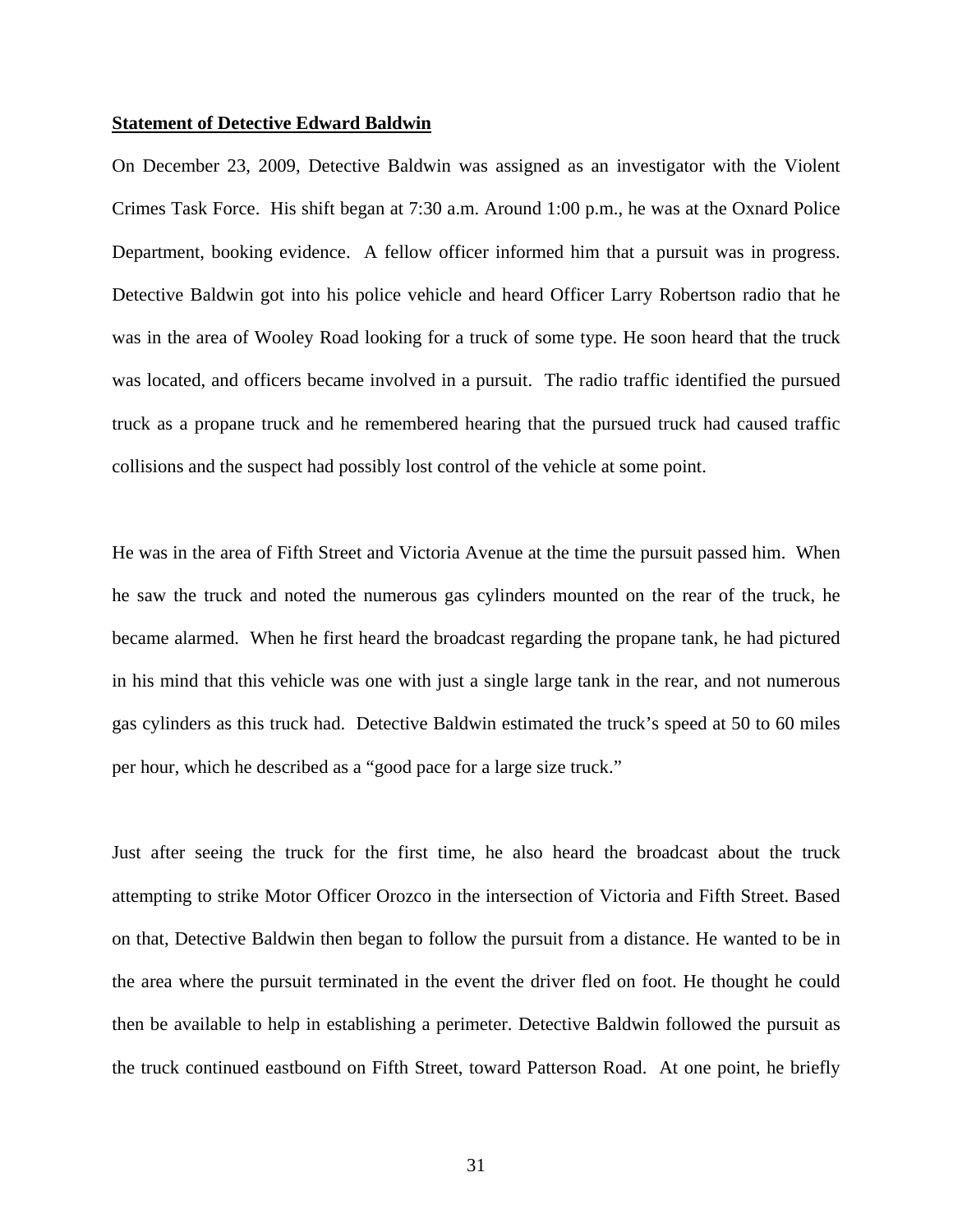pulled his vehicle over to allow other police units to pass him. He noted one of the units was a "slick top" (no overhead light bar) manned by three officers, and he surmised they were SEU officers.

When he was just east of Patterson, Detective Baldwin heard an officer broadcast that the propane truck had pulled into the parking lot of the parole office. At this point, he began to think that there was going to be a significant problem. He was aware that this was a busy parking lot and that it was lunch time. In his mind, this truck was a "giant bomb."

He drove to the area and entered into the parking lot through the western driveway apron/entrance onto the complex off of Fifth Street and ended up driving in front of the strip mall located just west of McDonald's. He continued into the parking lot of McDonald's and parked in a stall with his vehicle facing in a northsouth direction. There were numerous civilians in the area, and McDonald's was very crowded.

From his car, he could see the truck and numerous police vehicles. He thought that the pursuit had terminated and a high-risk stop was underway because the truck was stopped and officers were yelling at the driver. He could not make out what was being said but could hear the truck's engine revving loudly. He noticed a large amount of white smoke coming from the truck and then realized that the propane truck was actually pushing another vehicle that was parked in the lot.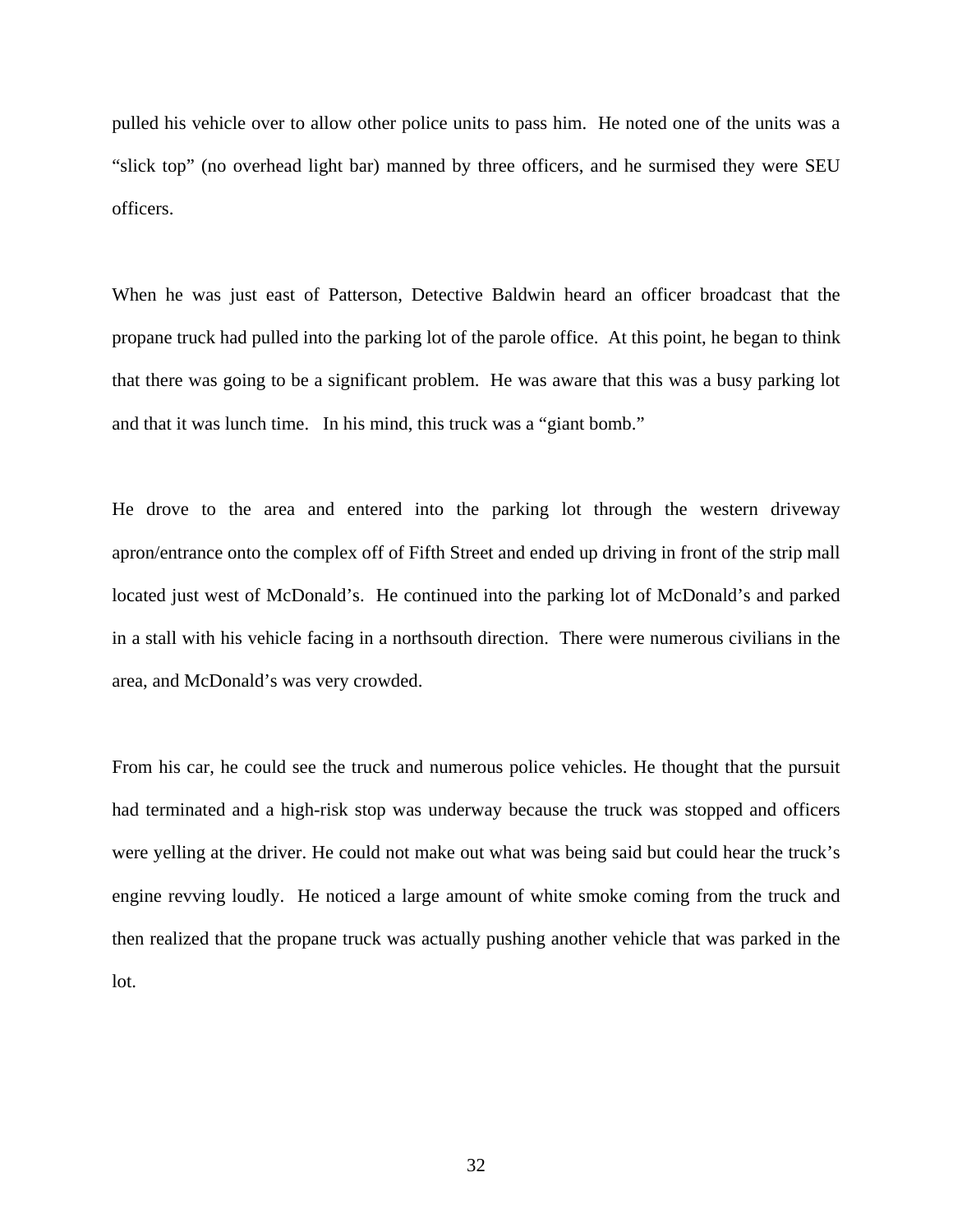Then the truck backed up and began to accelerate forward at a high rate of speed, eastbound through the parking lot. Detective Baldwin got out of his car and ran in a southeast direction toward the east side of McDonald's. He saw the SEU vehicle stopped east of the restaurant with several officers standing around it. The propane truck was now driving southbound, directly at the police car and these officers.

Detective Baldwin said that he was running at the truck and ended up directly parallel to the truck's cab as it passed in front of him. He drew his Sig Sauer Model 220 .45 handgun and fired one round in an eastbound direction at the truck's cab. He stopped shooting because he no longer had a clear shot at the truck and he was concerned about another officer possibly being positioned between him and the propane truck. The propane truck continued southbound and smashed into a police unit. When the collision occurred, Detective Baldwin thought that officer Rocky Marquez was on the driver's side of the police car, but he did not know where the others were.

He heard multiple gunshots being fired east-southeast of his position. He thought "it seemed like a lot, more than four or five." He described the shots being fired in rapid succession. He kept running to where these officers were located as the shots were still being fired. He stopped right next to Officer Rocky Marquez on the raised grass area on the east side of McDonald's. The shooting stopped just before he stopped running and he saw the driver of the truck go "stiff." He then saw the driver slump over. Officer Marquez and another officer cleared the truck.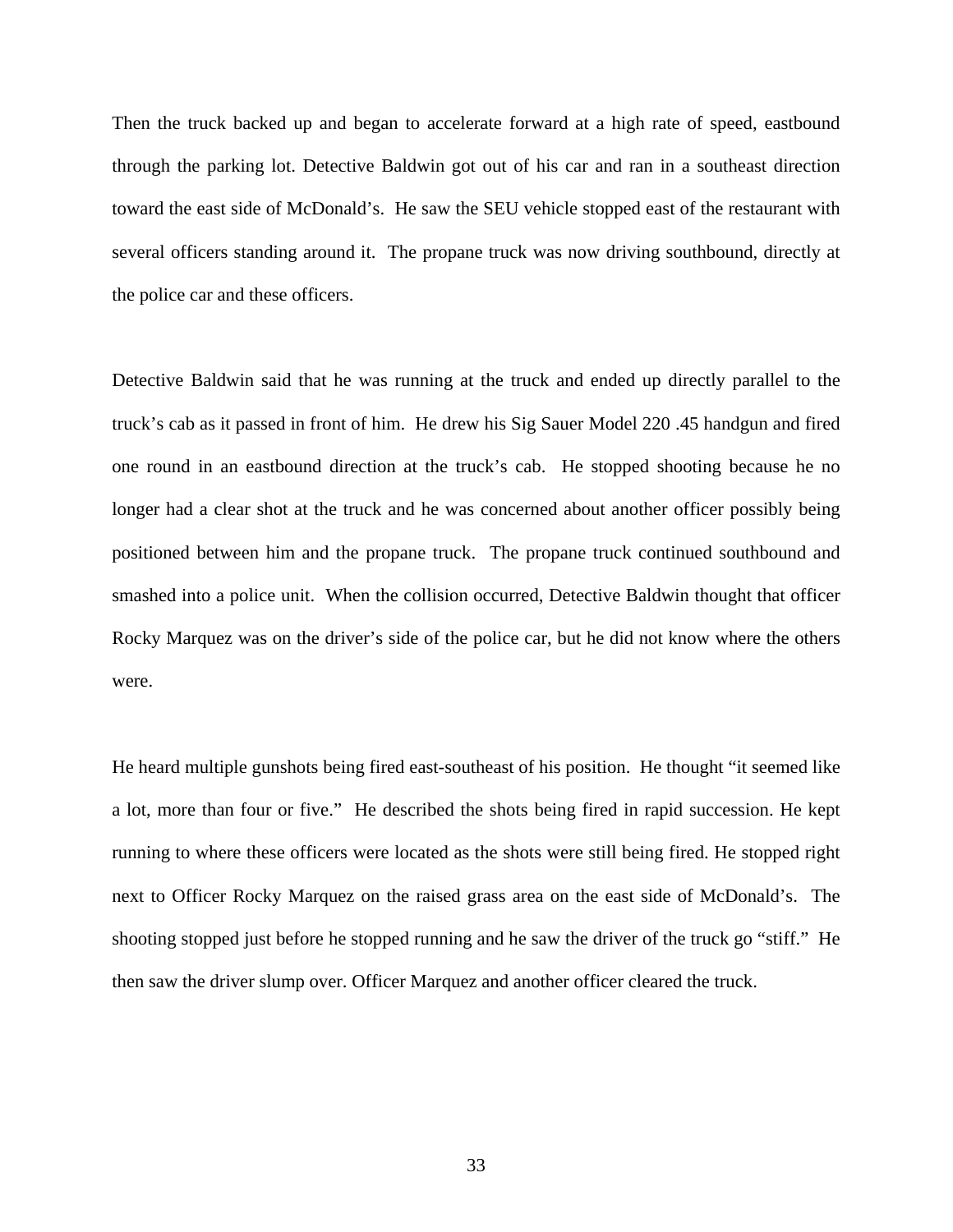When asked what was going through his mind at the time he fired, Detective Baldwin replied, "They were gonna get killed," referring to the officers near the SEU vehicle on the east side of the restaurant.

#### **Statement of Officer Michael Johnson**

Officer Michael Johnson was assigned to the Special Enforcement Unit (SEU) (SWAT). He was working a gang assignment on this day and was driving a marked "slick-top" patrol car (fourdoor Ford Crown Victoria). It has a forward facing red light mounted against the windshield above the rear view mirror; it has the word "police" painted in white against a horizontal black stripe on both the front passenger and driver side doors. His uniform was all black, with a metal oval-shaped badge over his left shirt pocket, a metal rectangular name plate, and SWAT pin over his right shirt pocket. His uniform had patches on the right and left shoulder that were blue, yellow, and orange with the words "City of Oxnard Police Department" on them. With Officer Johnson was Officer Rocky Marquez in the right front seat and Officer Kevin Gormley in the right rear seat.

Officer Johnson heard on his police radio that Officer Larry Robertson was pursuing a propane truck. During the pursuit, he noticed that a text message from Officer William Swisher was sent over the MDC indicating that the driver, identified as Silas Carpenter, was possibly under the influence and that Carpenter had a prior history of fighting with officers.

Officer Johnson was southbound on C Street between Fifth Street and Wooley Road when he heard via radio that Officer Robertson canceled the pursuit because of the reckless manner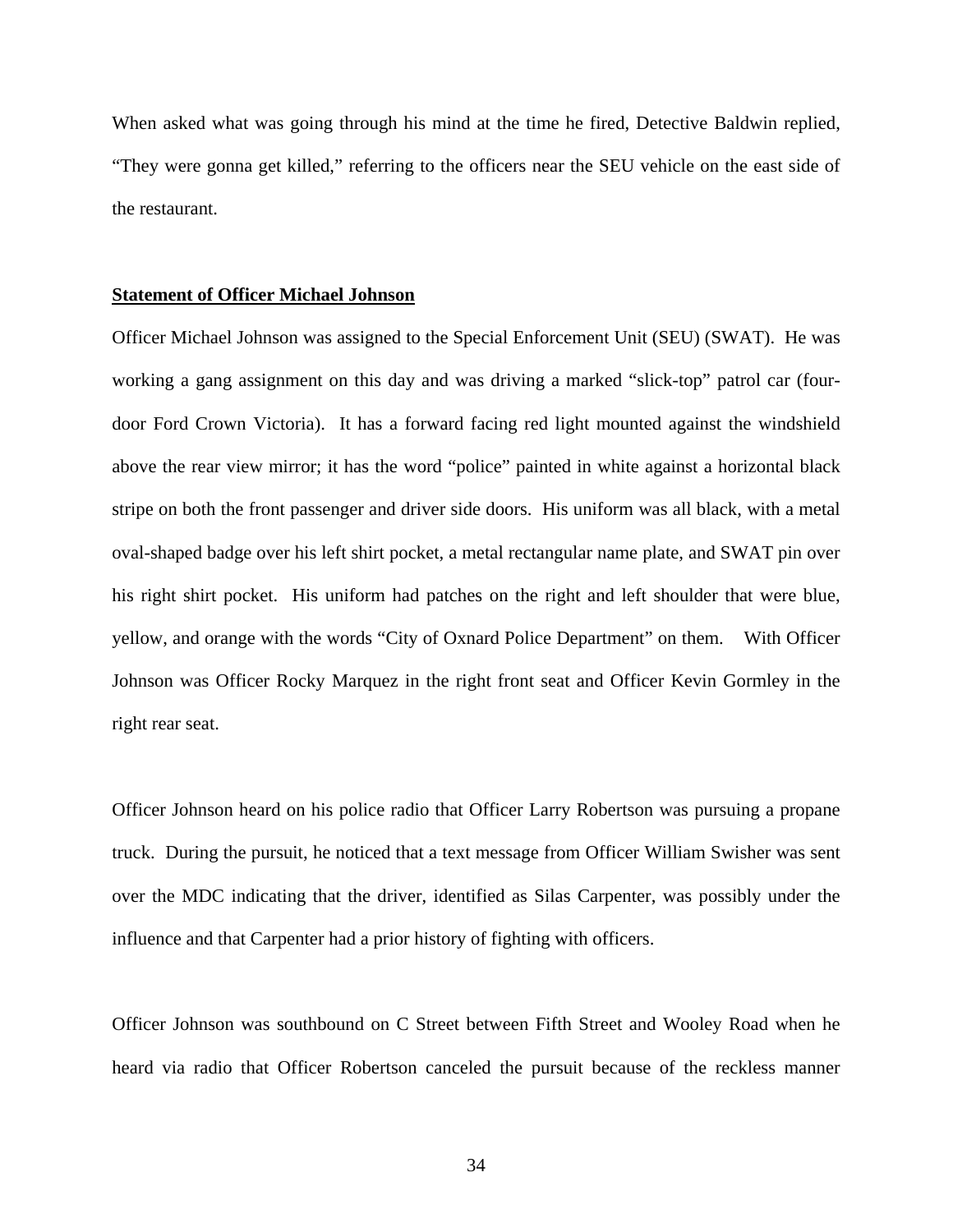Carpenter was driving and the size of the truck. Officer Johnson was eastbound on Wooley Road when Officer John Wilkie contacted Officer Marquez on his Nextel and told Officer Marquez to respond to the area of the pursuit. Officer Johnson made a U-turn at the Five Points intersection and proceeded westbound on Wooley Road. Officer Johnson believed at that time the pursuit was headed eastbound on Fifth Street from either Victoria Avenue or Harbor Boulevard.

Officer Johnson then heard on the radio that Motor Officer Ernie Orozco, while directing traffic, was nearly struck by the propane truck near the intersection of Victoria Avenue and Fifth Street. He commented to Officers Marquez and Gormley that, "the want just got upgraded to an assault on a peace officer." He began thinking "that this guy wanted to kill somebody." He believed that Carpenter's attempt to strike Officer Orozco was clearly intentional "because it's a big intersection, you have plenty of room to drive by." Due to the severity of the situation, he accelerated to catch up to the pursuit, which he felt would probably not be terminated again.

Officer Johnson was northbound on Patterson Road toward Fifth Street when he saw marked Oxnard patrol cars pursuing the propane truck. The propane truck was much bigger than he envisioned. He had pictured it as a pickup or somewhat smaller truck. He activated his emergency lights to avoid being struck by oncoming traffic, then turned off his emergency lights and trailed the pursuit eastbound. He saw the propane truck turn north into the parking lot at the northwest corner of Fifth Street and Ventura Road.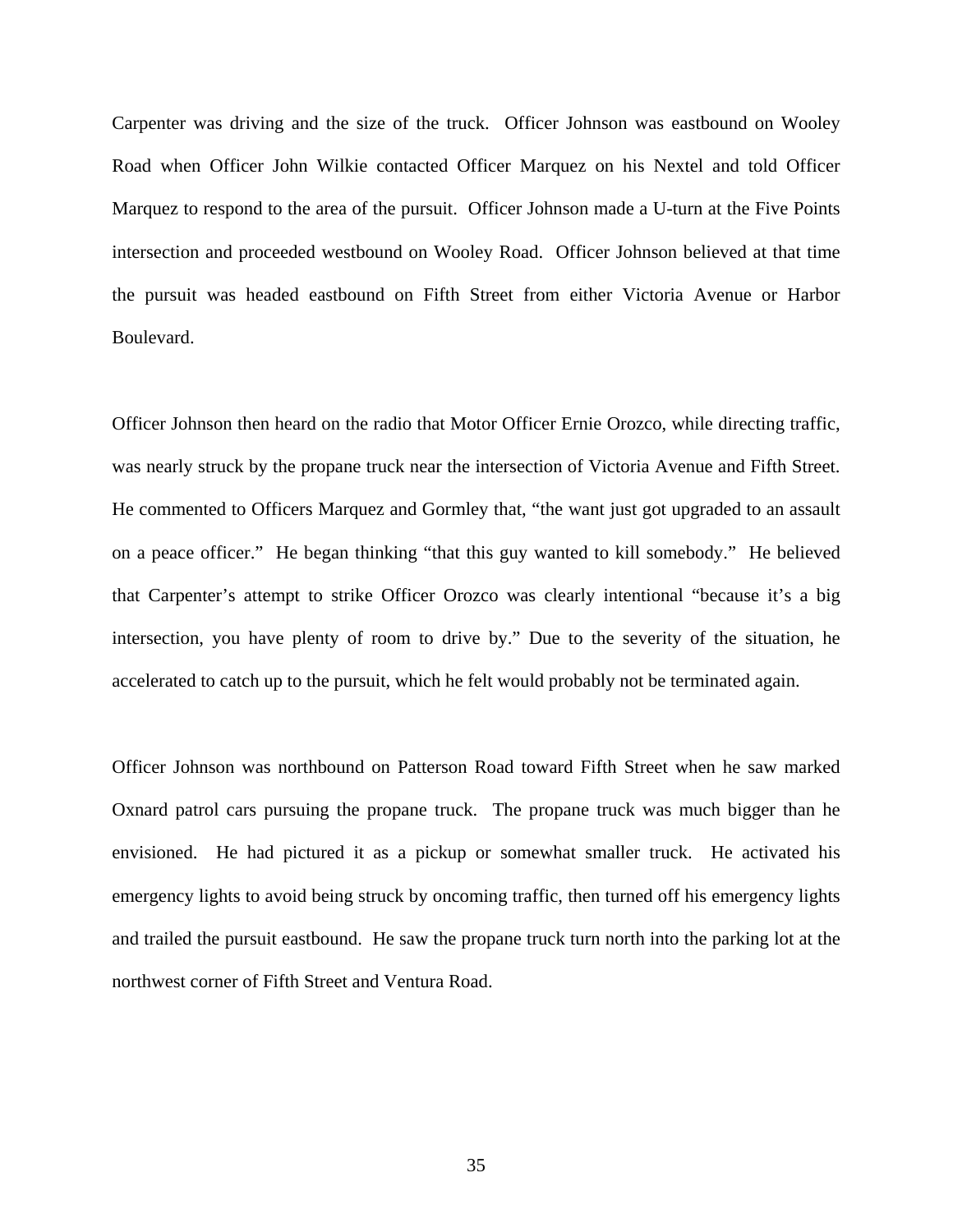The pursuing police cars followed the propane truck into the lot, northbound on the west side behind the McDonald's restaurant. He instead entered at the next driveway, south of the gas station and turned east upon entering the lot. He saw numerous pedestrians in the parking lot and vehicle traffic near the 7-11 gas station located on the southeast corner of the parking lot as he drove eastbound on the south side of the parking lot. He then turned north and continued along the east side of the parking lot stopping, at the northeast corner of the McDonald's restaurant. He had to go slow to avoid hitting civilians as he drove through the parking lot.

He stopped when he saw that the propane truck was stopped, facing southeast, midway along the northern-most row of parking spaces. Several police cars were behind it, and he thought the truck was disabled. He and Officers Marquez and Gormley got out of their police car, believing they were transitioning to a high-risk stop. They were about to run towards the rear of the propane truck where the other police cars were staged. Officer Johnson was several feet in front of his patrol car northeast of the McDonald's when he realized that the propane truck was not disabled. It started slowly moving forward, then accelerated eastbound along the north side of the parking lot before turning right, headed southbound. The engine was "revving up" and it picked up speed as he saw uniformed officers on foot running out of its path. Then it came straight at him.

Officer Johnson could not give a determination of the truck's speed, but knew it was going too fast to turn left and exit the lot, saying, "He pointed that thing, pointed the truck right at us and accelerated as fast as the truck would go I'm sure." Officer Johnson backed up, thinking that the driver of the truck was going to run him over or kill him if he did not get out of the way. He related, "I was scared shitless I thought he was going to kill me." As he backed up, he saw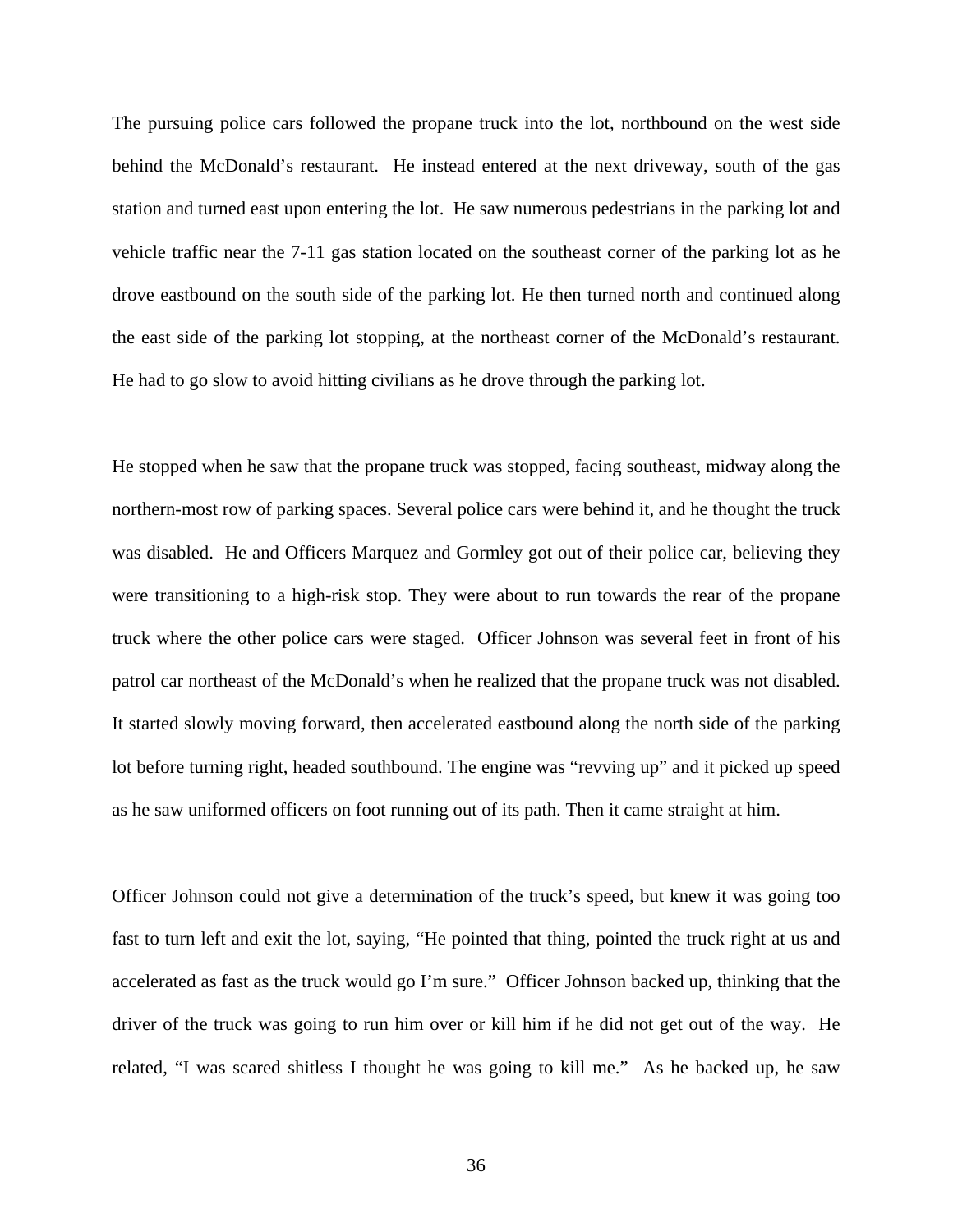Officers Marquez and Gormley to his right in his peripheral vision and thought that they could also be run over by the propane truck.

Officer Johnson described the situation as if it was in slow motion and that his attention was focused on the truck. As it got closer, he felt he had tunnel vision. "I could see [the driver] inside of the cab clear as day." He described the suspect driver as a large black male with short hair. Officer Johnson did not remember making eye contact, but described that Carpenter "had a determined look on his face; that he was looking straight ahead; like he wanted to run over whatever was in front of him. That's what he looked like, he looked angry like he wanted to run me over."

Officer Johnson drew his department-issued Heckler & Koch .45 handgun as the truck was closing on him. He could not believe how fast it was coming. He believed that the driver of the truck was out of control. From a position southwest of the east driveway to Ventura Road, he fired one round in a northbound direction, striking the windshield of the propane truck. He "felt like [Carpenter] [did] not want to get away; he want[ed] to kill me, because if he didn't, he would have just turned and left the parking lot [via the driveway]."

After he fired, the truck was still coming. Officer Johnson concentrated on the front sight of his handgun and thought to himself, "He is way too close and he is going to hit [me]." He believes that he fired three to five additional rounds at that time, directly at the front of the propane truck, all in a northerly direction. He was surprised that the propane truck still did not stop, so he continued backing up in the planter along the driver side of his patrol unit. As he backed up, the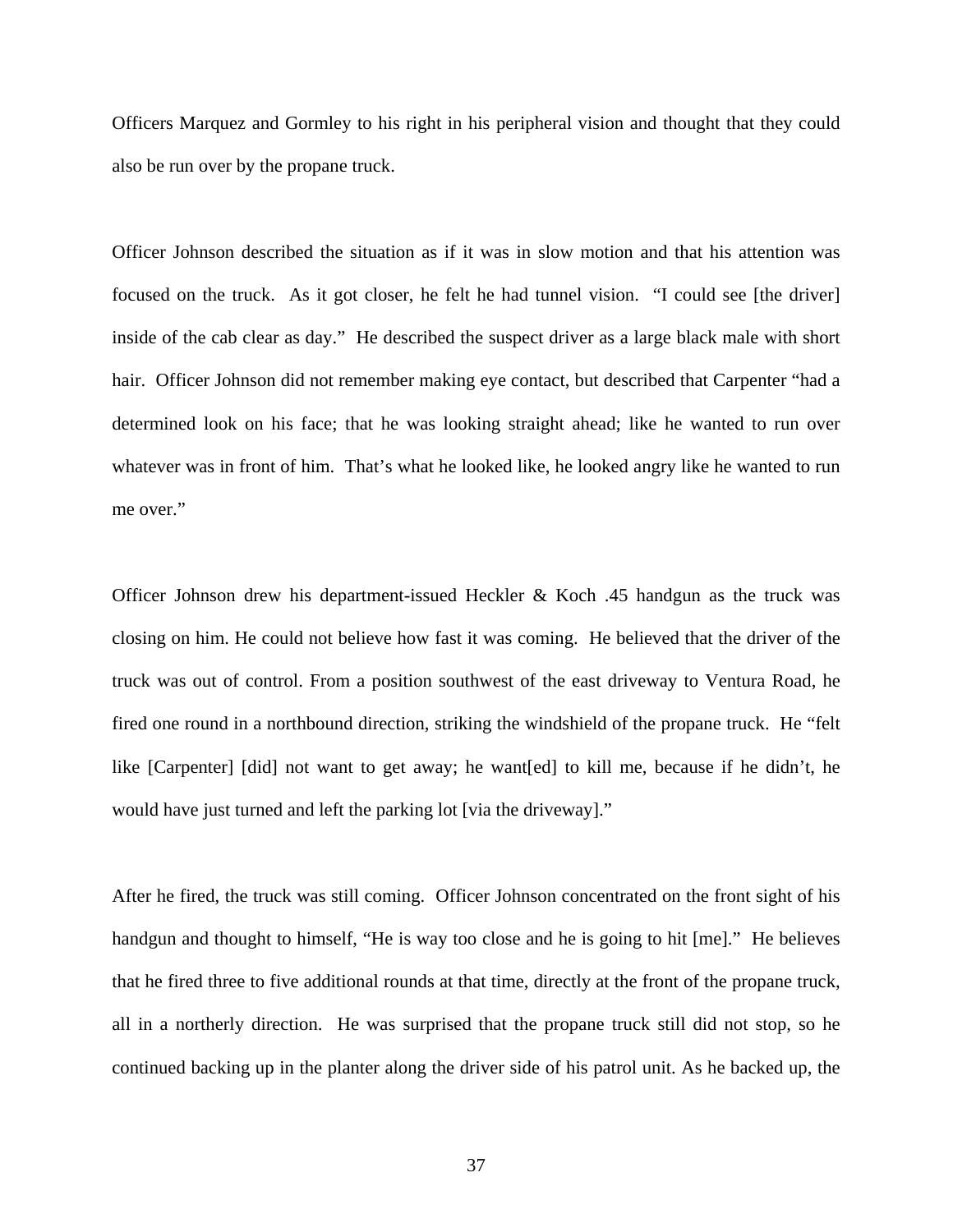propane truck collided into the front-end his patrol car. "He hit our car, he just hit it full force; head on collision, pushed the car, the car moved." Officer Johnson saw two officers running, trying to get out of the way as the propane truck smashed into the patrol car, pushing the car out of its path as the truck continued southbound.

Officer Johnson could not estimate how many pedestrians were in the parking lot behind them. He did not count them but said it still looked like a lot of people to him. His first thought was, "He's going to run over all these people back here, kids, and innocent people just enjoying their day not realizing what's going on. They were going to get run over by this guy and killed because the truck was big and this guy wasn't going to stop."

Officer Johnson found himself behind Officer Marquez as they backed up trying to get out of the truck's path as it continued southbound approaching the front of McDonald's. Officer Johnson said he and Officer Marquez then both fired one round almost simultaneously at the driver in an easterly direction through the passenger door of the truck as it passed. Once he and Marquez fired those last rounds, Carpenter's body went riged, then slumped over, and the truck slowly came to a stop.

Prior to moving towards the truck, both Johnson and Marquez did what is referred to as a "tactical reload" where they discarded their partially used magazine for a fully loaded one from their utility belt. As they approached from the passenger side, the truck was still in gear and running. Carpenter was slumped over toward the passenger side. Officer Marquez told the suspect driver, "If you can hear me, don't do anything stupid, don't move." Officer Johnson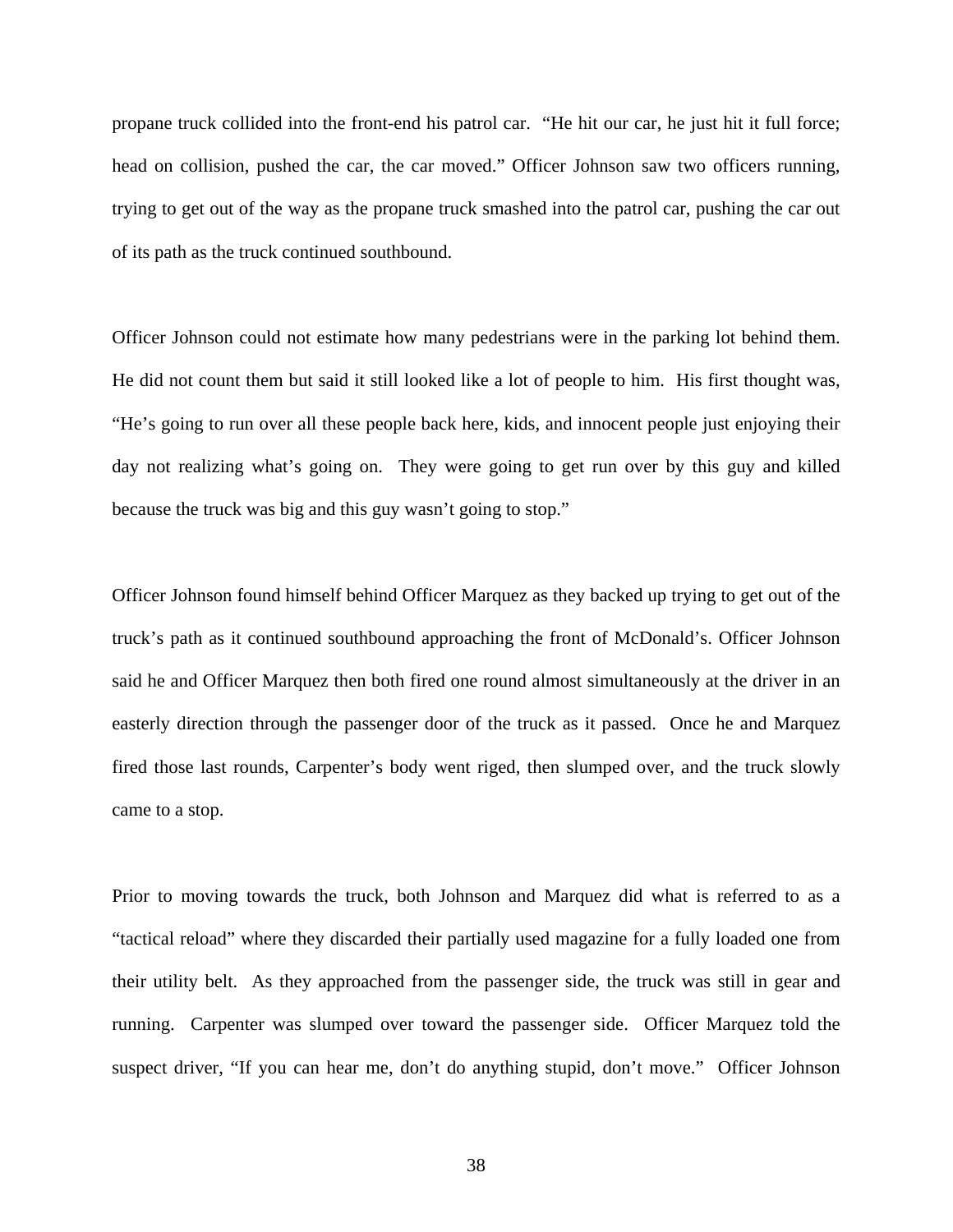reached up and put the truck in park, turned off the engine and removed the key from the ignition, putting them on the dash. After the vehicle was secured, both he and Officer Marquez backed out of the cab.

#### **Statement of Officer Rocky Marquez**

SEU (SWAT) Officer Marquez was working a gang enforcement assignment with Officers Michael Johnson and Kevin Gormley. Officer Johnson was driving, Officer Marquez was in the right front passenger seat, and Officer Gormley was in the right rear passenger seat. The vehicle was a fully-marked, black-and-white "slick-top" police unit with no light bar on top. All three were wearing full police uniforms, black with "Oxnard Police Department" patches on each shoulder, and all had a badge with full gun belt and bdu-style pants and boots.

Officer Marquez explained they had just finished booking someone at the Oxnard Police Department jail, when he looked at the MDC and saw a notation about a subject driving a propane truck possibly under the influence of a controlled substance. They were southbound on C Street, headed toward Wooley Road when Officer Larry Robertson broadcast on the radio indicating he had located the propane truck. Officer Marquez listened as Officer Robertson tried to make a traffic stop on the truck, then initiated a pursuit. After a short period of time, Officer Robertson radioed that the truck was not stopping and was somewhere in the area of southbound Victoria Avenue and Channel Islands Boulevard. Officer Robertson indicated the vehicle was driving erratically, and because of the propane tanks on the back of it, he was ending the pursuit.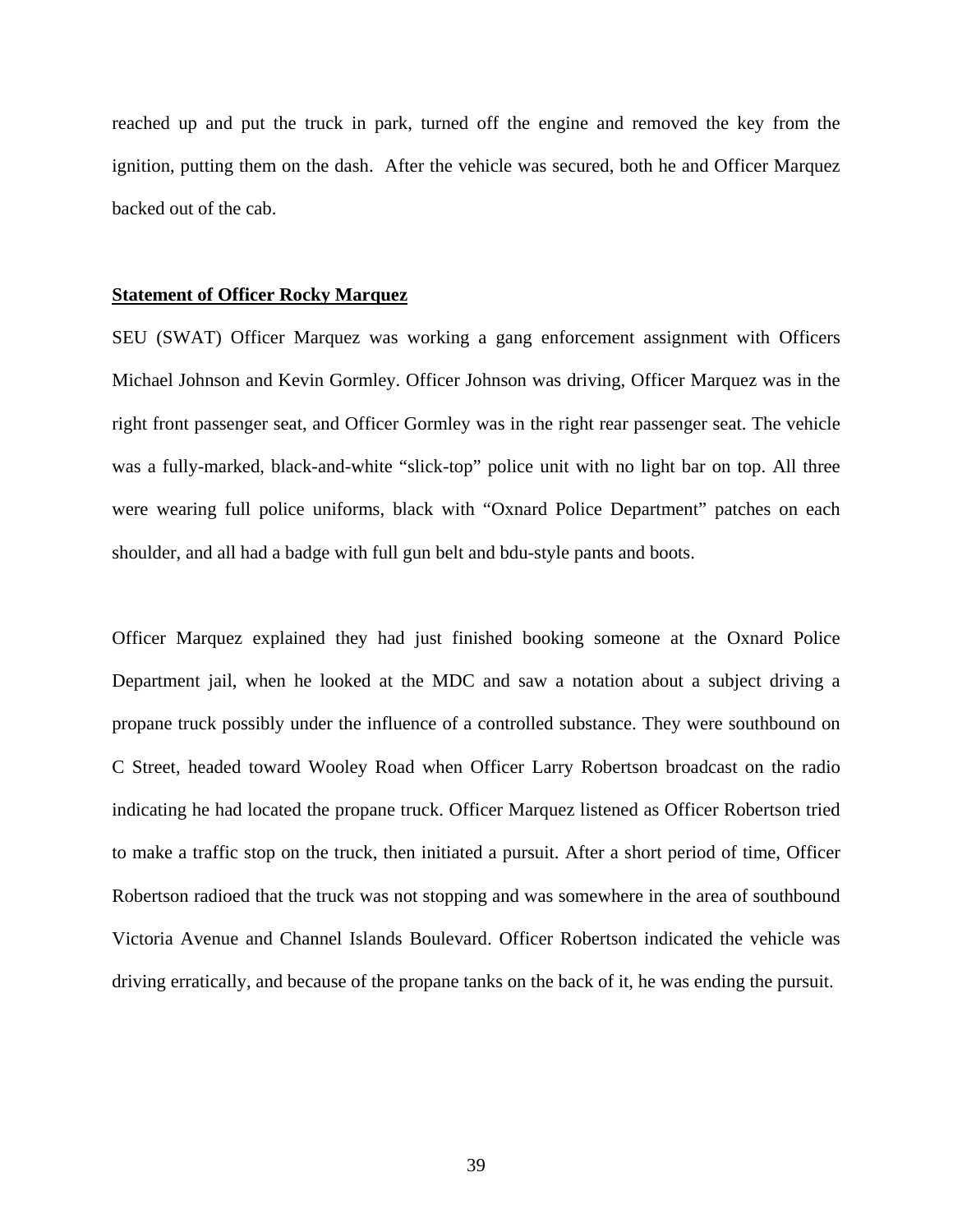Officer Marquez believed that would be the end of the situation and the driver was going to get away. They were near the Five Points intersection when he recalled hearing radio traffic that officers were still following the propane truck but were not in pursuit, heard additional traffic regarding the subject driving erratically, then, shortly afterwards, heard the watch commander order the pursuit reinitiated.

Officer Marquez thought to himself that this was "bad news" because this was a loaded propane truck. Officer Marquez noted that a tank could fall out and explode or the truck itself could explode if it crashed. Officer Marquez believed it was a serious situation and was concerned that the situation could go bad fairly quickly, envisioning that the driver could barricade himself in the vehicle. He overheard radio traffic about spike strips being used. It was Officer Marquez's belief that if it ended in a barricade situation, it would be a SWAT call-out.

As they continued westbound on Wooley in the area of H Street or Ventura Road, he heard that the pursuit was eastbound on Fifth Street and that Motor Officer Orozco was positioning himself to block traffic at Victoria Avenue for the pursuit. A short time later, he heard that the propane truck driver tried to hit Officer Orozco. Officers Johnson and Marquez conferred as they proceeded to the area of the pursuit and agreed the situation had been elevated to a "245 [assault] on a police officer." He said it was a serious thing trying to kill a motor officer, and the erratic driving ultimately made the propane-carrying truck a "rolling bomb."

Officer Marquez said that he was scared for the officers and anyone that might be in the area of this truck. By now, the truck was on Fifth Street passing Victoria and they were headed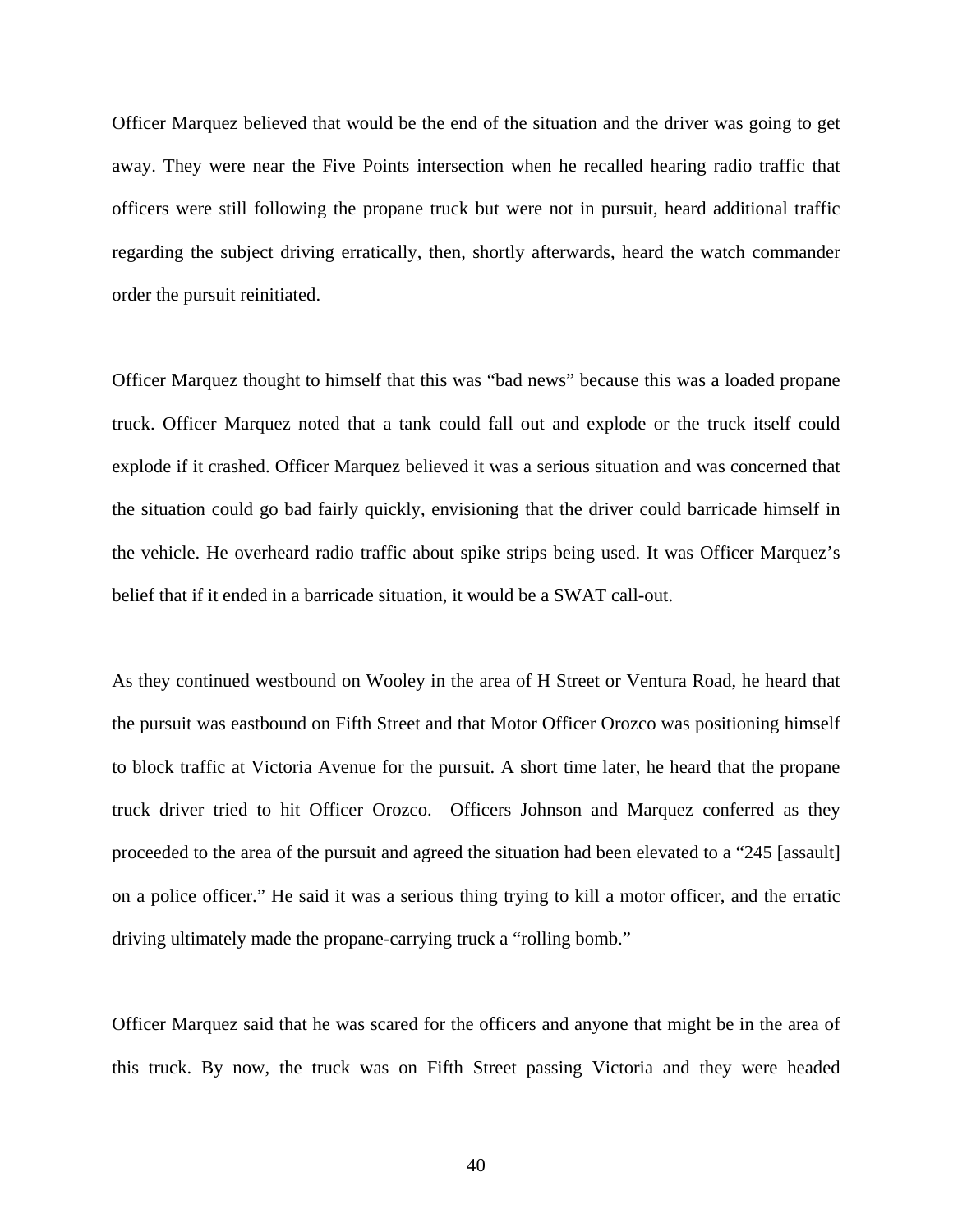northbound on Patterson, toward the pursuit. Officer Marquez recalled thinking to himself that they were going pretty fast and that maybe they should slow down in case the truck came southbound on Patterson as it would be headed straight for them.

He then saw the truck traveling eastbound on Fifth Street at a speed he estimated to be well over 50 miles per hour. He noted that the truck was much larger than he initially anticipated. As they began to follow the pursuit Officer Marquez believed they would assist wherever the pursuit ultimately terminated. That way, the patrol officers would have their expertise (SWAT training) to help with a high-risk stop or anything else that might develop.

He saw the propane truck turn into the parole office parking lot. Officer Marquez's group continued toward the intersection of Fifth Street and Ventura Road and came into the parking lot at the next entrance through the gas station. Officer Johnson drove through the gas station lot and through the east side of the Walgreens parking lot. He described the area of the parking lots for the gas station and Walgreens as being "packed with people." He estimated 10 to 20 people in the Walgreens parking lot and he recalled the drive-through of the McDonald's restaurant as full. He also noted a large concentration of people in the McDonald's lot, north of the building.

As they drove northbound, Officer Marquez saw another Oxnard police unit headed northbound in the same direction toward the northeast corner of the McDonald's parking lot. Officer Marquez saw the propane truck in the northern portion of the McDonald's parking lot, facing southeast. There was a vehicle in front of the propane truck that may have been struck. There was significant damage to the front end of the propane truck and he thought to himself that the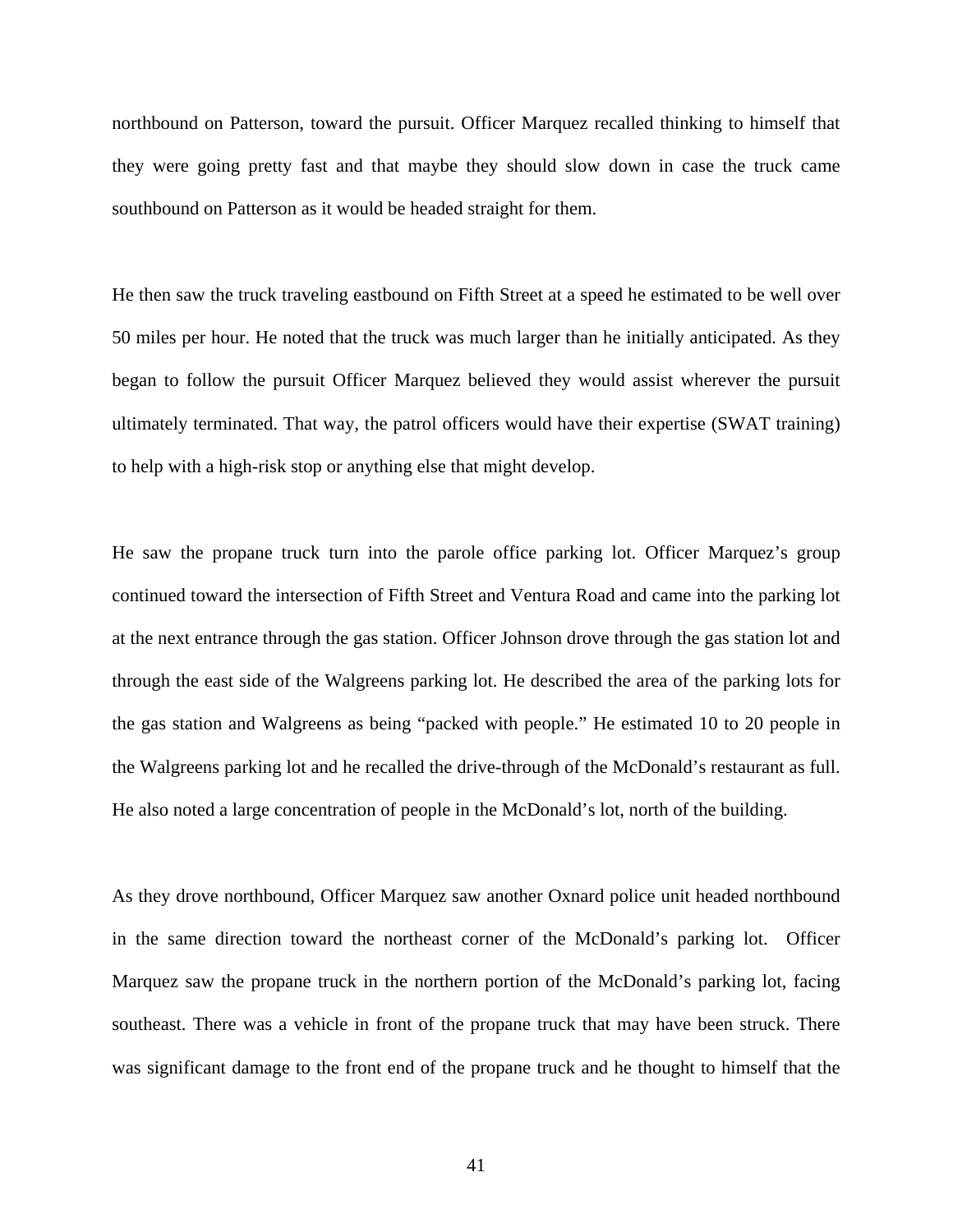truck was disabled. Based on the condition of the truck, he believed it either came to a stop or was forced to stop as a result of some type of crash.

They parked facing northbound just south of the northeastern-most driveway to the McDonald's parking lot from Ventura Road. Officer Marquez saw a police car parked just slightly west of their car and additional police cars parked north of their unit, beyond the driveway. He saw police officers running toward the propane truck and believed that they were transitioning to an arrest team. All three officers got out of the car and began moving northbound through the parking lot toward the propane truck.

Officer Marquez did not have his gun drawn because he planned to run across the parking lot. He then saw the propane truck back up and begin accelerating forward, coming eastbound and then southbound through the parking lot. As this was occurring, Officer Marquez believed that he was somewhere near the midpoint of the driveway from Ventura Road as described above. He looked at the truck as it approached and saw a black male driver looking straight toward him and accelerating. The truck was making the turn to come southbound and was now coming directly toward him. He estimated it was initially going 20 to 25 miles per hour and increased in speed after the turn. He drew his department-issued .45 caliber Heckler & Koch pistol and began backing up, trying to create distance between himself and the oncoming propane truck. He was afraid that the truck was going to hit him and Officers Johnson and Gormley. He believed he would more than likely be dead if he was struck by the truck, noting, "I'm thinking if this guy hits me, that's it." Officer Marquez believed the truck driver was going to try to kill him or one of his partners or all of them.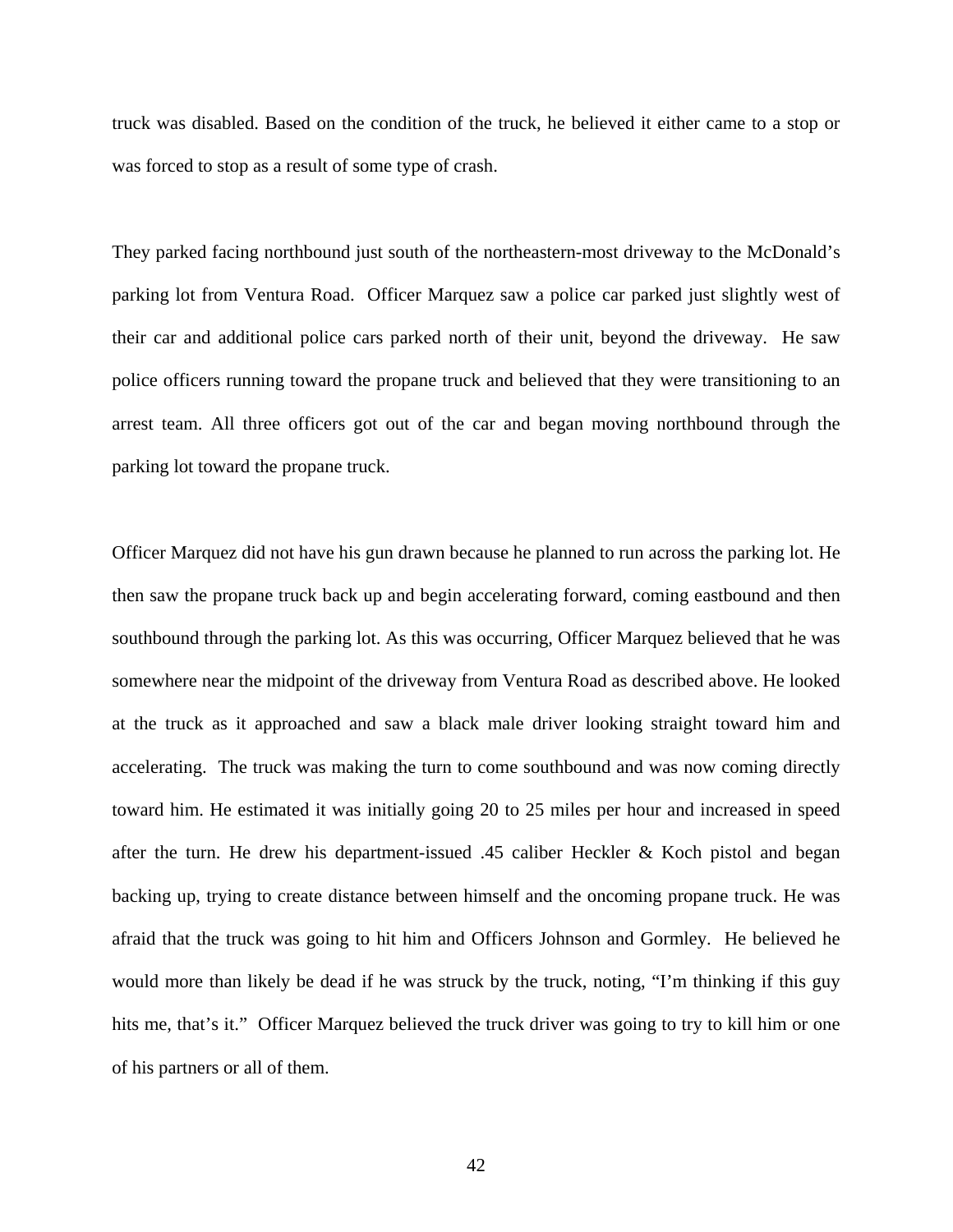He said that based on the truck's speed and lack of turning movement (toward the driveway), it was obvious that the truck was "barreling down straight for us." He said, "Frankly, I [was] scared" and thought the best thing to do was to stop the truck, and the only way he knew how to stop a "ten-ton truck" was to stop the driver. Officer Marquez believed he fired four or five shots in a north, north-west direction, directly at the truck's windshield. He estimated his distance from the truck as roughly 10 to 15 feet when he began to fire. He described it as "pretty close."

Officer Marquez stopped firing just as the truck was just about to hit their patrol car. As he was firing, he was continually backing up and estimated that he was even with the front passenger door of their patrol car when he stopped firing. With the realization that the truck was still not stopping and certain that he was going to get hit, both he and Officer Gormley turned and ran. He passed Officer Gormley and simultaneously heard the collision with the patrol car. As he looked back over his shoulder, the rear bumper of the patrol car struck Officer Gormley's right hip as the patrol car was struck and shoved backward by the propane truck.

Officer Marquez described the car's bumper pushing Officer Gormley in the direction he was already going (southbound). Officer Marquez said Officer Gormley was "higher than he should be in relation to me" and the shorter Gormley was "eye to eye" with him, leading Marquez to believe Officer Gormley was in the air. He described Officer Gormley leaning on the car, "almost riding it" as it pushed him along. This was occurring as the propane truck was "barreling through" their patrol car. He continued to run as Officer Gormley was "getting nailed by the car." He was just past the rear driver side of the patrol car when he lost sight of Officer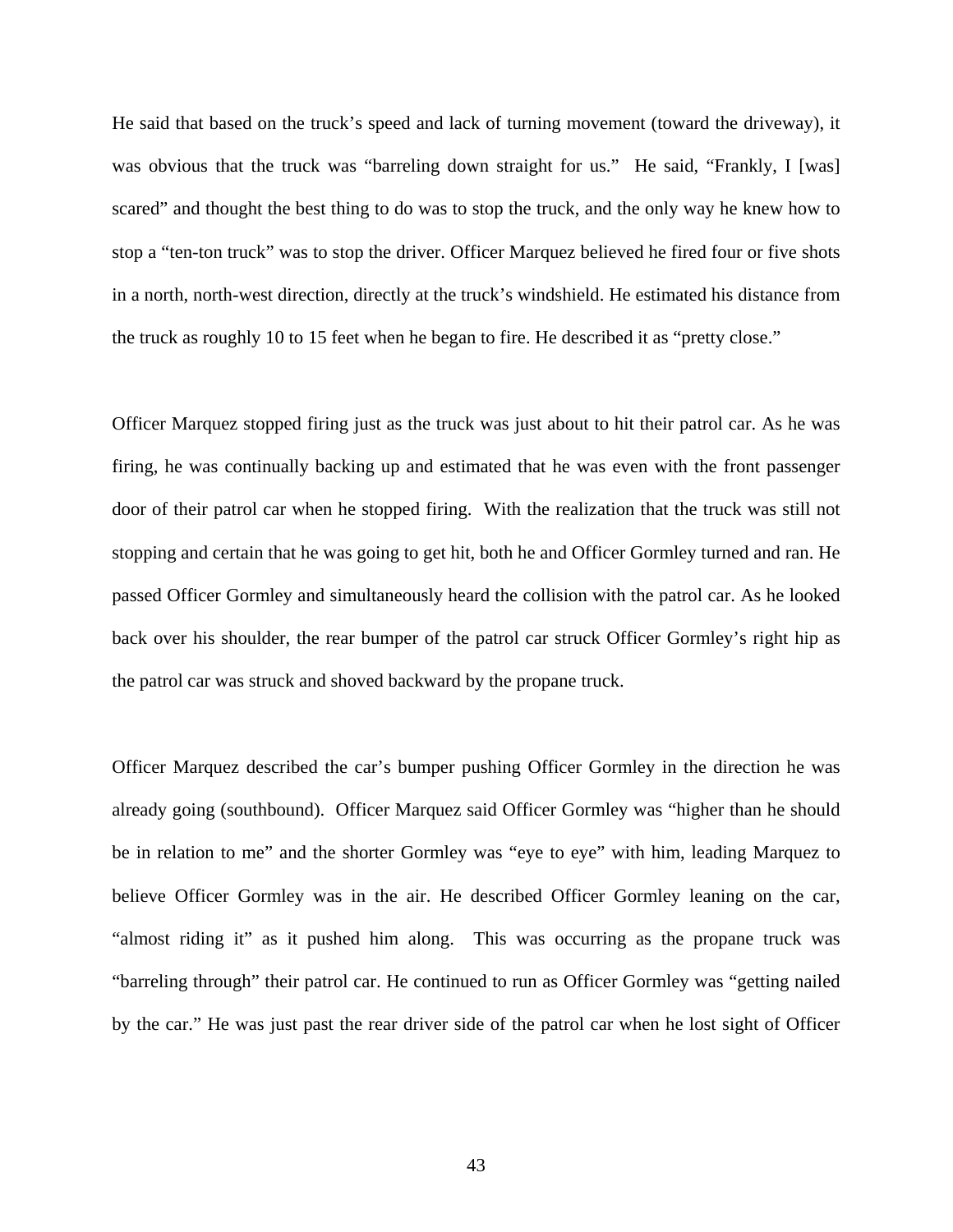Gormley. At that moment he thought Gormley had been seriously hurt, if not killed, by being either pinned against, run over, or knocked out by the patrol car.

Officer Marquez was very scared. He was afraid that because the truck was still moving it was going to "plow through anyone else and any other officers that tried to get in his way as he had just plowed through our vehicle." He explained that he was scared for the safety of officers that would have to try to stop the driver of this truck because the driver would try to kill them, just as he had tried to kill Officers Gormley, Johnson, and himself. Officer Marquez was also afraid for the lives of all the civilians in the area because they were only feet away from this propane truck. Officer Marquez was convinced the driver of this truck was going to kill someone and that he may have already killed Officer Gormley.

Now standing squarely in front of the McDonald's, Officer Marquez spun around and aimed his handgun at the driver of the truck which was now headed south and slightly west toward the drive-through. Officer Marquez initially shot at the windshield of the truck. As the truck plowed forward, Officer Marquez's view of the driver shifted and he could now see the driver through the passenger side window of the truck. Officer Marquez noted that he could see the driver's face and he did not appear to have any emotion. It appeared to Officer Marquez that the truck was slowed down slightly by the impact with the patrol car but was still "moving at a pretty good speed."

Officer Marquez believes he fired two shots through the front windshield of the truck and then an additional three shots through the passenger window and door of the truck. He believed that the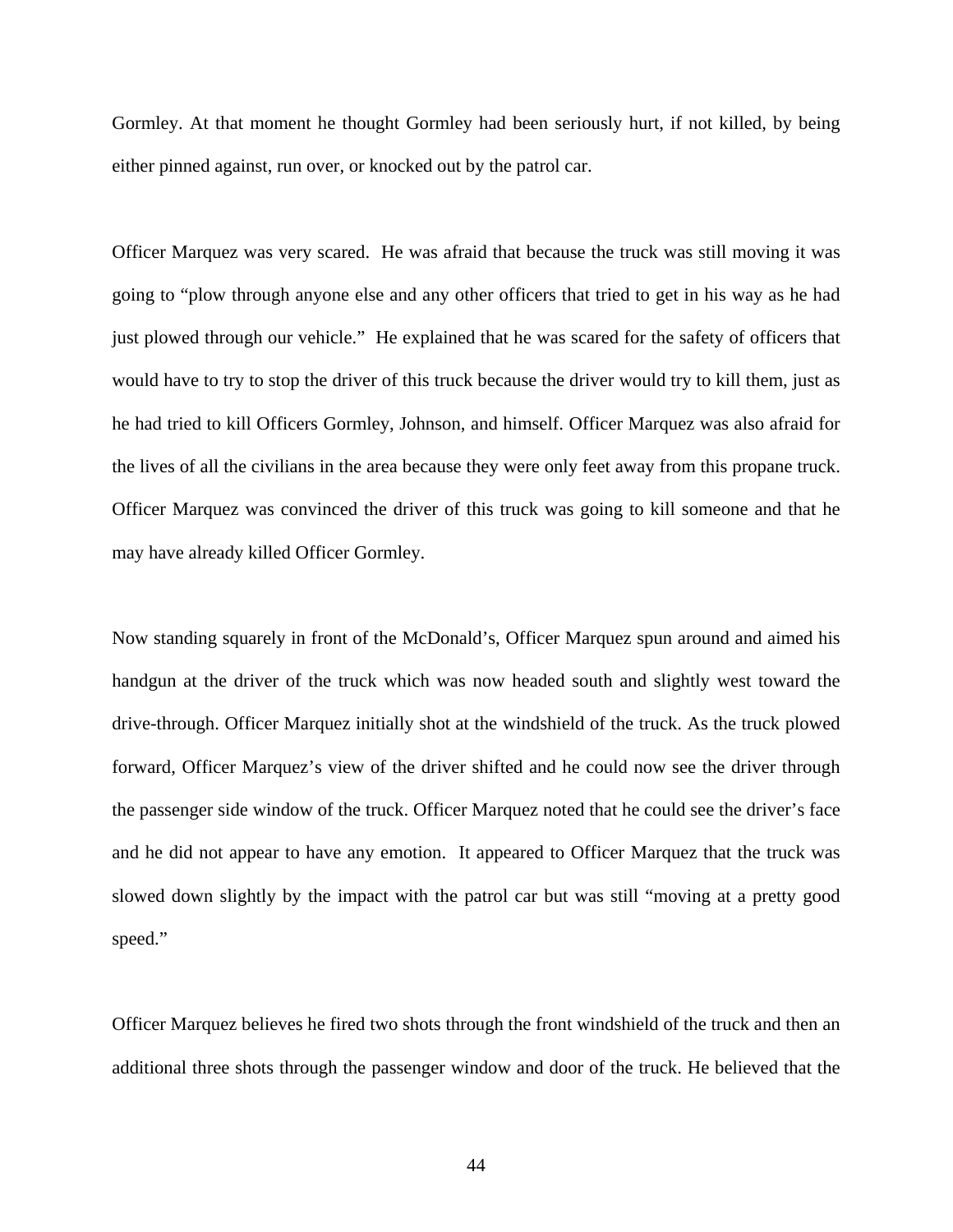third shot he fired from the side view was the shot that impacted the driver's head. He noted that immediately after firing the third shot, he saw the impact on the side of the head and the driver "seized up" and got "really stiff and erect." The vehicle was still moving, and immediately after that, he heard a gunshot over his left shoulder. Officer Marquez did not know who it was initially, but he looked over his shoulder and saw that Officer Johnson was aiming his pistol at the driver of the truck. The truck then slowed and sounded as if it were grinding to a halt. Officer Marquez noted that the driver was now slumped over and his right arm dropped from an elevated position on the steering wheel.

Officer Marquez estimated that when he started firing the second time, the truck was no more than 10 feet away. He stated that it took the length of the truck itself for it to come to a complete stop from the point in time he started shooting. He heard someone ask if the driver had a weapon. He looked over at Officer Johnson and told him, "Tac load." After Officer Marquez did a tactical re-load, Officer Johnson did the same thing.

Officer Marquez heard Sergeant Miranda say to have the "SWAT guys" clear the truck. Officer Marquez looked around and saw Officer Gormley and was relieved to see that he was okay. Up until that point in time, he still thought Officer Gormley was possibly dead. Officers Gormley, Johnson and Marquez walked up to the side of the truck and Officer Marquez opened the passenger door of the truck. He did not see any movement by the hunched-over driver. Officer Johnson put the truck in park and turned the ignition off. He leaned into the cab of the truck as Officer Marquez stepped up to cover him in case the driver made any movements. After Officer Johnson turned the truck off, both officers then stepped off the truck.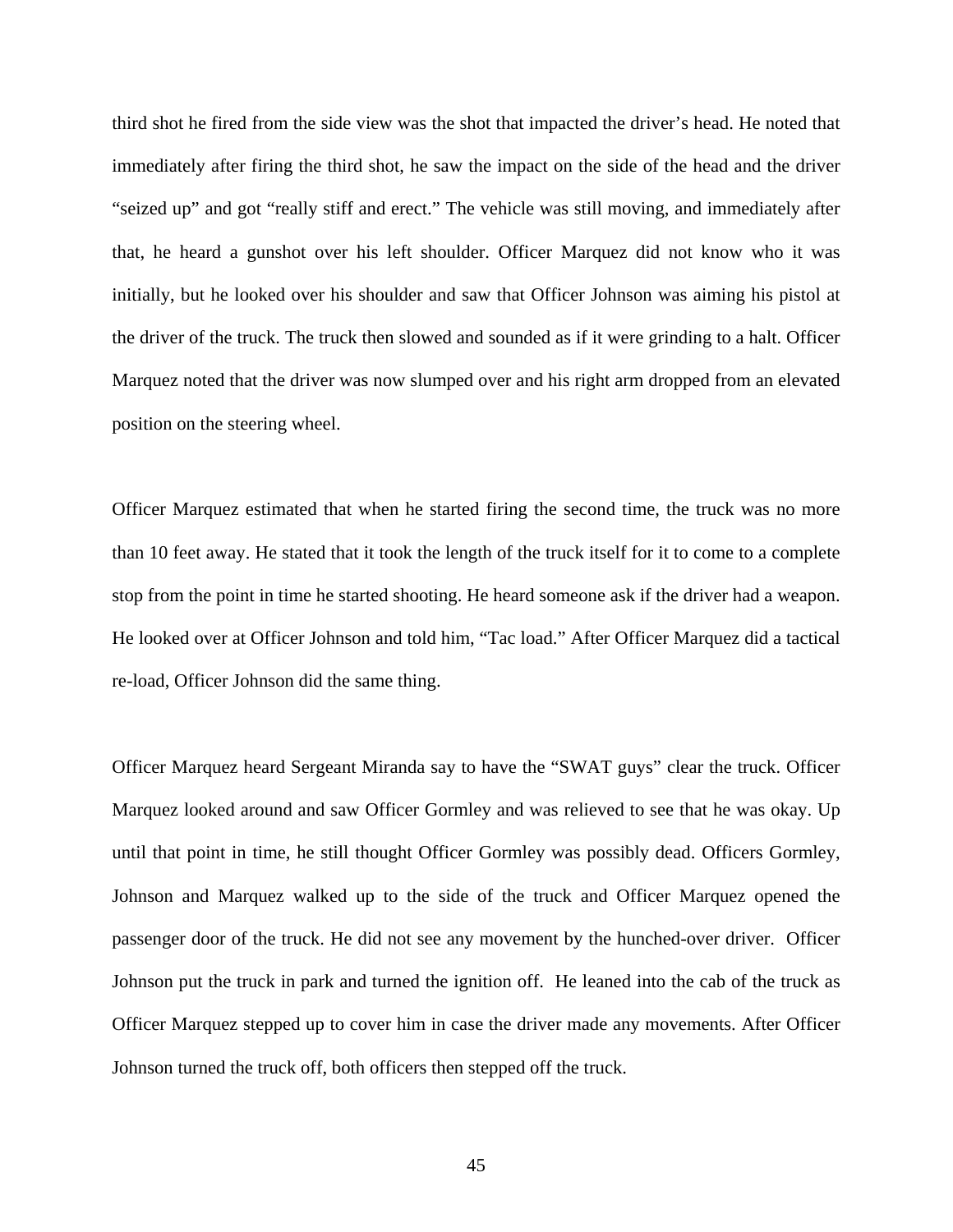#### **Statement of Officer Kevin Gormley**

On December 23, 2009, Officer Gormley was working a three-man car with fellow Oxnard Police Officers Michael Johnson and Rocky Marquez, as described above. About 1:00 p.m., he overheard Officer Robertson on the radio. Because the only speaker for the police radio is in the front seat, Officer Gormley did not hear the first part of the radio traffic regarding the propane truck. What he did hear was that Officer Robertson was in the process of stopping a propane truck somewhere in the area of Fifth Street or Wooley Road, and Victoria Avenue. Officer Gormley said that their unit does have an MDC; however, because he was in the backseat, he was not privy to the MDC traffic.

Officer Gormley heard Officer Robertson radio that he was in pursuit of the propane truck, and a very short time later, heard him cancel the pursuit because of the danger from the propane. When the pursuit was cancelled, Officer Gormley and his partners were traveling eastbound on Wooley Road near the Five Points intersection. He understood that Oxnard officers were following about two miles behind the propane truck, northbound on Victoria Avenue. About this time, either Officer Marquez or Johnson received a telephone call from Officer Jon Wilkie who told them to head toward the area of the pursuit to assist if necessary.

About the same time, Officer Gormley overheard that the driver of the propane truck was Silas Carpenter. This troubled him. He knew Carpenter from prior incidents and thought Carpenter was "crazy." He knew Carpenter was a large man and was aware of the incident where Carpenter slashed the taxi driver. He had heard "old timers" talking about a time when Carpenter threw an officer off of a roof. Officer Gormley had arrested Carpenter one time after he was found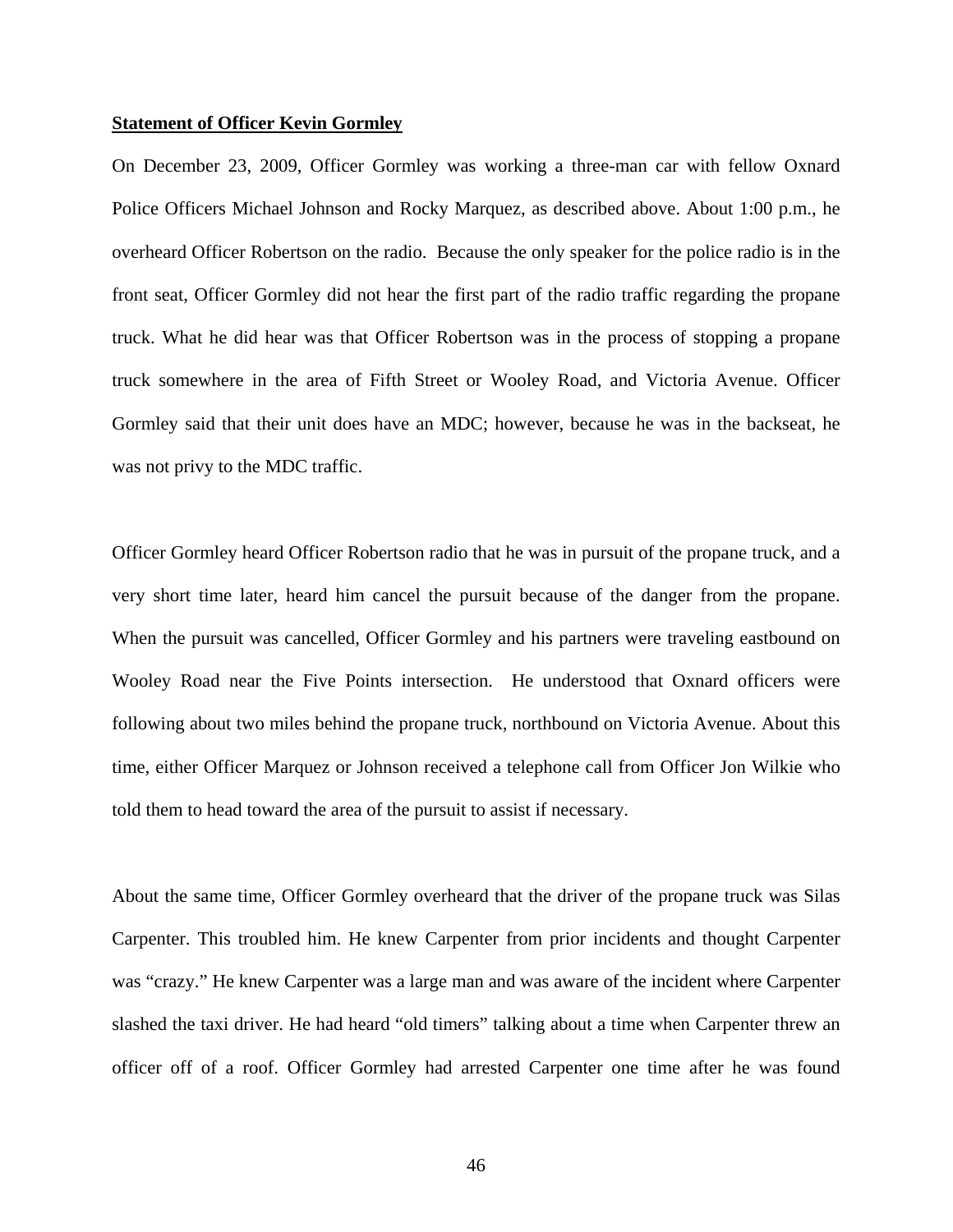running around naked in the middle of the street. Carpenter was "doped up" and Officer Gormley brought him to the Ventura County Medical Center for a medical clearance prior to booking him for being under the influence. Based on his knowledge of Carpenter, it scared him that Carpenter was now "driving a bomb."

When the pursuit was reinitiated, Officer Gormley and his partners headed northbound on Patterson Road near Wooley Road and they saw the propane truck "fly by" eastbound on Fifth Street. Officer Gormley was shocked by how large the truck was. Several police units were in pursuit as the propane truck headed eastbound. Officer Gormley heard a motor officer say that he was going to direct traffic. Officer Gormley could not remember if this was before or after he first saw the truck, but recalled hearing that the propane truck had attempted to run over the motor officer. Officer Gormley thought to himself, "Oh great, he's going to try to kill someone, and already tried to kill a motor officer."

They followed the pursuit from a distance eastbound on Fifth Street from Patterson Road. Officer Gormley could not see the propane truck, but heard someone over the radio advise that the truck was entering the parking lot to the parole office. He did not recall specifically what was said, but based on this radio traffic, the three of them deduced that the propane truck was heading northbound through the parking lot and the only way out of the parking lot was eastbound to Ventura Road. They pulled in through the gas station located on the northwest corner of Ventura Road at Fifth Street in order to cut through the parking lot to reach the east side of the McDonald's parking lot.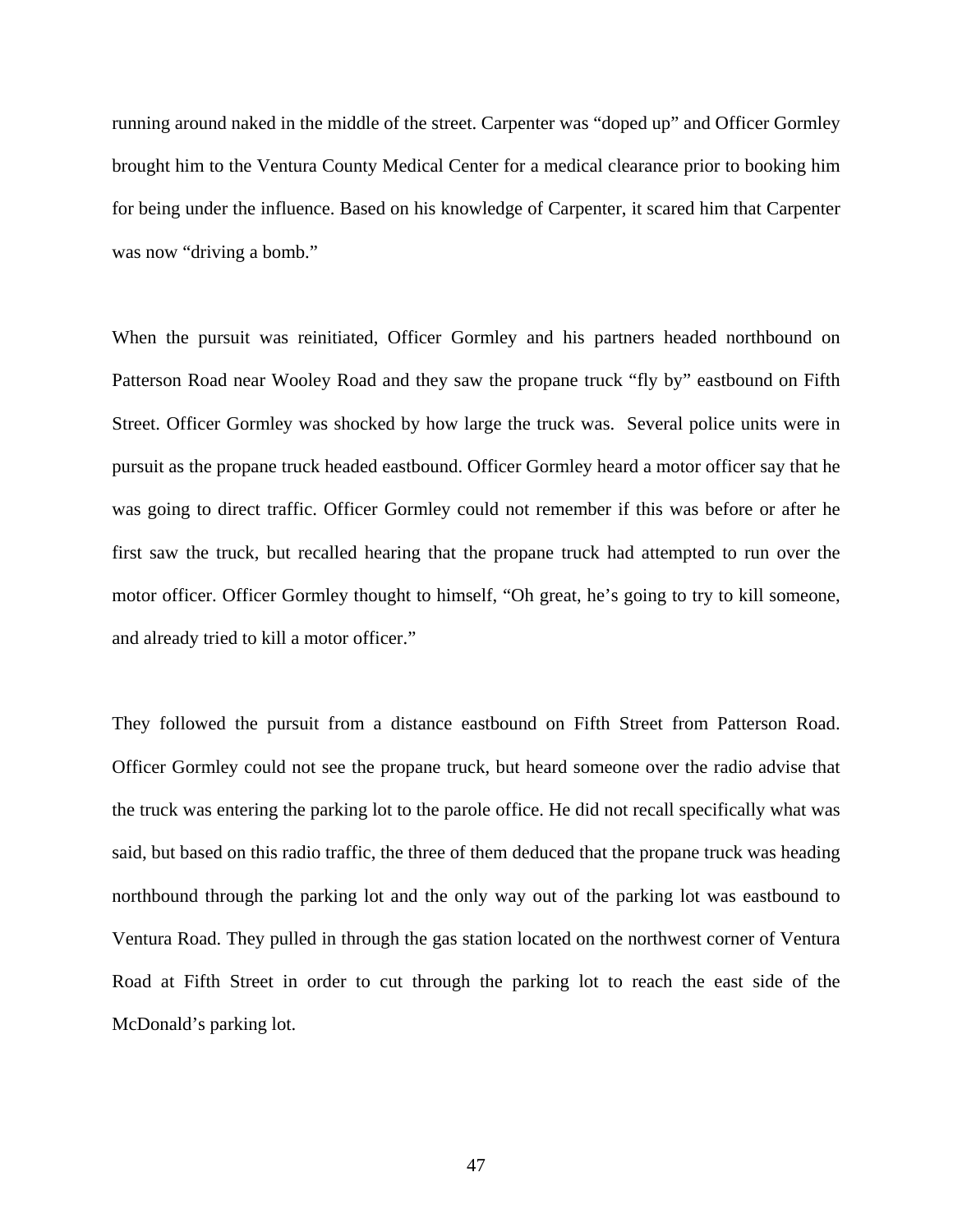Officer Johnson stopped the car on the east side of the parking lot, adjacent to the planter island that borders the south curb of the northernmost driveway into the parking lot from Ventura Road. As the three officers got out of their vehicle, Officer Gormley saw the propane truck stopped northwest of them in the McDonald's parking lot. Although he had not seen the truck crash into anything in the parking lot, he saw extensive front end damage to the truck. It was billowing smoke and it was obvious that the truck had been in a collision. Based on what he saw, he thought the truck was disabled and they were now going to conduct a high-risk vehicle stop on the driver.

Officer Gormley started to walk northeast through the parking lot when he saw the propane truck reverse a little bit, then "punch it" in drive. The truck quickly accelerated eastbound through the parking lot, then turned southbound, heading directly at him and his partners. Officer Gormley had only walked "just in front of the patrol car" when he realized the propane truck was "coming right for us." He estimated the distance between him and the truck at that moment to be 25 to 30 yards. Officer Gormley saw a black male driver, but did not recognize him as Silas Carpenter. He said that the driver was the only person in the propane truck.

He looked to his right, back at the island thinking he could not jump back into his car for any sort of protection. He thought, "Oh my God! This guy is going to run me over!" For a brief moment, he was uncertain of where he should go to avoid being struck by the truck. He was also thinking of the numerous civilians in the parking lot south of them (Walgreens) as well as McDonald's directly next to them.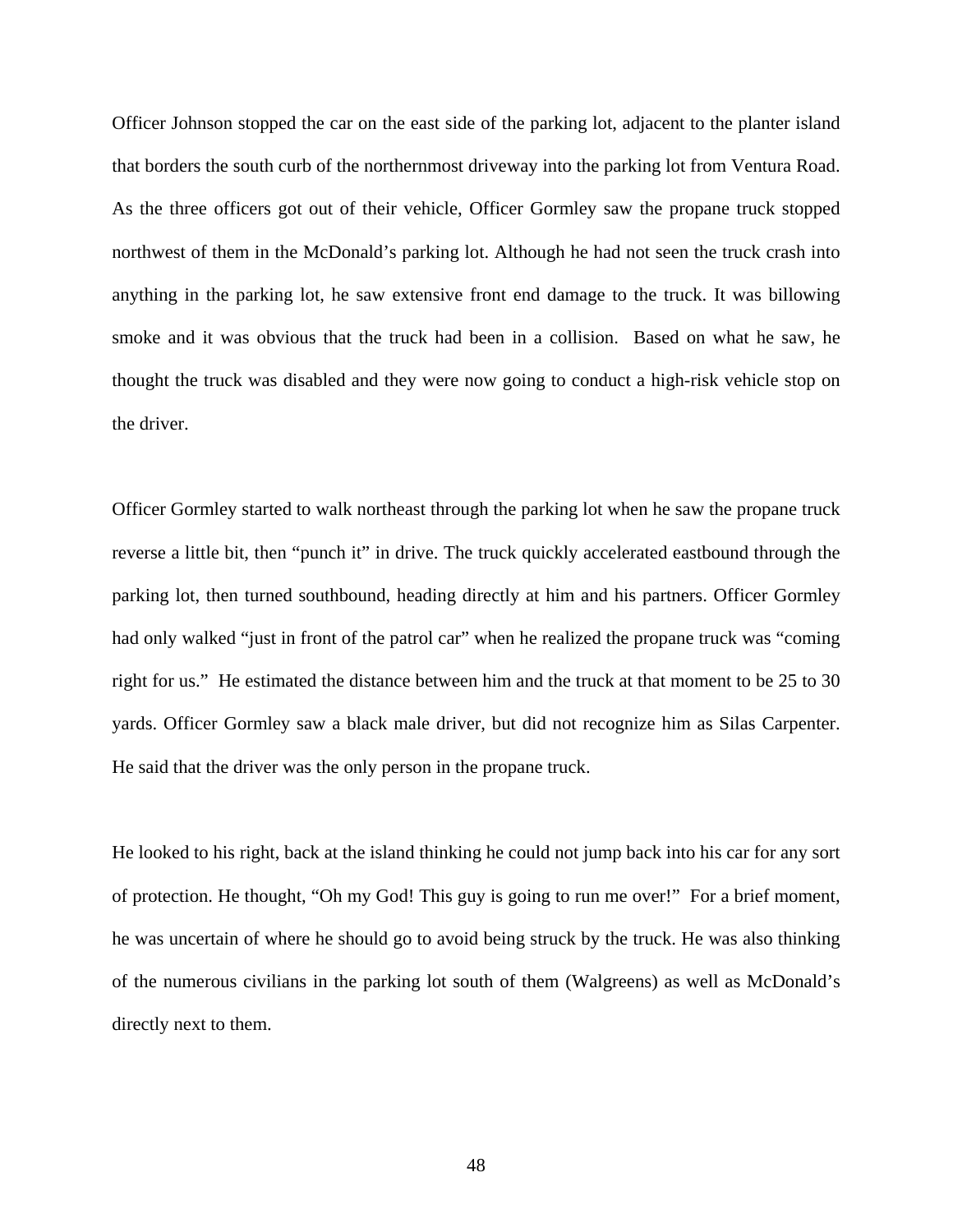He drew his department-issued .45 caliber Heckler & Koch pistol and aimed at the truck. Officer Gormley believed he was just adjacent to the planter at the south side of the driveway when he began shooting. When he fired his first shot, he estimated the truck to be 25 to 30 yards from him, roughly mid-point between the northeastern corner of the parking lot and the driveway entrance where their patrol vehicle was parked. It was clear to him that with its speed, there was no way for the driver to make the sharp left turn necessary to exit the parking lot via the driveway and that the only possible route was "through us." He could not estimate the speed of the truck as it came at him but recalled hearing the truck's engine "racing" and knew it was going faster then normal parking lot speed.

He saw Officer Marquez was standing just to his left (closer to McDonald's) when he began shooting. As the truck got closer, the engine noise got louder, but after the first time he pulled the trigger, he said everything became silent and he did not know if anyone else fired a shot. Officer Gormley estimated that he fired three, four or five rounds at the truck, believing he was about to be run over.

Officer Gormley stopped shooting because "it seemed like" the truck was slowing down, but he immediately realized that the truck was "right on me." He estimated the propane truck was maybe five yards away when he stopped firing and said he did not understand how he did not get run over.

The truck was in the traffic lane, right in front of him, adjacent to the midpoint of the driveway entrance and still coming when he saw Officer Marquez start to run. He followed and ran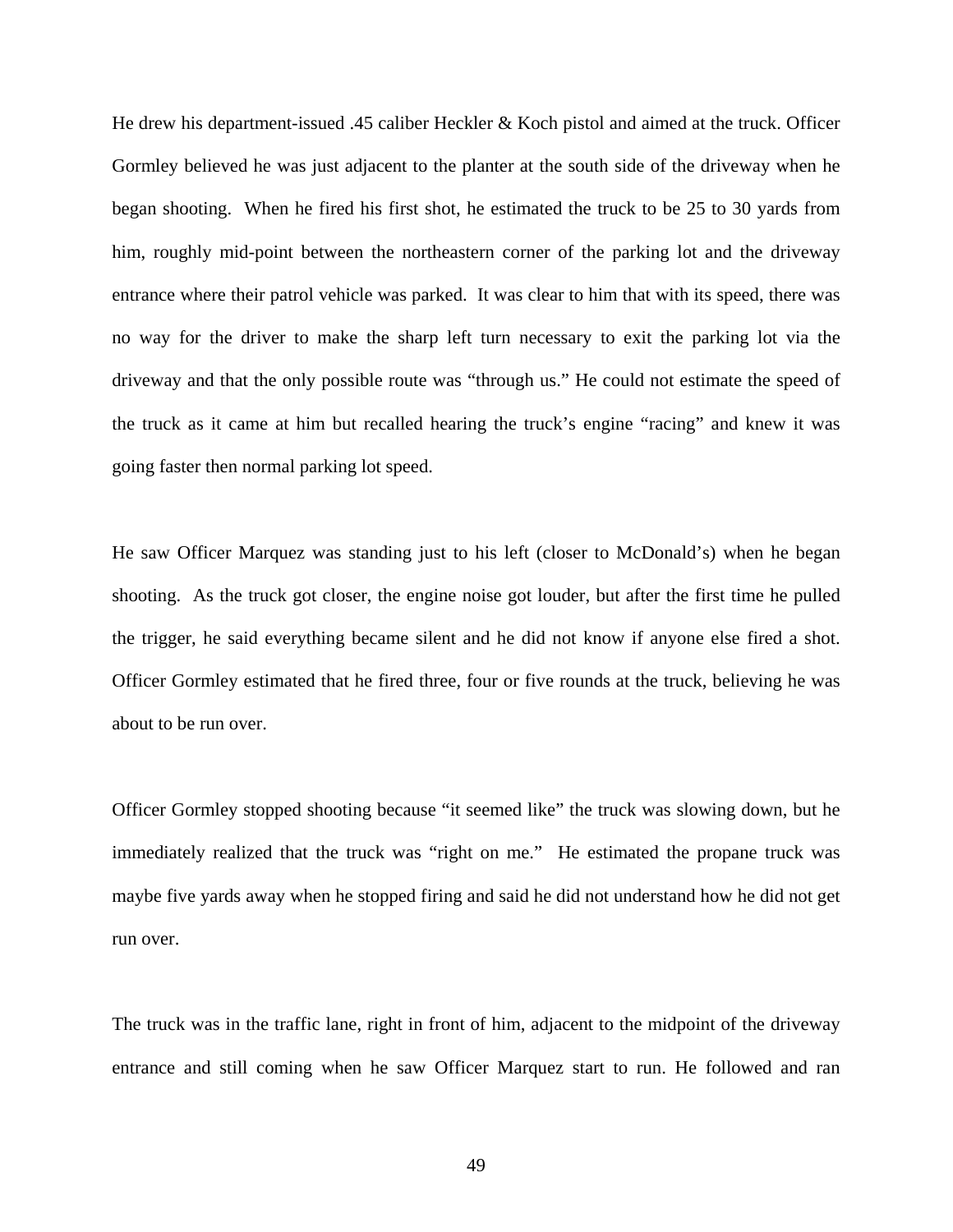southbound through the parking lot along the passenger side (east side) of their patrol car. He remembers seeing Officer Marquez rounding the rear of the patrol car in front of him when the patrol car began to move. Because his hearing was impaired from the shooting, Officer Gormley did not hear the propane truck crash into their patrol car, but realized it was happening when he saw the patrol car moving. Simultaneously, he began to "fly through the air." The patrol car struck him on his right side, knocking him into the air. During his interview, he was sore on his right side and had pain in his right shoulder and lower back as a result of being struck by the car.

He landed on his feet somewhere near the rear trunk of the patrol car, immediately changed direction, and ran westbound toward the McDonald's building. By the time Officer Gormley turned around, he saw the propane truck; still ramming the patrol car. It finally pushed the car out of the way and continued on slightly past it. As this was occurring, Officers Marquez and Johnson moved in front of Officer Gormley, between him and the propane truck. Officer Gormley could see the truck driver and noticed he was looking straight ahead and not at the officers who were to his right. It was obvious to Officer Gormley that the truck was not stopping.

Officer Gormley, knowing the driver was not stopping, was concerned about all the people in the Walgreens parking lot. He had just seen the driver try to kill him and his partners and wanted to shoot the driver to stop the truck; however, Officers Johnson and Marquez were in front of him, directly in his line of fire. Officer Gormley was closer to the McDonald's building while Officers Marquez and Johnson were in the lawn area bordering the traffic lane, to the east of the McDonald's building.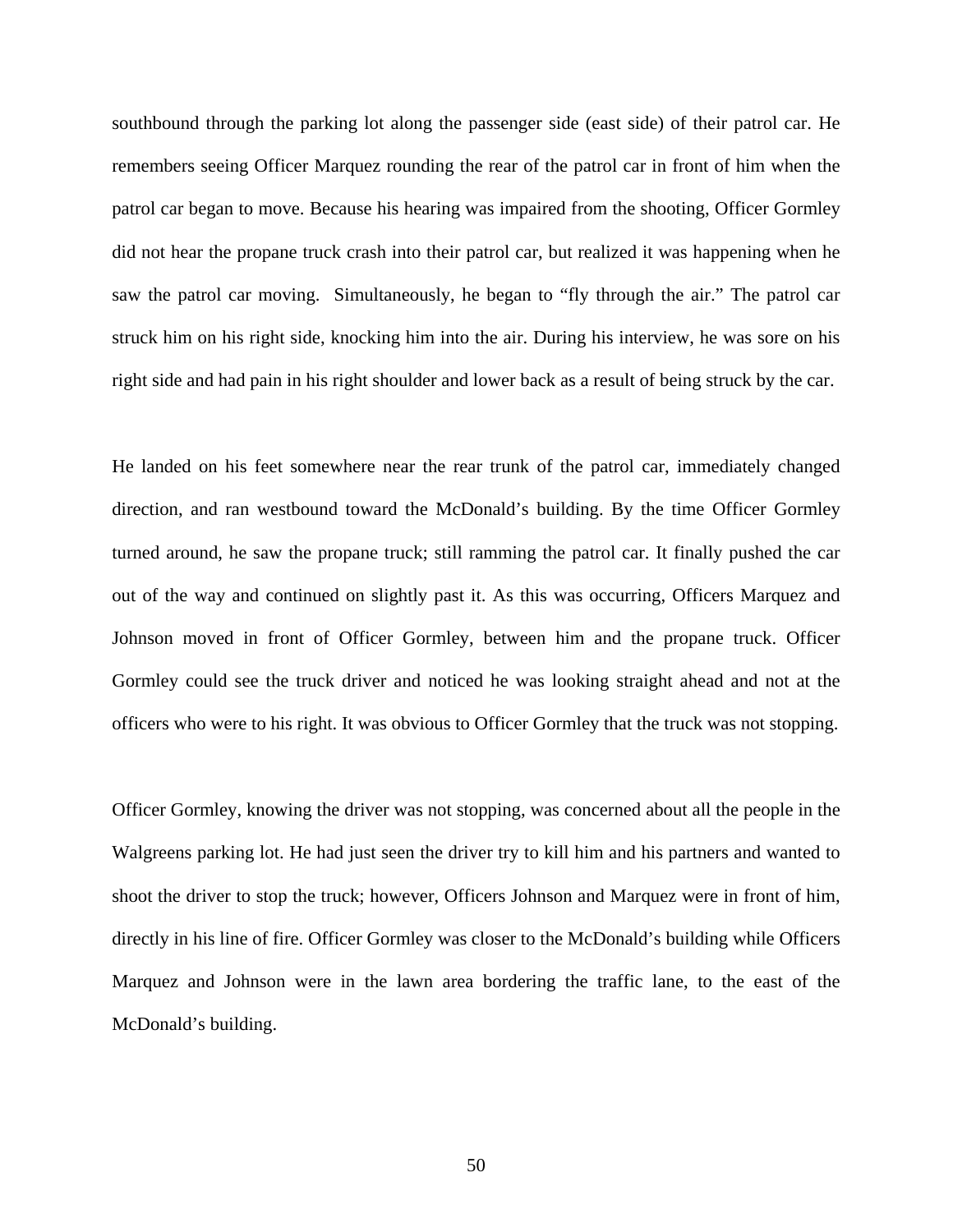As he was processing his options, the truck continued south, coming directly even with Officers Marquez and Johnson and himself. Officers Marquez and Johnson both began shooting at the passenger side door of the truck and the driver. He did not know how many times they fired, but he saw the driver get shot in the right side of his head by one of the bullets. When the two officers began shooting, the truck was still moving. Once he saw the driver hit, the propane truck finally slowed, then stopped.

Now there were about 10 officers all moving toward the truck and Officer Gormley's focus became the smoking propane truck and the propane tanks contained therein. He believed that the truck might blow up at any moment, and when he saw everyone moving toward it, he began yelling for everyone to get away from the vehicle. He also overheard someone say that SWAT needed to clear the truck and the driver for weapons. It was at that point that he and Officers Marquez and Johnson cleared the truck. Prior to them doing so, he recalled Officer Marquez giving the truck driver orders not to move; however, there was no response by Carpenter.

Officers Johnson and Marquez opened the passenger door to the truck with Officer Gormley right behind them as they did so. He believed Officer Johnson reached into the truck and put it into park, then took the key out of the ignition of the truck, or turned it off. It was Officer Gormley's belief, or impression, that Carpenter was dead at that point.

Officer Gormley noted that had he run toward Ventura Road instead of behind the patrol vehicle, Carpenter would have run him over and killed him. Officer Gormley did not recall anyone else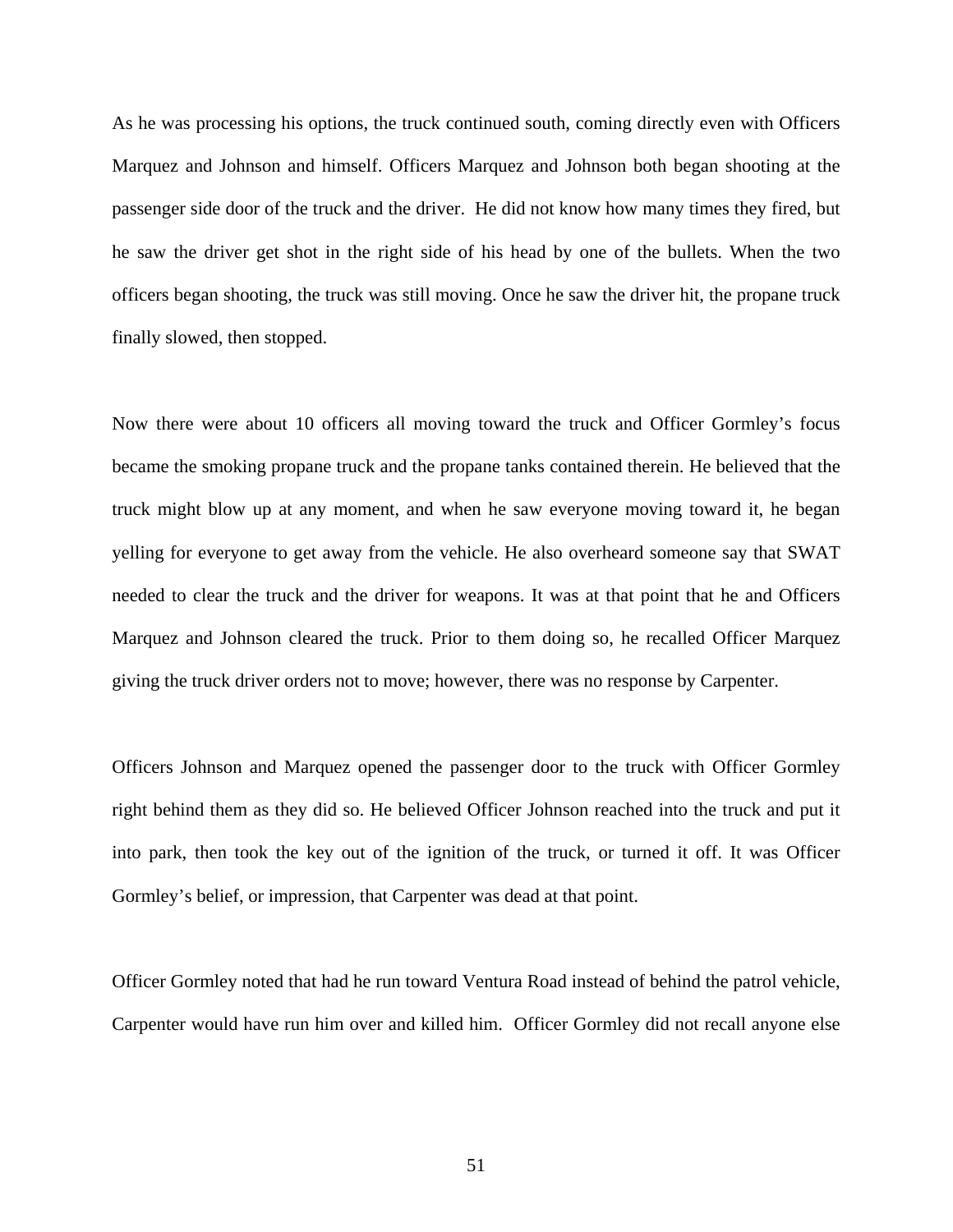shooting during the incident. He also did not note who else was present at the time of the shooting.

### **PHYSICAL EVIDENCE/CRIME SCENE**

## **Autopsy of Silas Carpenter**

Dr. Janice Frank conducted an autopsy on the body of Carpenter on December 24, 2009. She located four gunshot wounds on Carpenter, two of which were fatal wounds to the right side of the head. There was a nonfatal wound to the right arm and another to the right leg. Dr. Frank also noted that the deceased suffered from chronic obstructive pulmonary disease and that he had a history of bi-polar disorder. The locations of the gunshot wounds are consistent with them being fired by Officers Johnson and Marquez from their position directly east of the McDonald's restaurant.

Toxicology results from blood samples taken from Carpenter after his death tested negative for the presence of illegal substances and alcohol, and positive for several psychotropic drugs (lithium, theobromine, clorpheniramine) and some everyday compounds including caffeine and ibuprofen. The above mentioned psychotropic drugs are drugs commonly used to treat conditions such as that which Carpenter apparently suffered, namely bi-polar disorder.

The results from the toxicology evidence leads to the conclusion that in spite of Carpenter remaining clean and sober as well as continuing to take medications appropriate for someone suffering from bi-polar disorder, he unfortunately and obviously experienced a recurrence of his mental disease which caused severe symptoms including psychosis.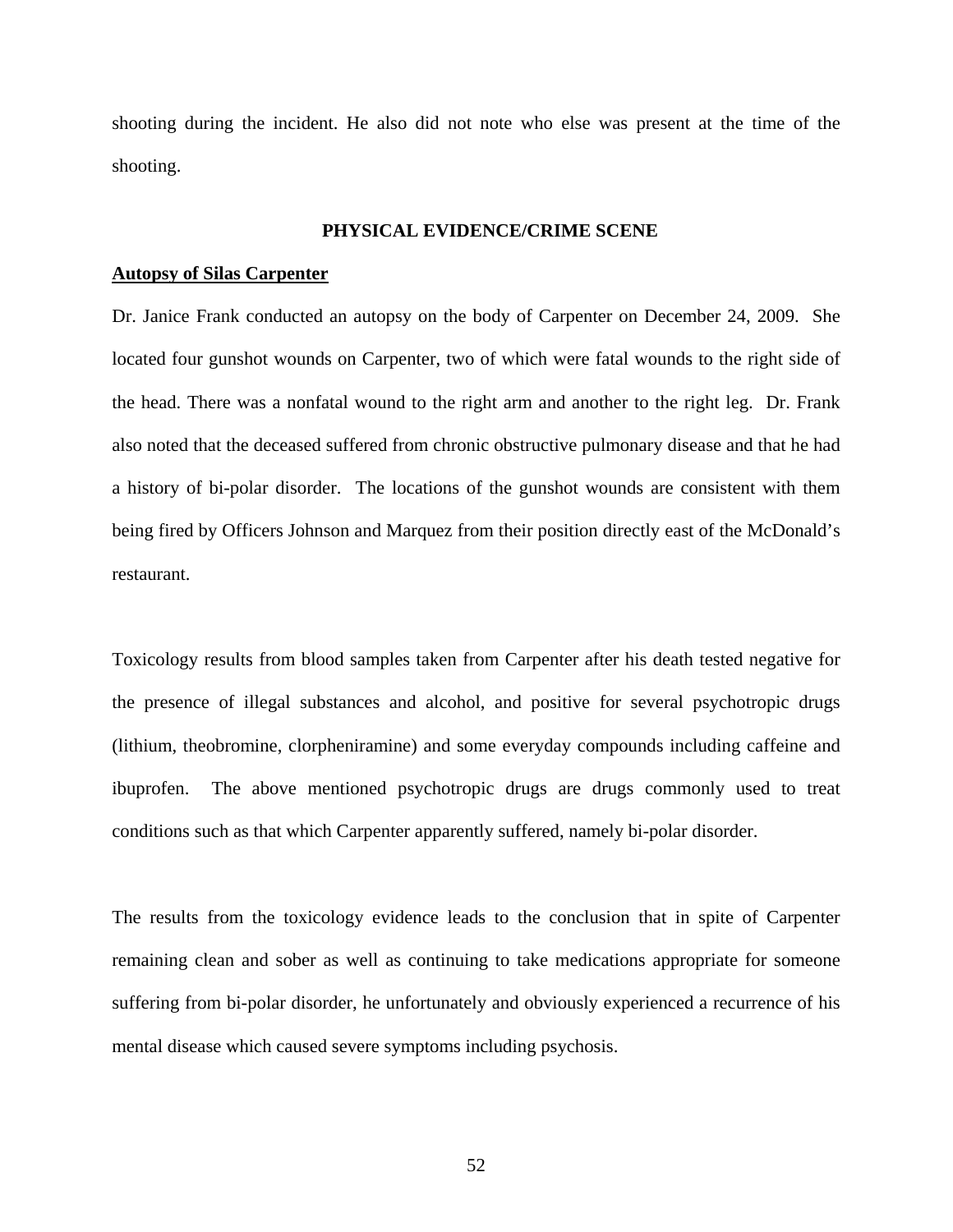### **Firearms Analysis**

The six officers who fired their weapons fired a total of 32 rounds during the incident. Twentysix of those rounds were .45 Caliber Winchester and six were 9mm Luger. The .45 caliber rounds are consistent with having come from the Heckler & Koch pistols issued to SEU Officers Johnson, Marquez and Gormley, and the Sig Sauer issued to Detective Baldwin.

From the cartridge casings recovered at the scene, it appears that Officer Johnson fired approximately 12 rounds, Officer Marquez fired approximately nine rounds, Officer Gormley fired three rounds, Officer Swisher fired five rounds, Officer Dobrosky fired one round, and Detective Baldwin fired one round.

As noted above, it is clear that Officers Marquez and Johnson fired the two fatal rounds to the right side of Carpenter's body. However, due to the fact that they were both firing HECKLER & KOCH USP .45 handguns, it was not possible to determine with certainty which officer fired which shot. This is because the HECKLER  $& KOCH$  .45 has a barrel with polygonal rifling. Polygonal rifling prohibits the forensic firearms examiner from microscopically measuring the width of traditional land and groove impressions. The lands and grooves inside the barrel of the HECKLER & KOCH .45 have a rounded profile instead of a well-defined rectangular profile which allows for traditional pinpoint identification that, somewhat akin to fingerprint analysis, can match an expended round to a particular gun. However, in the end, given the circumstances of this unfortunate incident, such detailed discrimination in the analysis of the individual rounds fired is unnecessary, as all of the officers who fired at Carpenter did so out of necessity.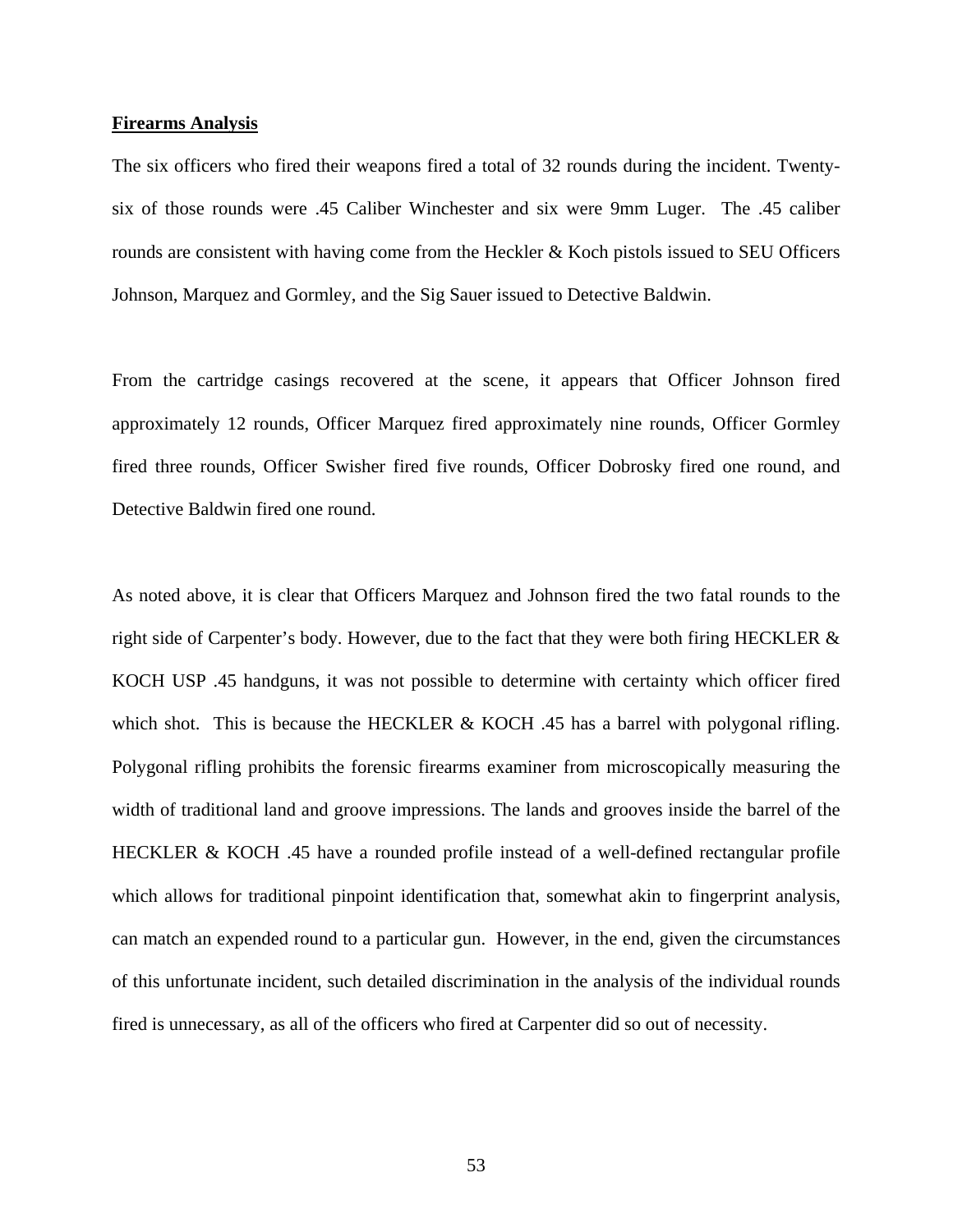### **LEGAL PRINCIPLES**

Homicide is the killing of one human being by another, either lawfully or unlawfully. Homicide includes murder and manslaughter, which are unlawful, and the acts of excusable and justifiable homicide, which are lawful.

The shooting of another person in self-defense or in the defense of others is justifiable and not unlawful.

The law of self-defense and defense of others was codified in 1872 and has remained substantially unchanged since then. It is found in Penal Code sections 197 through 199. It requires that the user of deadly force honestly believes that he or someone else is in imminent and deadly peril, and that a reasonable person in the same circumstances would believe the same and would deem it necessary to use deadly force in order to protect against such peril.

Under California law, anyone, including a police officer, who is threatened with an attack that justifies the use of self-defense, need not retreat. The person attacked may stand his ground and defend himself, if necessary, by deadly force, even if he might have more easily gained safety by flight. See People v. Newcomer (1897) 118 Cal. 263, 273; People v. Dawson (1948) 88 Cal. App. 2d 85, 95.

A police officer may use deadly force where the circumstances create a reasonable fear of death or serious bodily injury in the mind of the officer. Graham v. Conner (1989) 490 U.S. 386; Martinez v. County of Los Angeles (1996) 47 Cal. App. 4<sup>th</sup> 334.

54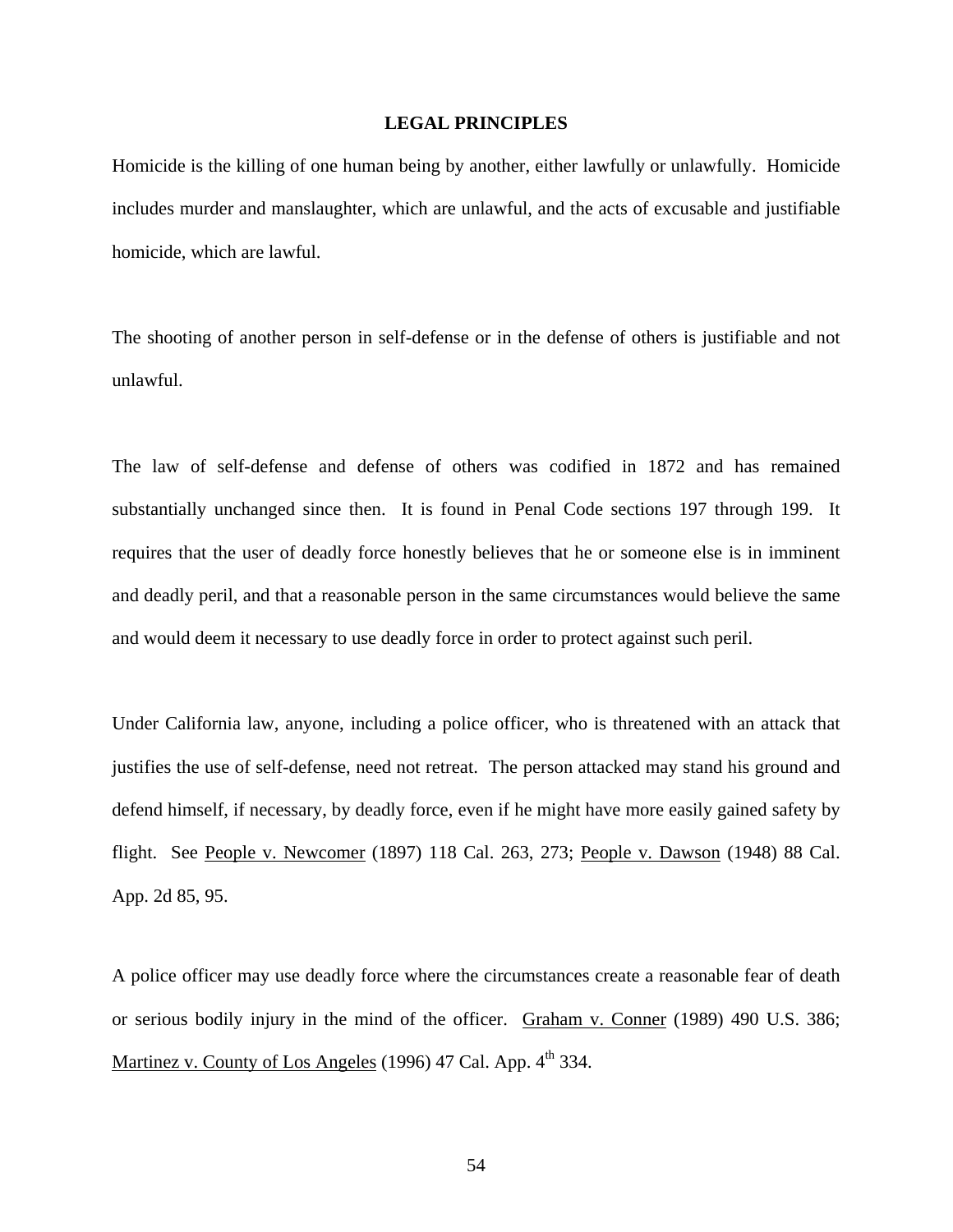#### **ANALYSIS**

Silas Carpenter unfortunately suffered from the effects of a severe and lifelong mental disorder (likely bi-polar disorder) which apparently re-emerged in the days before his death. For several years before his symptoms surfaced, he was gainfully employed as a driver for AAA Propane. He was an excellent employee, and as such, was entrusted with the care of a 25,000 pound vehicle used to transport flammable propane. On December 23, 2009, Carpenter, apparently having relapsed into a manic psychotic episode, began acting irrationally. He was noted by at least one person who had known him for many years, as being even more "spun" than when he was on drugs in the past.

The driving pattern that Carpenter exhibited all the way from the Simi Valley Moorpark area, to his final location represented a clear and immediate danger to all of the citizens he encountered along the way. Beginning with the initial calls to 911 and to Mr. Simpson, through the pursuit initiated by Officer Robertson, the collision with the vehicles at the intersection of Victoria Avenue at Wooley Road, the attempt to strike Officer Orozco at the intersection of Fifth Street at Victoria Avenue, the striking of Mr. LaFreniere's truck and the final collisions into Officer Holguin's patrol car and the SEU vehicle, it was clear that Carpenter was dangerously out of touch with reality. Recklessly driving a truck loaded with more than 60 canisters of propane in an area heavily populated during the lunch hour, Carpenter had the present ability and apparent intent to cause death or great bodily injury to a large number of people. Had the truck crashed into the restaurant, caught fire, exploded, or any combination of these very possible outcomes, the potential loss of life could have been massive. His actions objectively demonstrated that his irrational intent was to cause harm to himself or others or both.